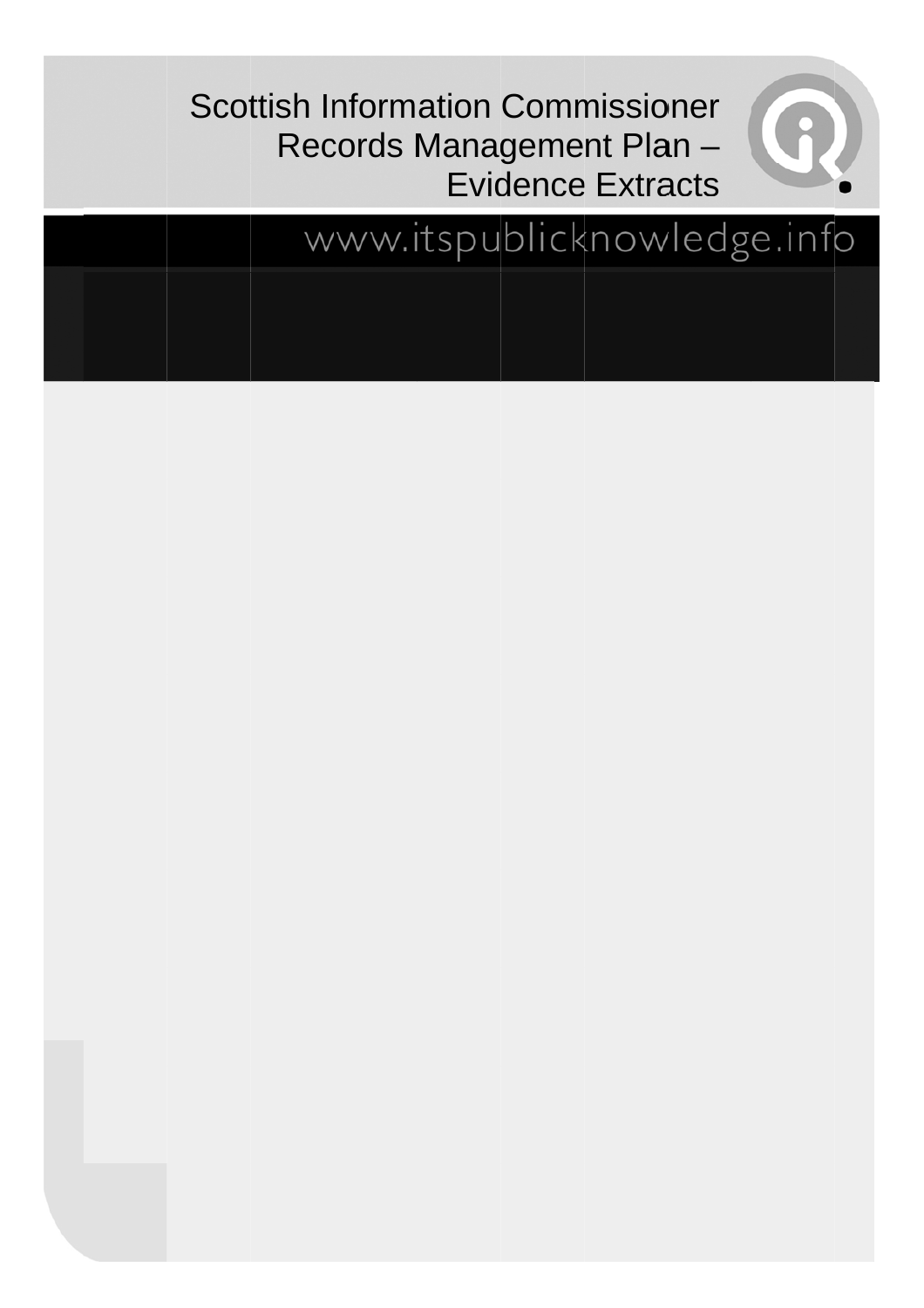

# **Contents**

| 11.1 - INVU Destruction Log (extract) - Part 1 of Excel Spreadsheet entry  38 |  |
|-------------------------------------------------------------------------------|--|
|                                                                               |  |
|                                                                               |  |
|                                                                               |  |
|                                                                               |  |
|                                                                               |  |
|                                                                               |  |
|                                                                               |  |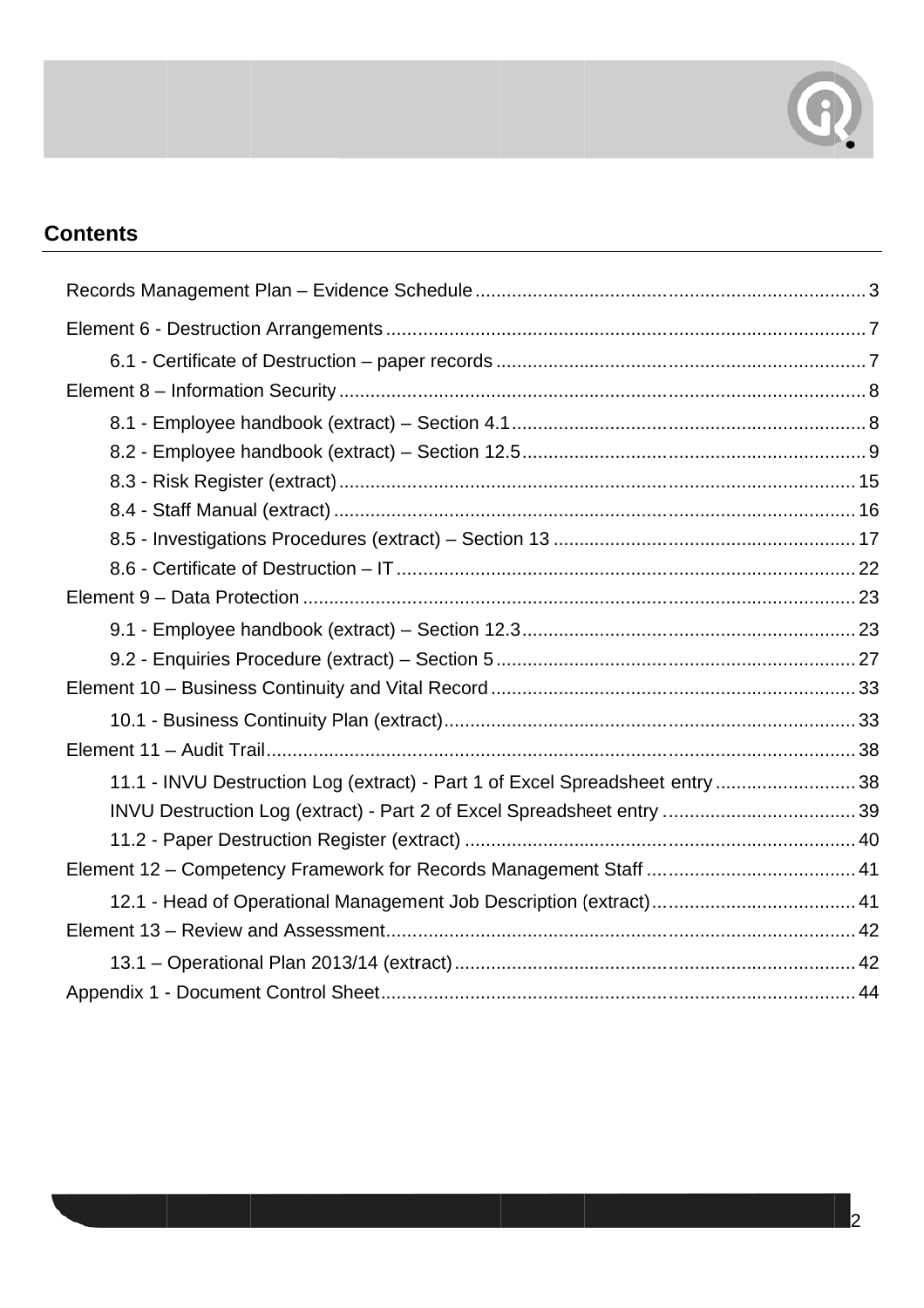

# Records Management Plan - Evidence Schedule

# Items highlighted in grey have been appended below

| <b>Evidence - Details</b><br><b>Element</b><br><b>Evidence - Source</b><br><b>Document</b> |                                               |                                                                |                                                      |
|--------------------------------------------------------------------------------------------|-----------------------------------------------|----------------------------------------------------------------|------------------------------------------------------|
| 1                                                                                          | Senior Management<br>Responsibility           | Records Management<br>Plan                                     | Covering Statement - page 3                          |
|                                                                                            |                                               | <b>Information &amp; Records</b><br><b>Management Policy</b>   | Section 3 - Roles &<br>Responsibilities              |
| $\overline{2}$                                                                             | Records Manager<br>Responsibility             | <b>Records Management</b><br>Plan                              | Covering Statement - page 3                          |
|                                                                                            |                                               | <b>Information &amp; Records</b><br><b>Management Policy</b>   | Section 3 - Roles &<br>Responsibilities              |
|                                                                                            |                                               | <b>Information &amp; Records</b><br><b>Management Handbook</b> | Section 8 - Competences<br>Framework                 |
| 3                                                                                          | Records Management<br><b>Policy Statement</b> | <b>Information &amp; Records</b><br><b>Management Policy</b>   | <b>Whole Policy</b>                                  |
| 4                                                                                          | <b>Business Classification</b>                | <b>File Plan &amp; Retention</b><br><b>Schedule</b>            | Part 1 - File Plan                                   |
| 5                                                                                          | <b>Retention Schedules</b>                    | <b>Information &amp; Records</b><br><b>Management Policy</b>   | Section 2 - Review, Retention<br>& Disposal          |
|                                                                                            |                                               | <b>Information &amp; Records</b><br><b>Management Handbook</b> | Section 7 - Review and<br><b>Disposal of Records</b> |
|                                                                                            |                                               | <b>Records Review</b><br><b>Procedures</b>                     | <b>Whole Procedure</b>                               |
|                                                                                            |                                               | <b>File Plan &amp; Retention</b><br><b>Schedule</b>            | Part 2 - Retention Schedule                          |
| 6                                                                                          | <b>Destruction</b><br>Arrangements            | <b>Information &amp; Records</b><br><b>Management Handbook</b> | Section 7 – Review and<br><b>Disposal of Records</b> |
|                                                                                            |                                               | <b>Records Review</b><br><b>Procedures</b>                     | <b>Whole Procedure</b>                               |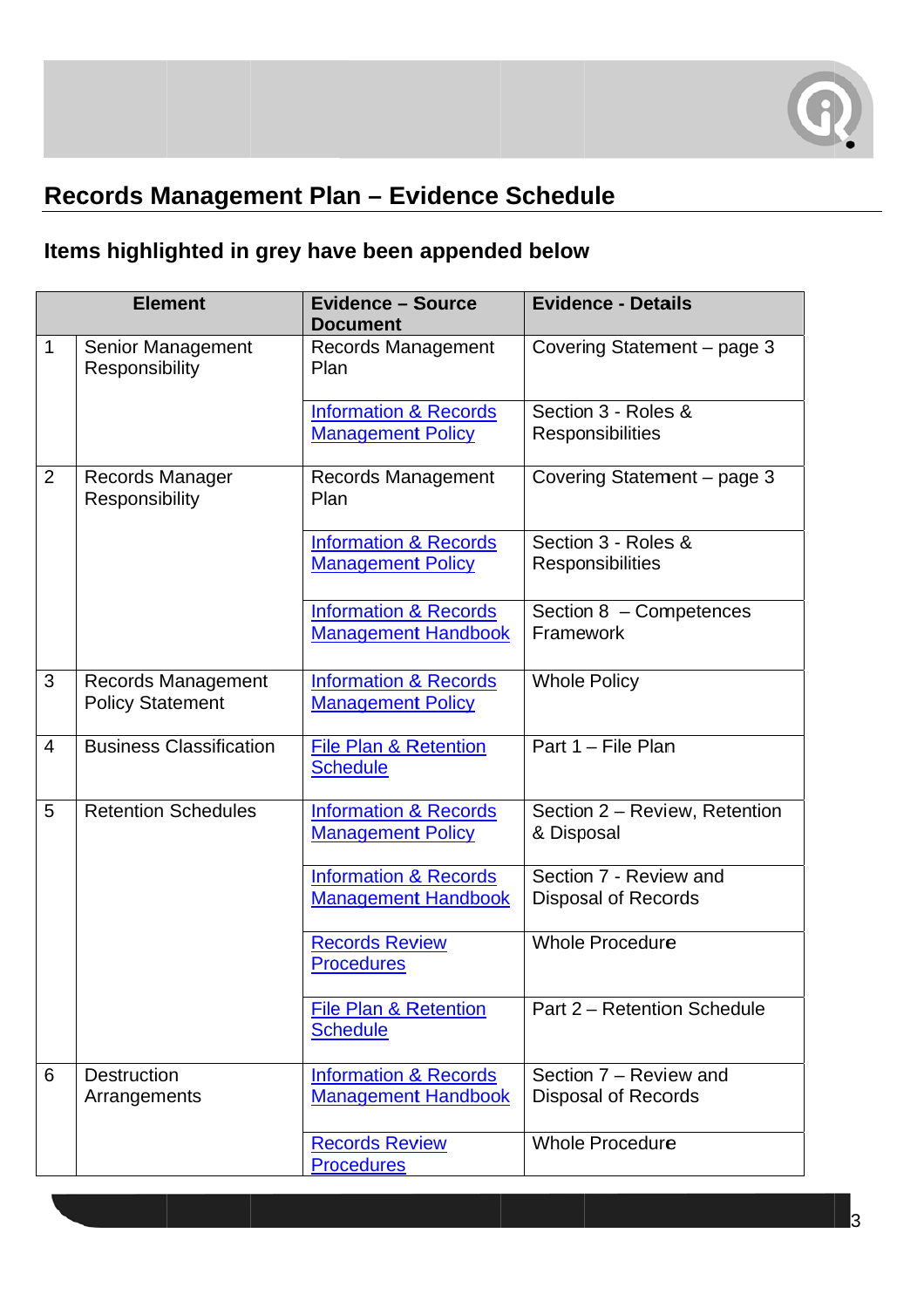

| <b>Element</b> |                                               | <b>Evidence - Source</b><br><b>Document</b>                         | <b>Evidence - Details</b>                                                                                                                                |
|----------------|-----------------------------------------------|---------------------------------------------------------------------|----------------------------------------------------------------------------------------------------------------------------------------------------------|
|                |                                               | <b>Information &amp; Records</b><br><b>Management Policy</b>        | Section 2 - Review, Retention<br>& Disposal                                                                                                              |
|                |                                               | <b>File Plan &amp; Retention</b><br><b>Schedule</b>                 | Part 2 - Retention Schedule                                                                                                                              |
|                |                                               | 6.1 - Certificate of<br>Destruction - paper<br>records              | <b>Sample Certificate</b>                                                                                                                                |
| $\overline{7}$ | <b>Archiving and Transfer</b><br>Arrangements | Memorandum of<br><b>Understanding between</b><br>the Keeper and SIC | Whole Memorandum of<br>Understanding                                                                                                                     |
| 8              | <b>Information Security</b>                   | <b>Information &amp; Records</b><br><b>Management Policy</b>        | Section 6 - Information<br>Security                                                                                                                      |
|                |                                               | <b>Information &amp; Records</b><br><b>Management Handbook</b>      | Section 3 - Hardware<br>Section 4-Software etc.<br>Section 7 - Review and                                                                                |
|                |                                               | 8.1 - Employee<br>Handbook (extract)                                | <b>Disposal of Records</b><br>Section 4.1 - Confidentiality<br>and official information                                                                  |
|                |                                               | 8.2 - Employee<br>Handbook (extract)                                | <b>Disposal of Records</b><br>Section $12.5 -$ Policy on the<br>use of the Internet, Email and<br><b>Other Business</b><br><b>Communications Systems</b> |
|                |                                               | 8.3 - Risk Register<br>(extract)                                    | Risk relating to information<br>security                                                                                                                 |
|                |                                               | 8.4 - Staff Manual<br>(extract)                                     | Clear desk policy                                                                                                                                        |
|                |                                               | 8.5 - Investigations<br>Procedures (extract)                        | Section 13 - Records<br>Management                                                                                                                       |
|                |                                               | 8.6 - Certificate of<br>Destruction - IT                            | <b>Sample Certificate</b>                                                                                                                                |
| 9              | <b>Data Protection</b>                        | <b>Data Protection Policy</b>                                       | <b>Whole Policy</b>                                                                                                                                      |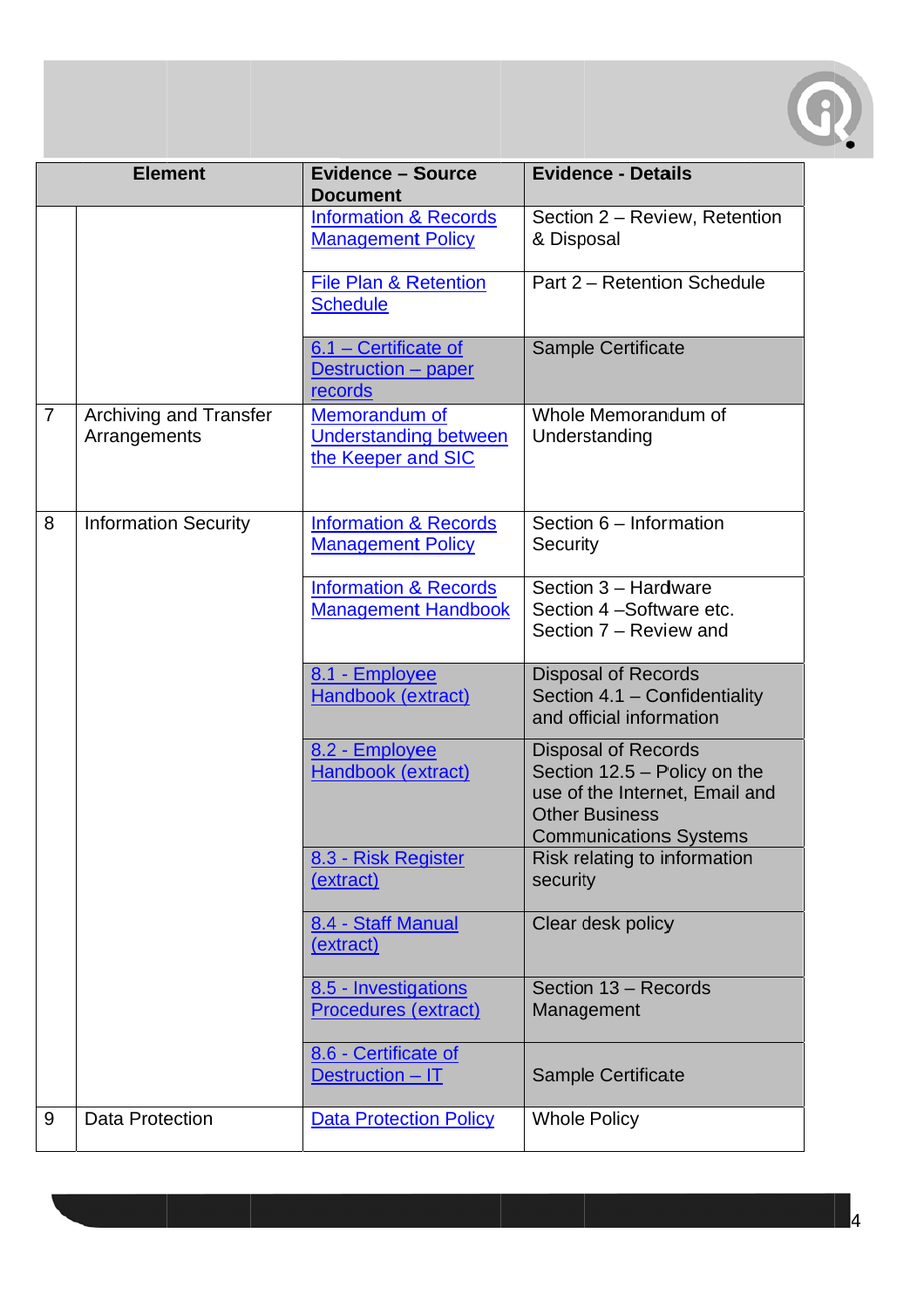

|    | <b>Element</b>                                                        | <b>Evidence - Source</b><br><b>Document</b>                                                   | <b>Evidence - Details</b>                                                                          |
|----|-----------------------------------------------------------------------|-----------------------------------------------------------------------------------------------|----------------------------------------------------------------------------------------------------|
|    |                                                                       | 9.1 - Employee<br>Handbook (extract)                                                          | Section 12.3 - Data Protection<br>Policy in relation to Employee<br>Information                    |
|    |                                                                       | 9.2 - Enquiries<br>Procedure (extract)                                                        | Section 5 - Subject Access<br><b>Requests</b>                                                      |
| 10 | <b>Business Continuity and</b><br><b>Vital Records</b>                | 10.1 - Business<br><b>Continuity Plan (extract)</b>                                           | Section 1 - Day 1 to 6 Action<br>Plan<br>Section 2 – Core Recovery<br>Team<br><b>Contents Page</b> |
| 11 | <b>Audit Trail</b>                                                    | <b>Information &amp; Records</b><br><b>Management Policy</b>                                  | Section 4 - Performance<br><b>Review and Compliance</b><br>Monitoring                              |
|    |                                                                       | <b>Information &amp; Records</b><br><b>Management Handbook</b>                                | Section 6 - Records Storage,<br>version Control, Naming<br>Conventions & Indexing                  |
|    |                                                                       | <b>Records Review</b><br><b>Procedures</b>                                                    | <b>Whole Procedure</b>                                                                             |
|    |                                                                       | 11.1 - INVU destruction<br>log (extract)                                                      | Sample log                                                                                         |
|    |                                                                       | 11.2 - Paper destruction<br>log (extract)                                                     | Sample log                                                                                         |
| 12 | <b>Competency Framework</b><br>for Records<br><b>Management Staff</b> | <b>Information &amp; Records</b><br><b>Management Policy</b>                                  | Section 3- Roles and<br>Responsibilities                                                           |
|    |                                                                       | <b>Information &amp; Records</b><br><b>Management Handbook</b>                                | Section 9 - Competences<br>Framework                                                               |
|    |                                                                       | 12.1 - Head of<br><b>Operational</b><br><b>Management Job</b><br><b>Description (extract)</b> | <b>Records Management</b><br><b>Responsibilities</b>                                               |
| 13 | <b>Review and Assessment</b>                                          | <b>Governance Reporting</b><br><b>Arrangements</b>                                            | <b>Whole Document</b>                                                                              |
|    |                                                                       | <b>Management and</b><br><b>Review of Key</b><br><b>Documents</b>                             | <b>Whole Procedure</b>                                                                             |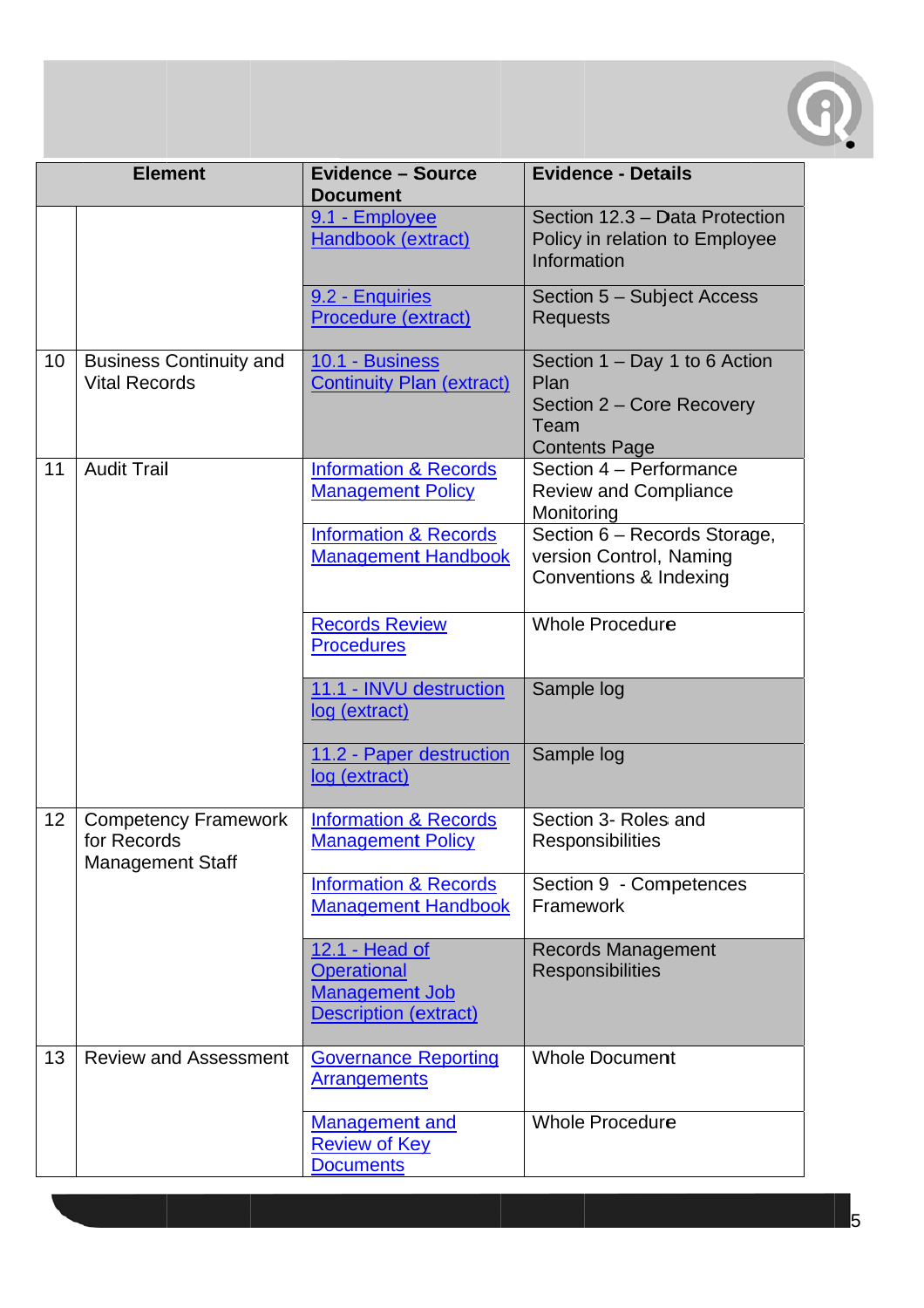

| <b>Element</b> |                    | <b>Evidence - Source</b><br><b>Document</b>                | <b>Evidence - Details</b>                |
|----------------|--------------------|------------------------------------------------------------|------------------------------------------|
|                |                    | 13.1 - Operational Plan<br>2013/14 (extract)               | <b>Information Management</b><br>Section |
|                |                    | Information & Data<br><b>Management Review</b><br>Report   | <b>Whole Report</b>                      |
| 14             | Shared Information | <b>Data Protection Policy</b>                              | <b>Whole Policy</b>                      |
|                |                    | <b>Publication Scheme -</b><br><b>Guide to Information</b> | <b>Whole Guide</b>                       |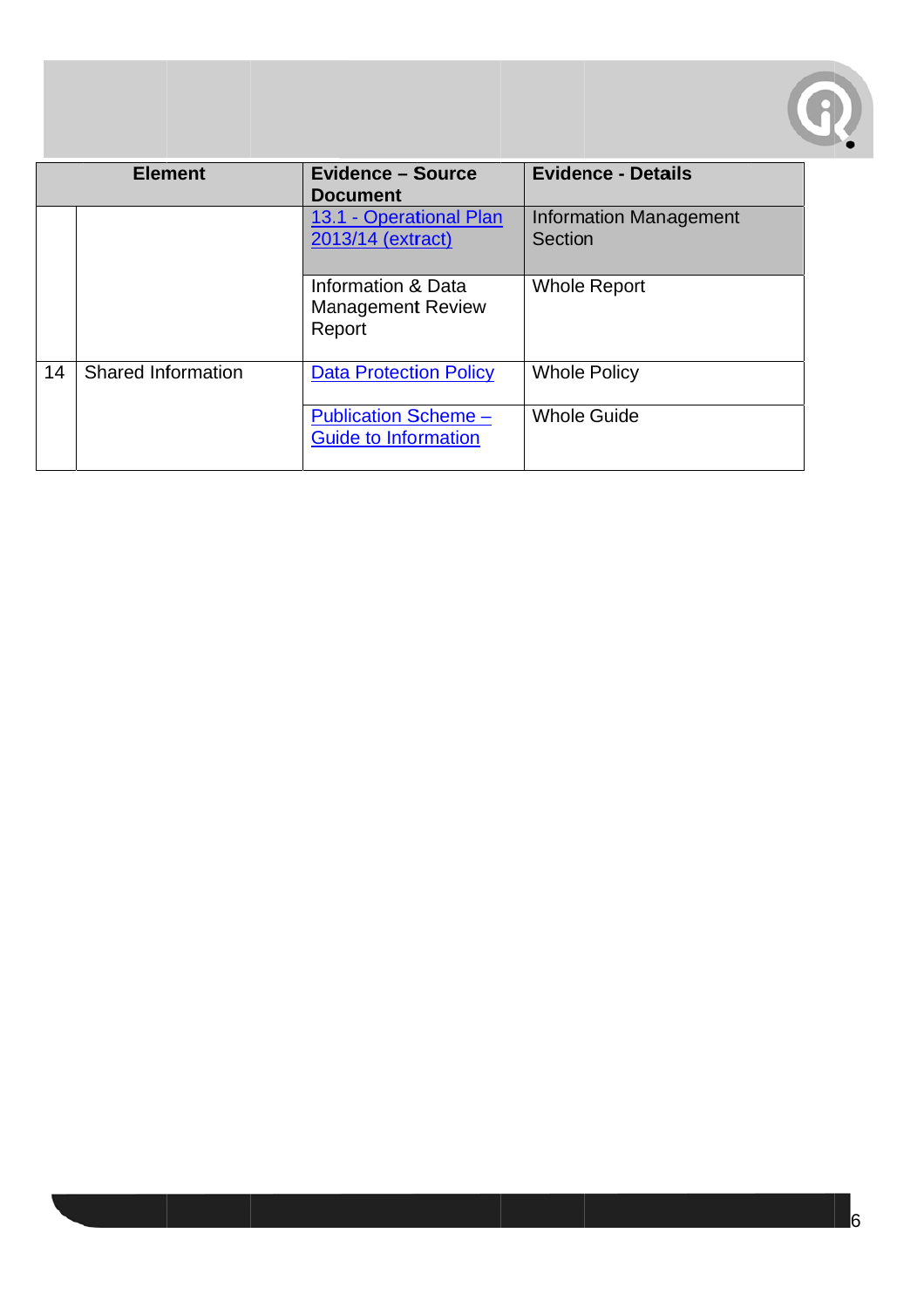

# **Element 6 - Destruction Arrangements**

# 6.1 - Certificate of Destruction - paper records



 $\pmb{\mathfrak{o}}$ 

Shred-it 161 Cocklaw Street Kelty **FIFE** KY4 ODH Phone: 01383838313

**SERVICE RECORD SUMMARY CRRTIFICATE OF DESTRUCTION** PLEASE KEEP THIS FOR YOUR RECORDS (THIS IS NOT AN INVOICE) **EWC Code: 200101 SIC Code: 80.10** We the producer have discharged our duty to comply with the hierarchy of waste management

Customer: 0012550285 SCOTTISH INFORMATION COMMISSIONER **BLD:KINBURN CASTLE DOUBLEDYKES ROAD** ST ANDREWS KY16 9DS

Order #: 8010509418 Order Date: 20.01.2014 Service Type: SHRED - ON- SITE AUTOMATIC

**Contact: JAN WALLACE** 

Time In: 08:32 AM

| Material Collected |   |
|--------------------|---|
| <b>WHITE BAG</b>   | 7 |
| Total:             | 7 |

13 Min **Service Time:** Number of Equip Serviced:  $\mathbf{3}$  $\overline{\mathbf{z}}$ Number of Extra Items Collected:

**Customer Signature: K BERRY** 

 $\frac{1}{4}$ 



17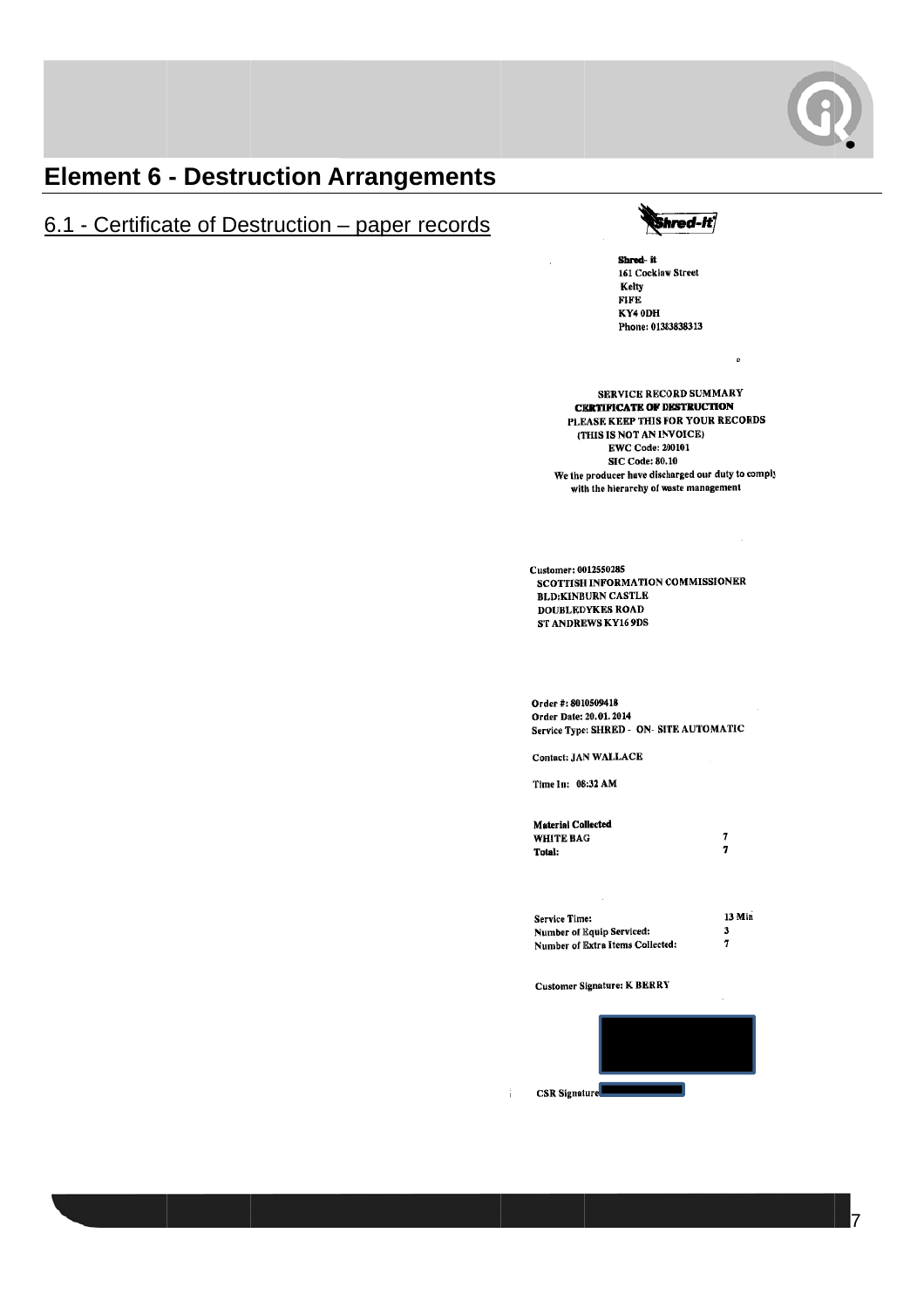

# **Element 8 - Information Security**

### 8.1 - Emplovee handbook (extract) – Section 4.1

#### Section 4.1 - Confidentiality and official information

- The Commissioner is committed to making OSIC open, accountable and transparent. The  $1<sub>1</sub>$ Commissioner's Publication Scheme provides a list of all available information about the Commissioner and OSIC and how to get it. Wherever possible, information will be provided on the website www.itspublicknowledge.info.
- $2.$ The Commissioner and her staff will also make available information about their contacts where it is not exempt from disclosure under Part 2 of FOISA. In the case of public bodies, the information to be made available is likely to include information such as names of contact people, copies of correspondence and links to their website. In the case of the public, this is likely to include names of people or organisations who have applied to the Commissioner for a decision, although where names are published this will usually only happen after the decision has been published.
- The Commissioner has a duty under FOISA and the EIRs to make decisions as to whether 3. public authorities have complied with the legislation. This involves accessing information held by public authorities which they consider to be exempt or excepted from disclosure. Section 45 of FOISA (which also applies to investigations etc. carried out under the EIRs) makes it a criminal offence for the Commissioner and OSIC staff to disclose, without lawful authority, information which has been obtained by or furnished to the Commissioner for the purposes of FOISA and the EIRs and which is not, or has not been, otherwise publicly available. You must not, therefore, knowingly or deliberately take part in activities or make public statements which might involve the disclosure of such information, or in any other way disclose it contrary to section 45 of FOISA.
- $\mathbf{4}$ . The Commissioner may disclose information gathered in the course of an investigation to the Scottish Public Services Ombudsman if that information could be the subject of an investigation by the Ombudsman. The Commissioner may also release information gathered in the course of an investigation to the Information Commissioner.
- $5<sub>1</sub>$ Further to this, you have a contractual duty not to misuse information that you acquire in the course of your work or disclose information that is received in confidence from others. This applies even after you leave the Commissioner's employment.
- 6. Nothing in this policy is intended to prevent you making a protected disclosure under the Public Interest Disclosure Act 1998.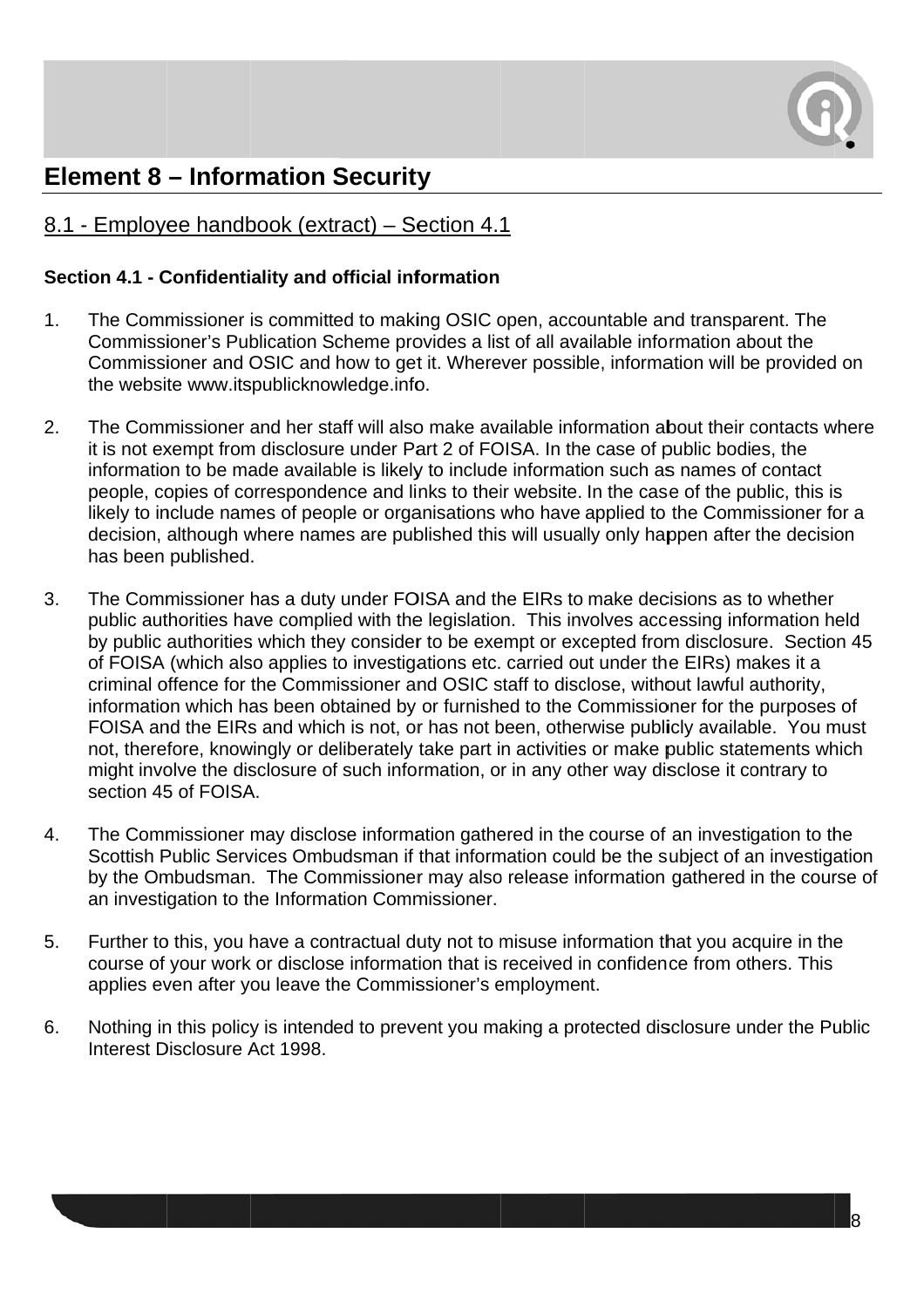

#### 8.2 - Employee handbook (extract) - Section 12.5

#### Section 12.5 - Policy on the use of the Internet, E-mail and Other Business Communications **Systems**

#### **Scope**

146. This policy applies to all OSIC staff, staff on secondment and contractors who are authorised to use the Commissioner's internet, e-mail and other business communications systems. Any references to an "employee" or "staff" shall include staff on secondment and contractors who have been issued with a user account.

#### Principles on the use of the internet and e-mail systems

- 147. The principles under which you are authorised to use the Internet and e-mail systems are as follows:
	- The Internet and e-mail are business systems. The Commissioner requires that all use of the systems by you is primarily for business purposes.
	- You may, however, use the systems for limited non-business use if you do so in your own time, for example during your break or before or after work provided you observe the terms of this policy.
	- You may also use these systems for personal purposes in the same way that short, important, personal telephone calls are allowed (see paragraphs 685 to 688below).
	- The Commissioner may monitor and record the use of the internet and any e-mails which are transmitted over its computer system for the reasons set out in paragraphs 682 to 684 below. This means that you must not expect to have total privacy in respect of any messages you send or receive or in your use of the internet.
	- All internet and e-mail use is automatically recorded by the IT systems and through these logs use can be attributed accurately to individual users. Normally we will only interrogate these logs for the reasons set out in paragraphs 682 to 684 below. However, in line with ICT security best practices, the Commissioner reserves the right to review these logs to ensure adherence to this policy.
	- You are required to comply with this policy at all times. The consequences of failing to comply with the policy are set out in paragraphs 689 to 692 below. This means that all breaches in this policy will be dealt with under the disciplinary procedures.
	- You must ensure you do not discriminate in respect of age, disability, gender reassignment. marriage and civil partnership, pregnancy and maternity, race, religion or belief, gender identity, sexual orientation, trade union membership or lack thereof.
	- Since the technology and law in this area are subject to change, this policy will be updated from time to time. The Commissioner will bring any updated policy to your attention before it is introduced.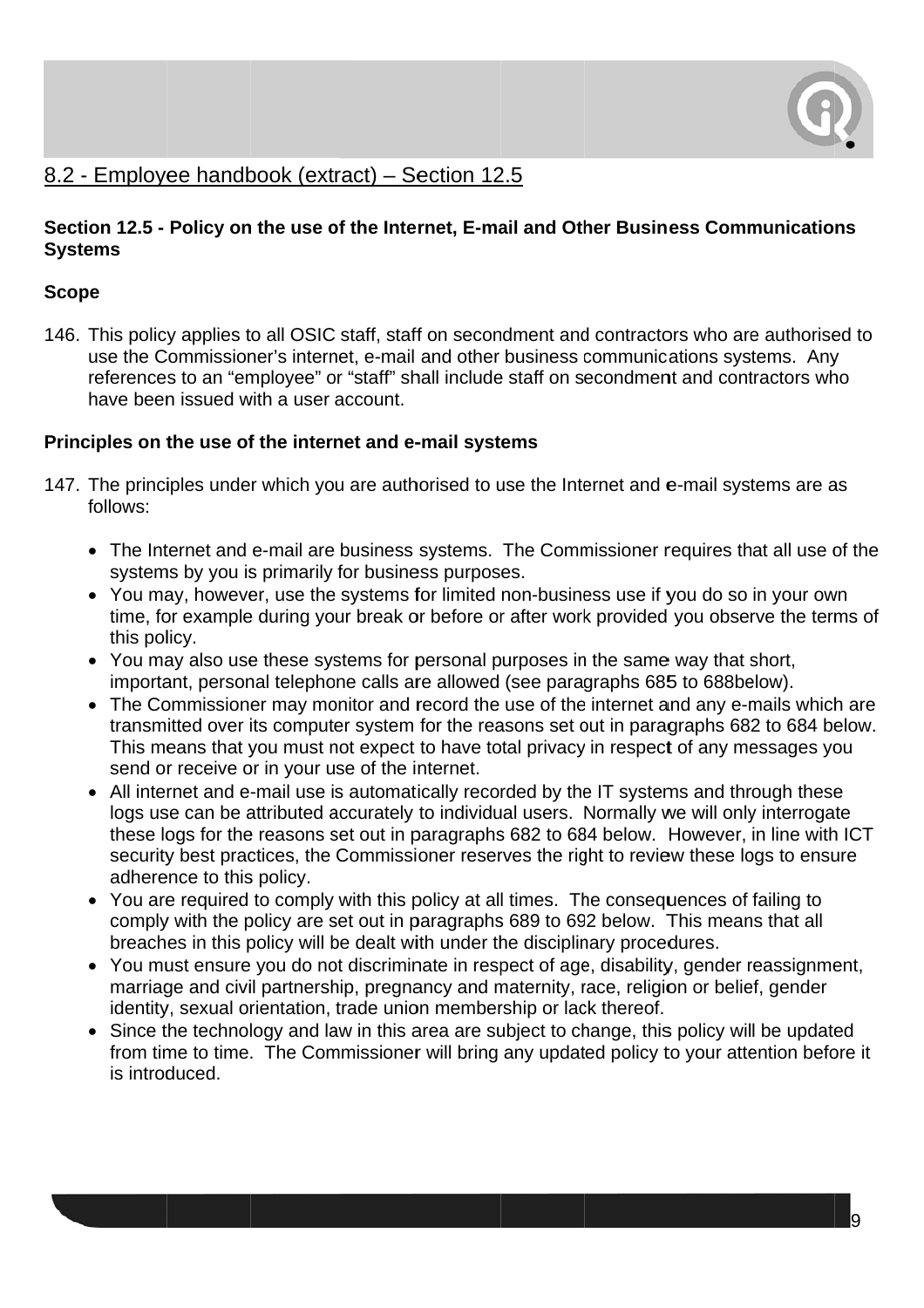

#### Commercial and legal effects of e-mail

- 148. The commercial and legal effects of sending and receiving e-mails are the same as any other form of written communication. The style, tone and content of e-mails have a direct effect on the way OSIC, and indeed the Commissioner himself, is perceived by others. E-mails can contractually bind the Commissioner and any commercial advice, opinion, quarantee, representation or other statement contained in an e-mail may be relied upon by third parties.
- 149. You must not, therefore, send e-mails which make representations, contractual commitments or any form of legally binding statement concerning the Commissioner unless you have specific authority to do so.
- 150. It is your responsibility to ensure that appropriate records are retained in accordance with our corporate records retention schedule, including records of any commercial or legally binding emails which are sent in the course of OSIC business.

#### **Security**

- 151. You must take all reasonable steps to ensure that you do not unnecessarily compromise the security of the Commissioner's information and associated assets. You are responsible for any action carried out under your IT account. To avoid misuse, you should lock your workstation when away from your desk and you must never divulge your password to anyone. You should also ensure that you log out of your account when you are finished. Unless you are an Administrator with authority to do so, you should never attempt to log on to, or use, a network account that is not yours.
- 152. Internet e-mail is not a secure means of transmitting information. It can be intercepted or can be sent to the wrong person or organisation. It can easily be copied and widely distributed. You should be aware of these hazards when you send emails.
- 153. All e-mails that are sent from the OSIC system automatically contain the disclaimer set out in Annex 1. You must not delete, alter or otherwise interfere with the automatic disclaimer.

#### **Viruses**

- 154. Viruses can be introduced into the OSIC network or transmitted to a third party's system by sending and receiving e-mail and by using the internet. The deliberate introduction of a virus onto a third party's computer systems may be a criminal offence. Accidental introduction of viruses on to a third party's computer system may, in certain circumstances, give rise to a claim against the Commissioner by that third party. You must take all reasonable steps to ensure that no viruses are transmitted by you to any third parties and to ensure that you do not knowingly allow a virus to affect the OSIC computer systems.
- 155. All e-mail transmitted via the OSIC network is automatically scanned for viruses whether it is being sent or received. Since a virus may, nevertheless, slip through, please beware of all unsolicited e-mails and e-mails from unknown sources. If you have any reason to be suspicious, contact an Administrator for assistance before opening the message or attachment. If in any doubt, do not open or run any attached file.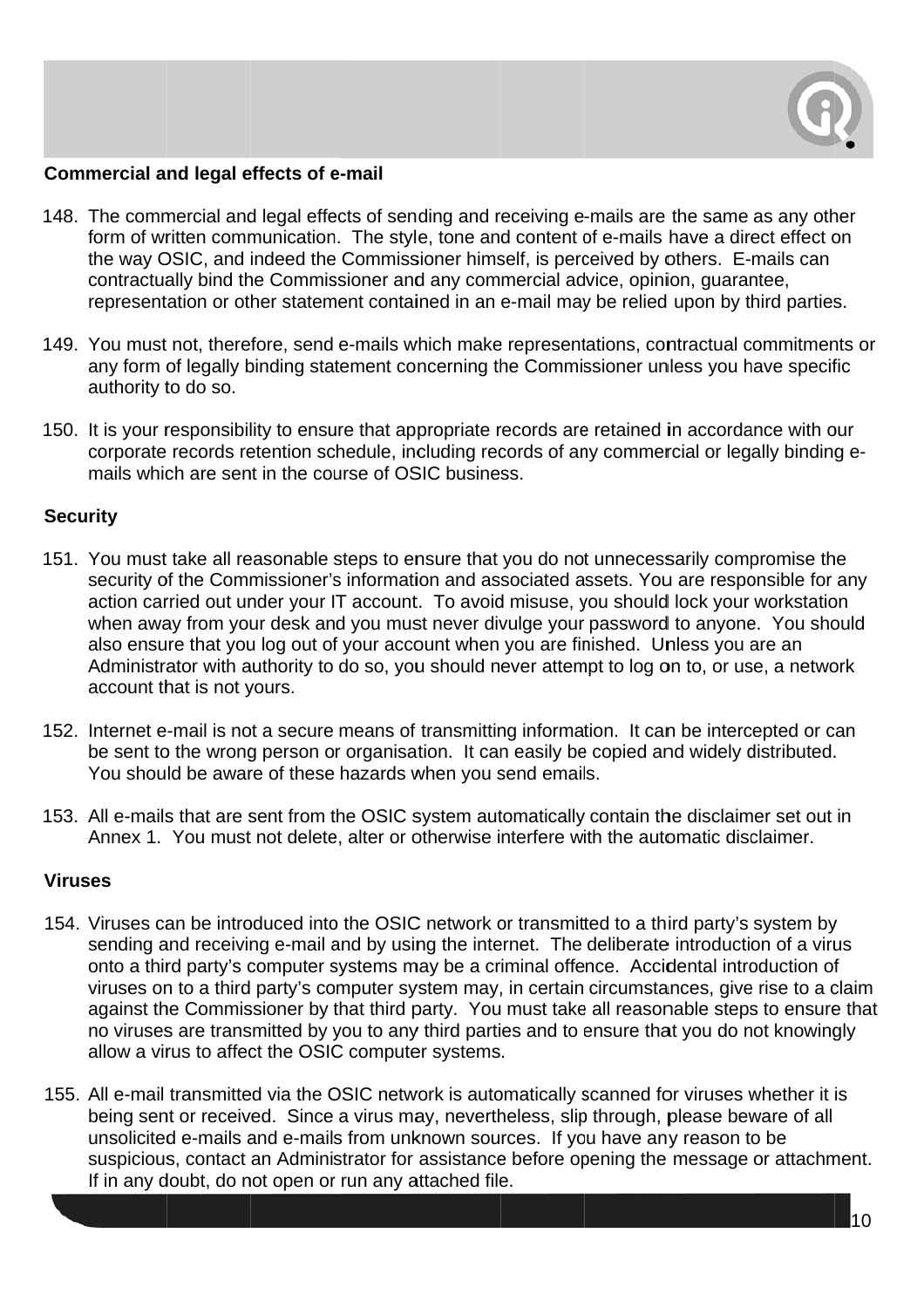

156. From time to time, you may receive e-mails warning of computer viruses, encouraging you to forward the e-mail on to others. These are usually hoax messages designed to overload computer systems. If you receive such a message, please do not forward it but contact an Administrator immediately.

#### **Unauthorised Use**

- 157. Unless strictly necessary for proper conduct of your duties, e-mail and the internet must not be used for the creation, transmission, downloading, browsing, viewing, reproduction or accessing of any image, material or other data of any kind which:
	- $\bullet$  is illegal
	- is unacceptable to the Commissioner, including but not limited to:
		- o sexually explicit messages, images, cartoons, jokes, or any other material of a sexual nature, (including nude or partially dressed men or women);
		- o malicious gossip or inappropriate personal information about others;
		- o inappropriate emotional responses to others, for example e-mails that contain an aggressive or abusive tone and/or content;
		- o anything which may harass, provoke, demean, degrade, threaten, victimise or discriminate against anyone else or a group of people, particularly on grounds of gender, gender identity, sexual orientation, marital, civil partnership, family or part-time status, racial group (including colour, race, nationality, national or ethnic origin), religion, disability, age or trade union membership/non membership/activities or political belief;
		- o material which involves the inappropriate use of social networking sites, blogs, instant messaging, newsgroups, bulletin boards or forums. Examples of inappropriate use include posting data which breaches the confidentiality of information relating to the organisation and/or colleagues, posting information relating to colleagues which could be considered discriminatory, engagement in online dialogue regarding colleagues which could be considered "cyber" bullying and use of the Commissioner's logo or corporate branding on a personal web page;
		- o material which is, or is potentially, defamatory;
		- o material which does, or is likely to, introduce viruses, worms. Troian horses, or other unauthorised software into the Commissioner's computer system (see paragraphs 9-11 above);
		- o material which is concerned with your own commercial enterprise or conflicts with the interests of the Commissioner:
		- o material which may be of embarrassment to the Commissioner such as making insulting or untrue statements about a company or its employees, products or services, which could then be reported as the Commissioner's official opinion or
		- o material which unnecessarily disrupts the work of colleagues.
- 158. This list is illustrative and not exhaustive. If you have any questions as to whether a particular activity is/is not permissible, you should ask your line manager before acting. You should also note that the prohibitions in this policy still apply even if the material is located on a part of the system which is personal or password protected.
- 159. It is also clear that bullying and harassment can occur by electronic means (see Anti harassment, -bullying and -victimisation policy) and that such behaviour is not determined solely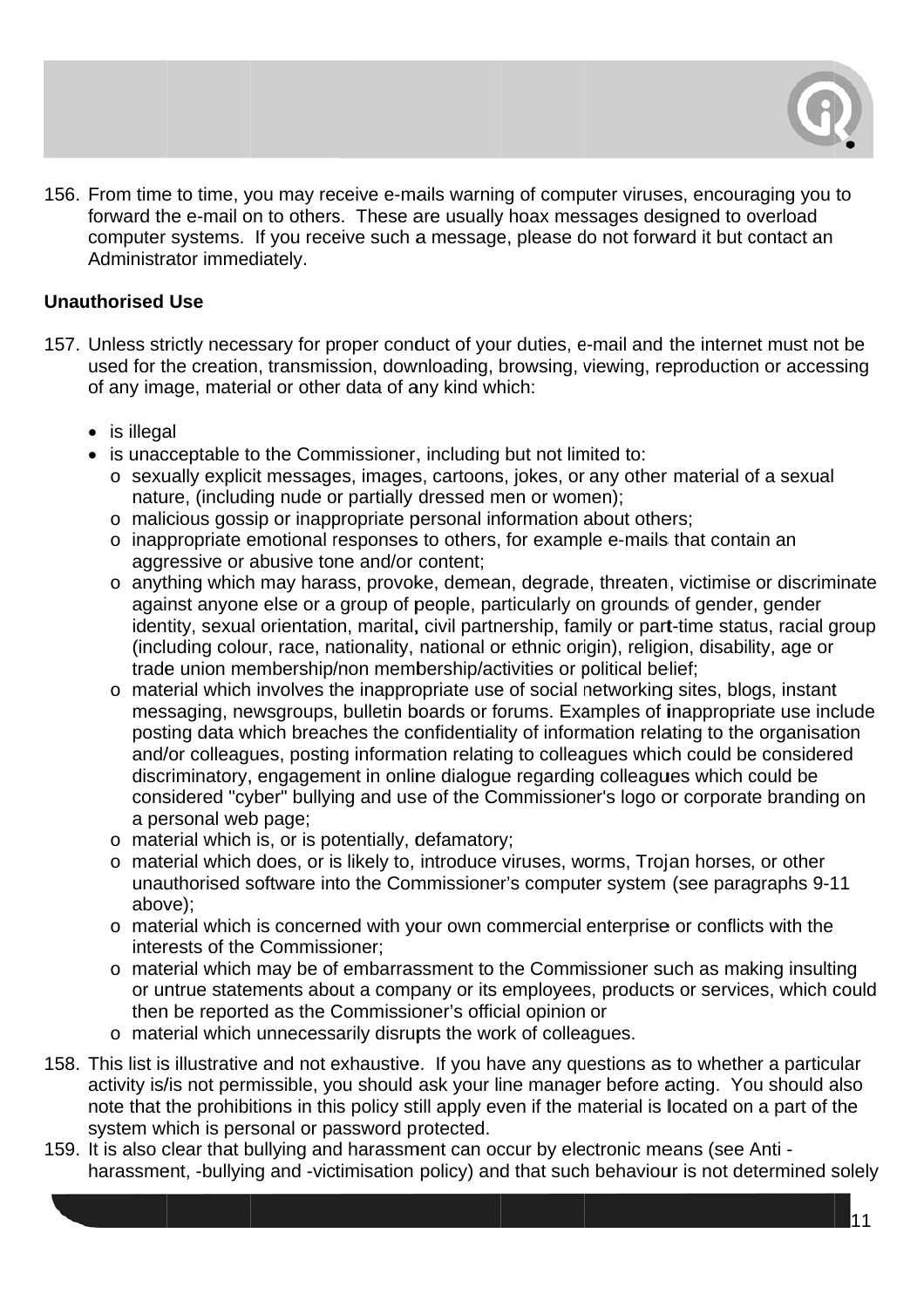

on the content of such correspondence. The tone or style used when writing e-mails is also on the content of such correspondence. The tone or style used when writing e-mails is also<br>extremely important. All users must ensure that they avoid using a bullying tone or style when sending correspondence electronically.

- 160. These restrictions on the use of e-mail and the internet apply to both business (unless otherwise stated) and personal use. The Commissioner considers that it is important that all use is restricted in this way to avoid disruption in the workplace and embarrassment, distress or offence to others. Remember that what is offensive material is determined by the effect on the recipient, not how it is regarded by the sender.
- 161. It may not always be possible to avoid receiving unacceptable e-mails from others. If you receive such material you should delete it. If the sender is someone you know, you should ask them not to send such material in future. If you do not know the sender, you must not reply to the e-mail, rather you should contact an Administrator for advice. If the email is from within the e-mail, rather you should contact an Administrator for advice. If the email is from within<br>OSIC you should report the matter to your line manager who may wish to raise it at a higher level or with the HOOM.
- 162. It is also possible to enter internet sites carrying offensive material by accident, for example It is also possible to enter internet sites carrying offensive material by accident, for example<br>sites that contain pornographic, derogatory, defamatory or obscene material. If you enter such a site, such access will not be considered a breach of this policy if you immediately close your browser window and report the matter to your line manager.
- 163. You must not create, transmit, download or reply to chain letters, junk mail or unsolicited commercial or advertising materials. If you receive such e-mails you should delete them immediately and they should not be forwarded to anyone else, either externally or internally. If the e-mail is unsolicited, do not click on any "unsubscribe" link as this may simply confirm to the sender that your e-mail account is active.
- 164. You are not permitted to download any software, audio files, games etc. from the internet or to install or use any unauthorised software or hardware from home to use on the OSIC network unless such activity has been approved by your HOD. If you require any particular business related software, please submit a written request, with a full business case, detailing why the software i s required .
- 165. You must not access or attempt to access anyone else's e-mail account without their permission. In emergency cases your line manager may authorise the Administrator to perform a password reset on your IT account.
- 166. You must not use e-mail or the internet to impersonate others or to forge messages or e-mail addresses. Where a message is sent on behalf of another person the message should make it clear that this is the case and should identify the writer and the sender.
- 167. You must not browse, access or use any internet site in any manner which breaches its published terms and conditions or download or store any material without reading and complying with any copyright or licence restrictions. In addition, you must not store any copyright material (e.g. audio or video files) on the OSIC IT system if it is not directly related to the business of the Commissioner.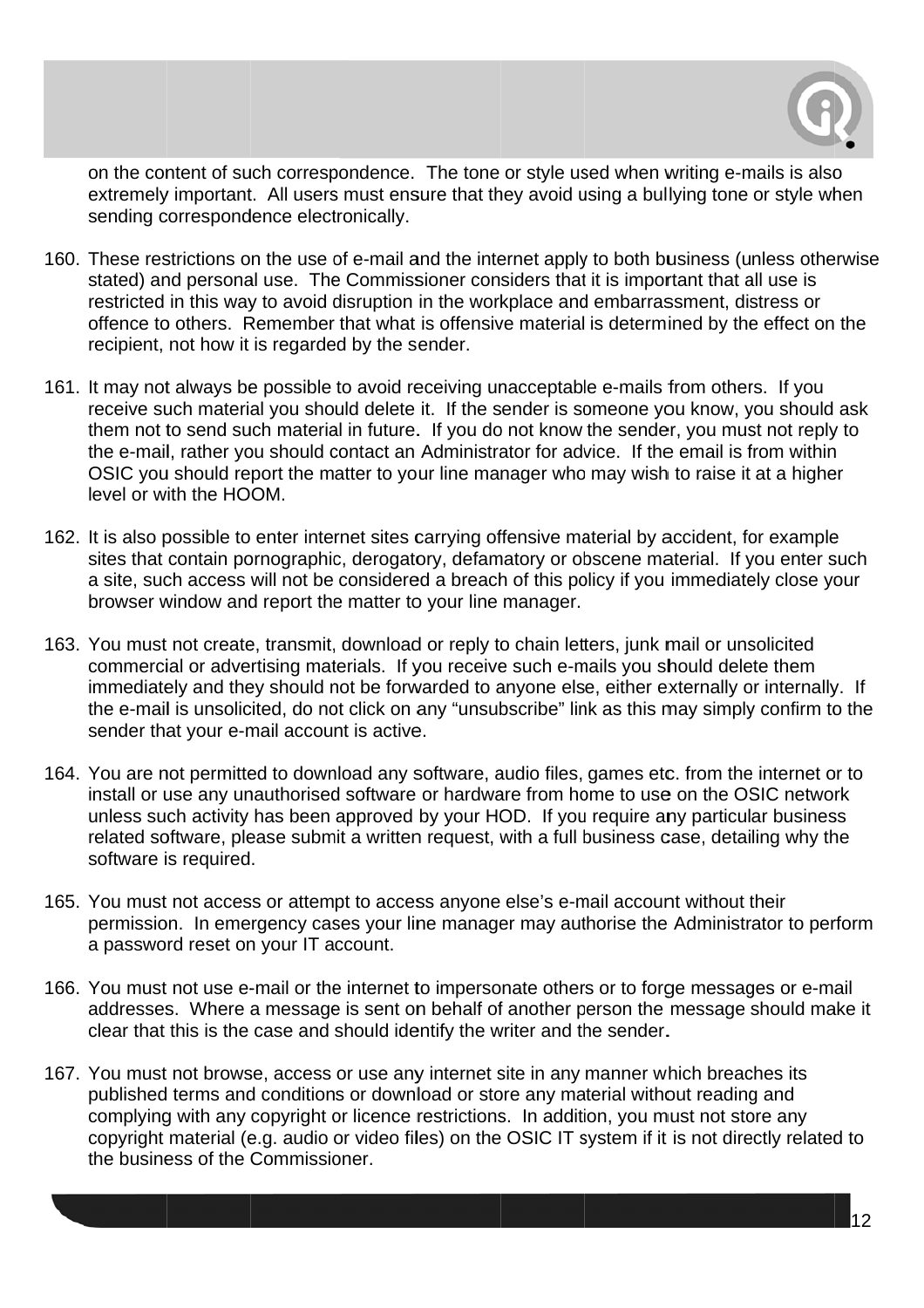

- 168. You must not use information feeds (an internet site that provides automatic updates of selected information from a variety of sources, e.g. news pages) unless for legitimate business purposes. For example, a legitimate business purpose might be for the HOOM to have automatic updates from a site that provides an information service on employment issues.
- 169. Any unauthorised use of the Commissioner's business systems may lead to the sanctions set out in paragraphs 689 to 692 below being imposed.

#### Additional Guidance on the use of E-Mail

170. When using e-mail OSIC staff should remember the following:

- E-mail is a form of written communication. The generally recognised standards that apply to internal memos and external letters should be observed when sending e-mails.
- In line with Commissioner's Records Management policy and procedures, you should file all essential sent and received e-mails in INVU, Workpro or ACT! to create a record for ease of retrieval. You should delete all other messages (which do not require to be retained) on a regular basis.

#### **Privacy and Monitoring**

- 171. It is not the Commissioner's intention to monitor and/or record routinely any e-mails which are transmitted over the Commissioner's computer system or your use of the internet, including the nature of material downloaded from the internet. However, this information is automatically logged by the IT systems and we may, from time to time, monitor the systems for the following purposes:
	- To ensure the Commissioner's practices, policies and procedures are being followed.
	- To investigate or detect the suspected unauthorised use of the Commissioner's computer system.
	- To secure the effective operation of the Commissioner's computer system.
	- For the purpose of preventing or detecting crime.
- 172. If you are absent from work, or in the event of an emergency it may be necessary to check your inbox to ensure that mail items are dealt with appropriately in your absence. Under normal circumstances you will have given permission to another member of your team to access your inbox. However, there may be times when this is not possible and permission will be given to another work colleague. This will only be done if requested of the Administrator by your line manager. E-mails which are clearly personal or private will not be checked unless we have your prior permission.
- 173. This policy will be operated in line with the Commissioner's Data Protection Policy in relation to employee information.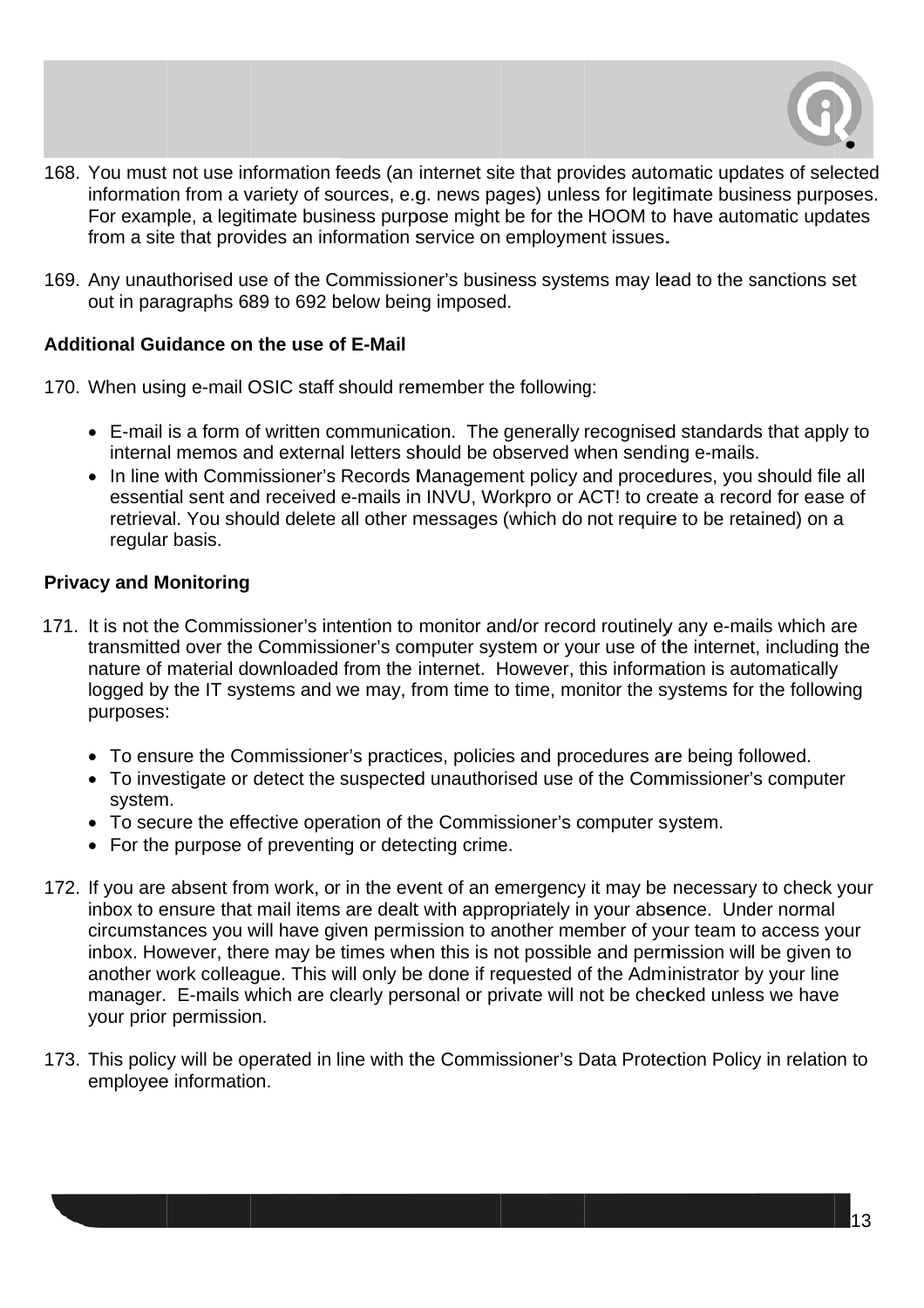

#### Use of Office Telephones

- 174. The Commissioner recognises the occasional need to make short, important, personal telephone calls during work hours and expects you to use your personal mobile phone for these. However, the Commissioner's network may be used occasionally for such calls when this is not possible. You may not, however, may make personal use of international calls, unless:
	- you are working abroad and have come to an arrangement with your line manager or
	- you make arrangements to reimburse the cost of the calls.

#### Use of other Business Communications Systems

175. If you have been supplied with an office mobile phone, you may only use it for personal calls if:

- you have reached an agreement with your line manager as to what are reasonable personal calls or
- calls or<br>• you inform your line manager and make arrangements to reimburse the cost of these calls, if they amount to more than £5:00.
- 176. You may also occasionally use the fax system for personal use.
- 177. You may not, however, under any circumstances, use the Commissioner's postage or stationery for personal purposes.

#### **Breaches of the Policy**

- 178. OSIC staff who breach this policy will be dealt with under the disciplinary procedures. If th breach is considered to be gross misconduct, the penalty will normally be summary dismissal without notice or compensation in lieu of notice. Offences include intentional viewing or downloading of pornographic or other derogatory, defamatory, obscene or inappropriate material. If the
- 179. Where a breach or an alleged breach of this policy involves harassment or discrimination, this may be reported or dealt with under the Anti-harassment, -bullying and -victimisation Policy at INV5152. Again, depending on the severity of the offence, the breach may be considered as gross mis sconduct.
- 180. Contract staff found to be in breach of this policy will be reported to the contract manager and may result in the abuser's services being terminated under the terms of the contract.
- 181. If we suspect that the Commissioner's business systems are being used for anything illegal, we will report these concerns to the police or any other relevant authority.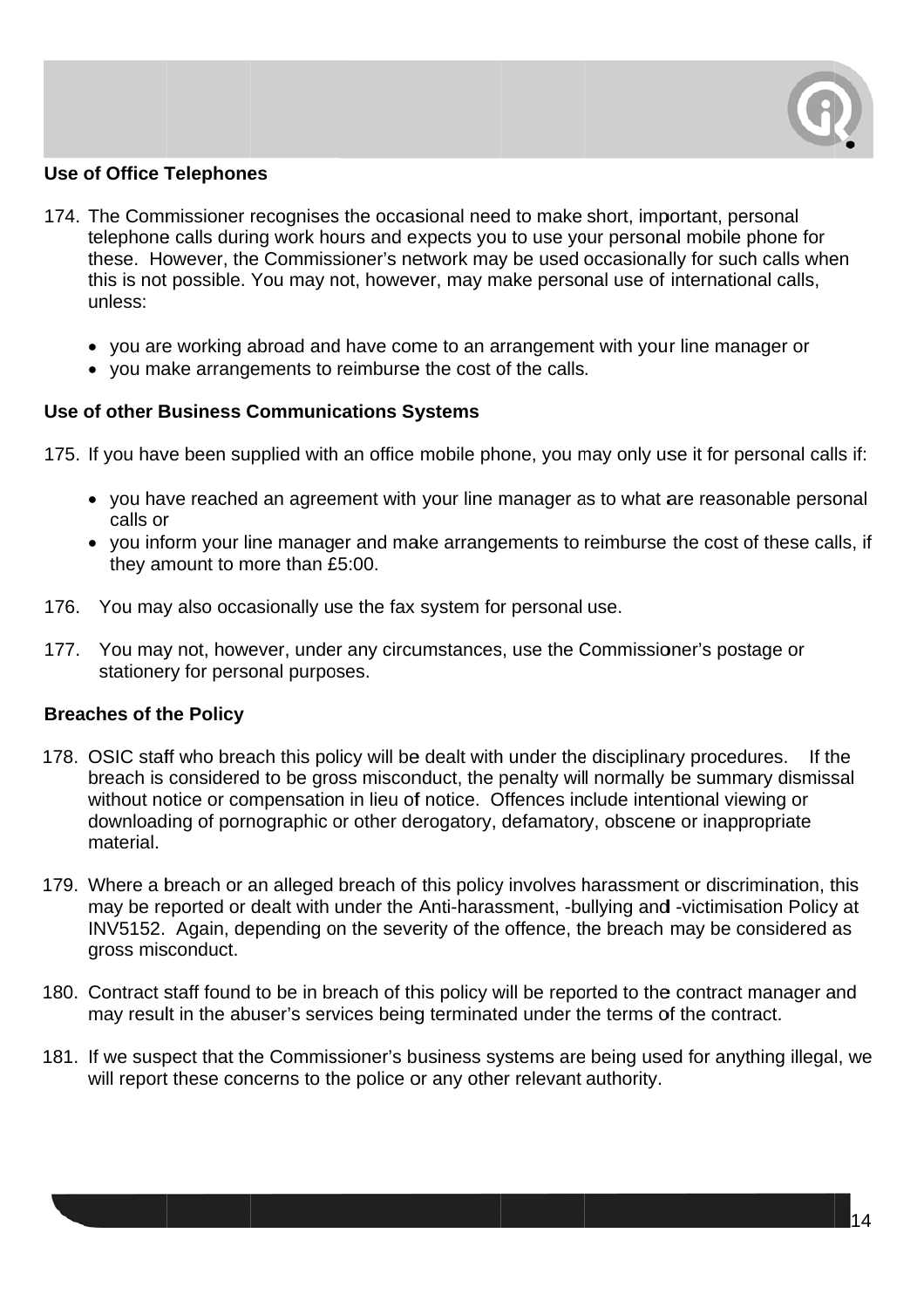

# 8.3 - Risk Register (extract)

| <b>Risk</b>                            | <b>Controls in Place</b> | <b>Action Planned</b> |
|----------------------------------------|--------------------------|-----------------------|
| If the SIC does not have robust        | <b>Text redacted</b>     |                       |
| systems in place to ensure security of |                          | <b>Text redacted</b>  |
| physical, human and information        |                          |                       |
| resources, it may be in breach of      |                          |                       |
| statutory duties (including committing |                          |                       |
| criminal offence) and incur avoidable  |                          |                       |
| costs.                                 |                          |                       |
|                                        |                          |                       |
|                                        |                          |                       |
|                                        |                          |                       |
|                                        |                          |                       |
|                                        |                          |                       |
|                                        |                          |                       |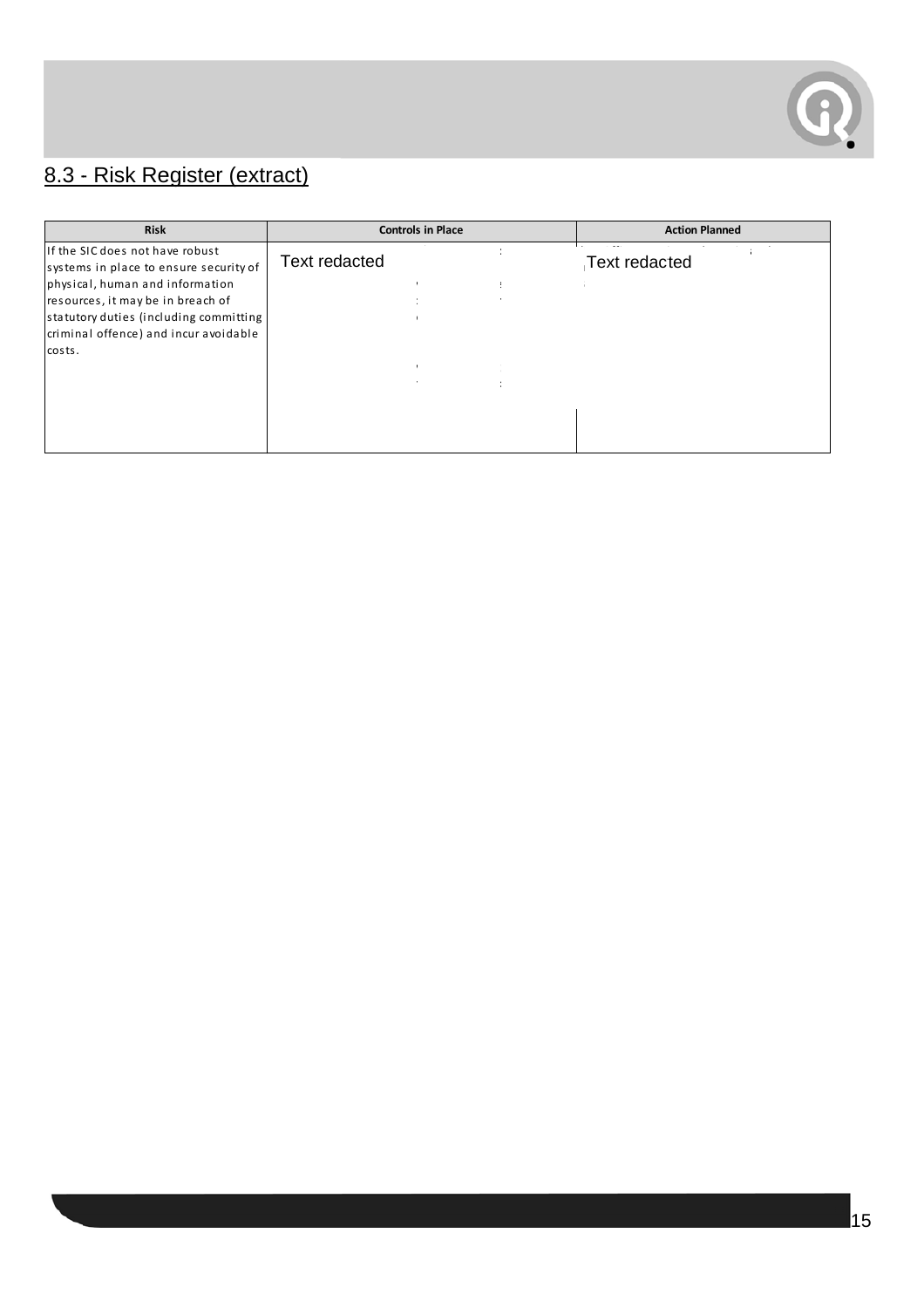

#### 8.4 - Staff Manual (extract)

#### **Clear Desk Policy**

We have a clear desk policy. At the end of the working day desk surfaces should be clear of files, documents, publications, etc. These should be stored in your desk drawers or returned to the library. Other items should also be cleared away.

The reasons for this are:

- Security to avoid material easily removable from desks being left lying about  $\bullet$
- Access to ensure that files / publications which may be required by other staff can be  $\bullet$ accessed in your absence
- Safety to limit the potential damage to documents from spillage/ accidents
- Tidiness to maintain a professional appearance to the office and to allow cleaning staff access to clean desks
- Cleaning the cleaner will not clean any desk which is not clear.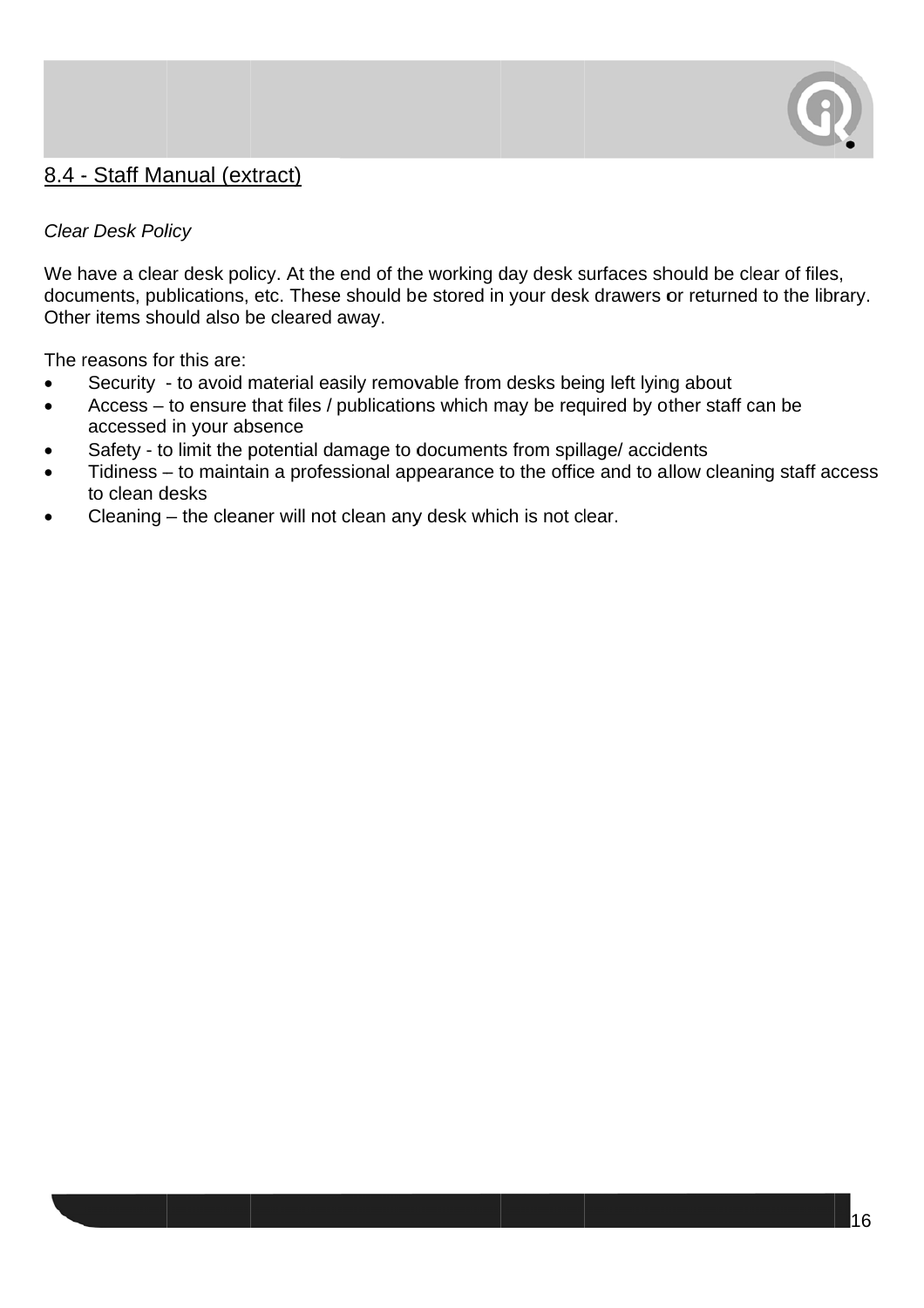

#### 8.5 - Investigations Procedures (extract) – Section 13

#### **SECTION 13 - RECORDS MANAGEMENT**

#### The Case File

- 13.1 Advice on saving information in WorkPro is contained throughout the procedures, but the following points give some additional information.
- $13.2$ Information relating to an investigation must be kept safely and securely. Remember that it is a criminal offence to disclose information obtained in relation to an investigation without lawful authority.
- As we have an electronic case management system for investigations, all correspondence  $13.3$ received in connection with the investigation must be scanned in and saved under the relevant case file, or (for emails) forwarded to WorkPro and attached to the case file as soon as possible. Accurate records of all telephone conversations and notes from meetings must also be added to the WorkPro file at the earliest opportunity, so that an accurate, up-to-date record of the case is maintained.
- $13.4$ All drafts of letters or emails which are not used should be deleted as soon as possible. It is the responsibility of the IO to ensure that both the electronic and the paper case file can be readily understood by DHOE, HOE and SIC. This includes ensuring that the documents in WorkPro are clearly named.
- Once an application has been accepted as potentially valid, the VO will make up a paper file  $13.5$ (see above). All hard copies of correspondence received in relation to the case should be filed in that file. As DHOE/HOE/SIC are likely to use the hard copy file when approving the decision, it is important that all items which need to be referenced in order to approve the decision are also retained in the hard copy file. However, the principle file is the file in WorkPro. There should be nothing relevant to the case kept in the paper file which is not kept in (or scanned into) the file in WorkPro, apart from documentary evidence – see 13.7 below.
- 13.6 The file made up by the VO will have the following information noted on the front of the file:
	- name of applicant
	- name of public authority
	- name of IO (once allocated)
	- case reference number (as per WorkPro)
	- weighting and
	- whether documentary evidence is being kept in a separate document box (see 13.7 below).
- 13.7 All documentary evidence which we receive from a public authority in support of their decision not to release information must be scanned in to WorkPro.
- 13.8 Where withheld information is received in an electronic form, the information and accompanying schedule must be saved in WorkPro, and a single hard copy of each placed in the WorkPro file, except in cases where it is impractical to do so. The WorkPro entry containing the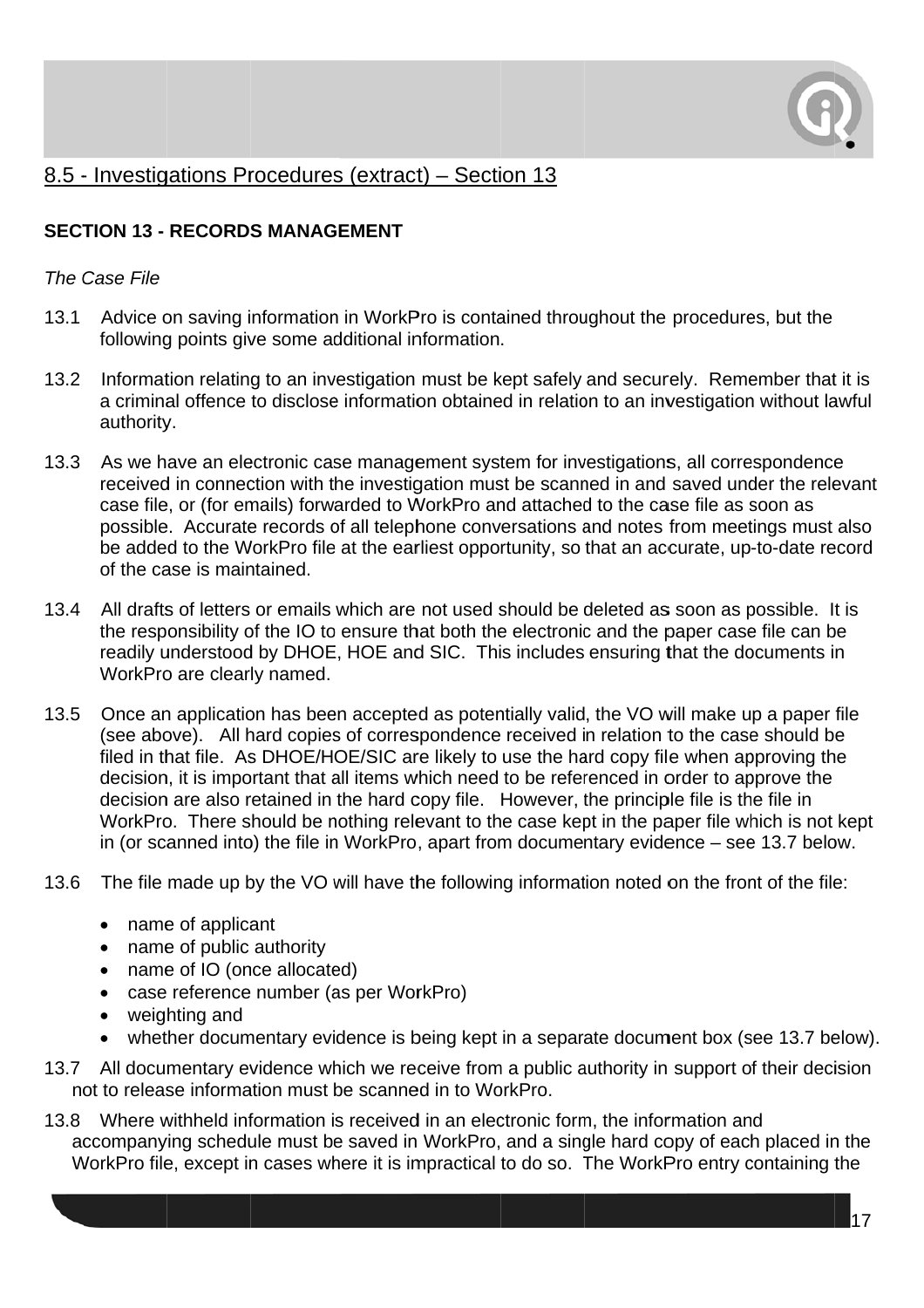

withheld information should be entitled, "INFORMATION WITHHELD/UNDER CONSIDERATION" (in upper case) to ensure that it is clearly identifiable within the file. If it is necessary to save the information within multiple entries (e.g. because the public authority provides more information at a later date), each entry must be clearly marked, but also numbered, e.g. "INFORMATION WITHHELD/UNDER CONSIDERATION (2)". Once the information has been saved into the case file, the VO should ensure that any copies received, or forwarded, are deleted from email folders.

- 13.9 In some cases, the public authority will provide withheld information in paper form. Where this happens, the information will be scanned in along with the covering letter and schedule by Admin. The withheld information should be saved in a separate document, taking care to ensure that the order and alignment of the information matches the hard copy provided. The scanned file should be named by Admin, "withheld information 201xxxxxx".
- 13.10 The VO must then save the letter, schedule and any withheld information into the WorkPro file. It is the responsibility of the VO to check that the scanned information matches the hard copy, and to arrange for it to be rescanned if any problems are identified. Once this process is complete, the VO will delete the information from any scanning folders and name the information in WorkPro as set out in paragraph 13.8.
- 13.11 If further information is identified for consideration during the investigation, the IO should request copies be provided electronically, and then print and file a single hard copy. If additional information is provided in hard copy, the IO should ensure that it is scanned and named appropriately, as set out in paragraph 13.8.
- 13.12 IOs must also take care to ensure that once information is filed, it is immediately deleted from their email and scanning folders.
- $13.8$ Unless the case involves national security or is deemed exceptionally sensitive by HOE (when separate arrangements will be made), the paper files and document boxes will be kept in a locked cupboard in the IO's room. The cupboards must be kept locked at all times, except when in use
- Files and document boxes must never be left unattended and must be locked away when not  $13.9$ in use. IOs will be expected to return the file to its cupboard at the end of each day.
- 13.10 For procedure on taking files out of the building, see 13.29 below.
- 13.11 At the end of a case (see procedures for timescales and what to do if a case is being appealed), all documentary evidence submitted to OSIC will be destroyed, unless the party usually the public authority – which provided it requires it to be returned. The contents of the paper file will be destroyed. OSIC is a green office and the paper file and document box must be returned to Admin for re-use.
- 13.12 An exception is made for cases which SIC has identified as important to retain within OSIC for a longer period - see Appendix 9.

#### Original evidence - register

13.13 The receipt and return of all original evidence (not copies) received from public authorities or applicants will be logged.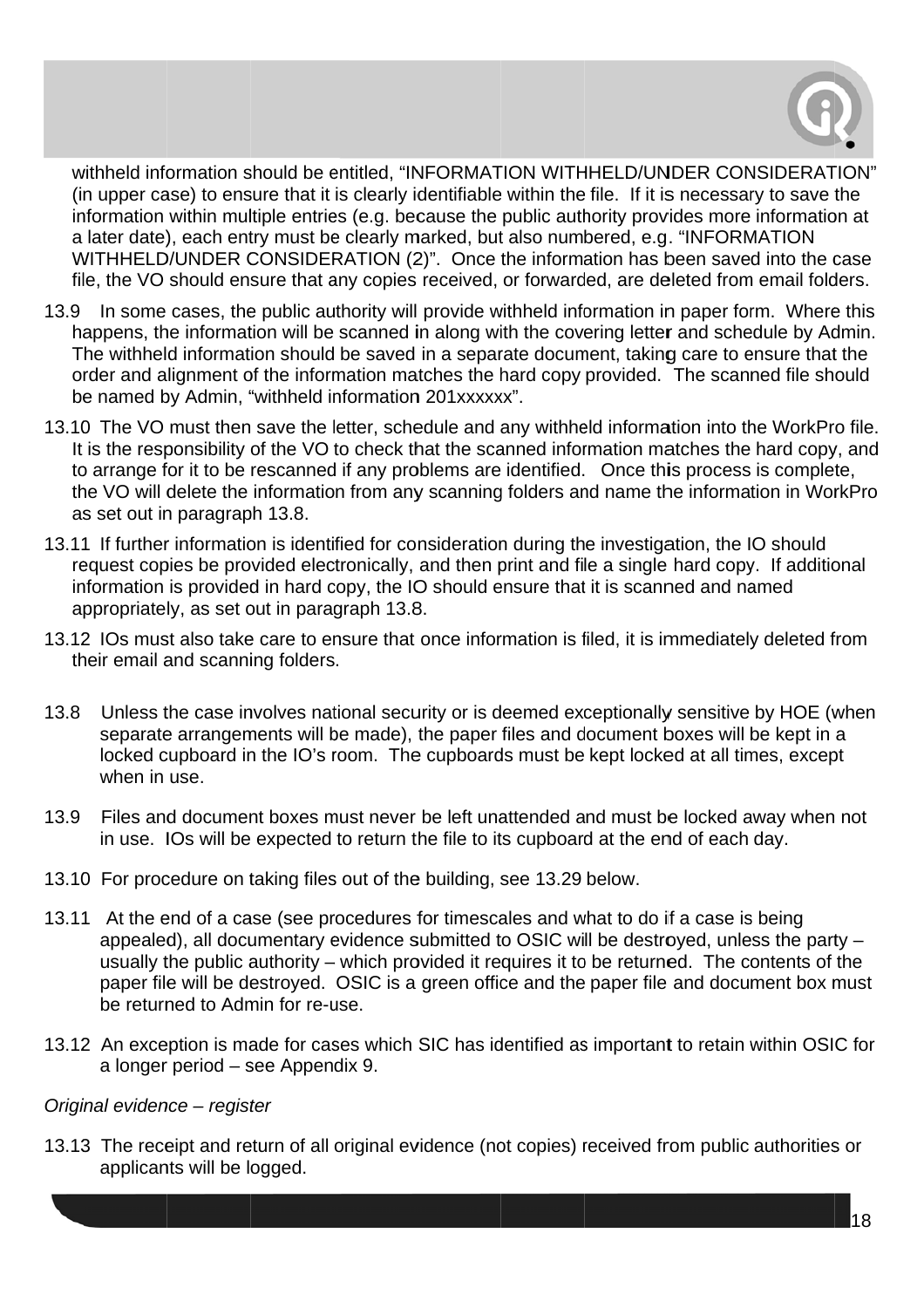

- 13.14 A register for this purpose will be maintained in the form of a notebook kept with the mail book, which will record:
	- the evidence owner (name of public authority)
	- file number (if applicable)
	- file titles
	- general document descriptions (e.g. "correspondence", "accounts")
	- date and time of receipt (and return)
	- name of staff member responsible for the evidence.
- 13.15 This register will be completed at the point of receipt (i.e. by staff opening the post) and also on return of the original evidence.
- 13.16 Staff responsible for completing the original evidence register must also alert the VO, who will add a note to the case file in WorkPro.

#### Handling original evidence

- 13.17 OSIC tries to avoid accepting originals of evidence wherever possible. Officers should try to explore all other reasonable options before requesting or accepting originals. Only rarely should officers agree to go to public authorities to copy or view documents and then only with the prior approval of the HOE or DHOE.
- 13.18 If originals of evidence are accepted, a schedule of items being sent must also be requested. This must be checked at the point of receipt by the officer or responsible team member if the IO is not available to ensure that it tallies with the information sent.
- 13.19 If this schedule is not received, or is not accurate, the owning authority must be contacted to confirm what has been received by us.
- 13.20 On receipt of original evidence, a letter or e-mail must be sent to the public authority detailing what has been received. This should also tell the authority that the evidence will not be returned until three months after the decision notice is issued or (where no decision is required) the case is closed.
- 13.21 Any schedule received must be scanned separately by Admin and saved in the WorkPro file.
- 13.22 A note must be made in WorkPro by the officer to show that originals have been received. (In most cases this will simply take the form of the schedule that has been enclosed with the original evidence.)
- 13.23 Any original evidence received must be kept in the secure store.
- 13.24 Whilst original evidence is with OSIC, it is the responsibility of the officer to ensure that it is kept safely and is not lost. If the evidence is passed to another member of staff (e.g. when a draft decision is given to the HOE or DHOE for approval), a note must be made in WorkPro to record this fact.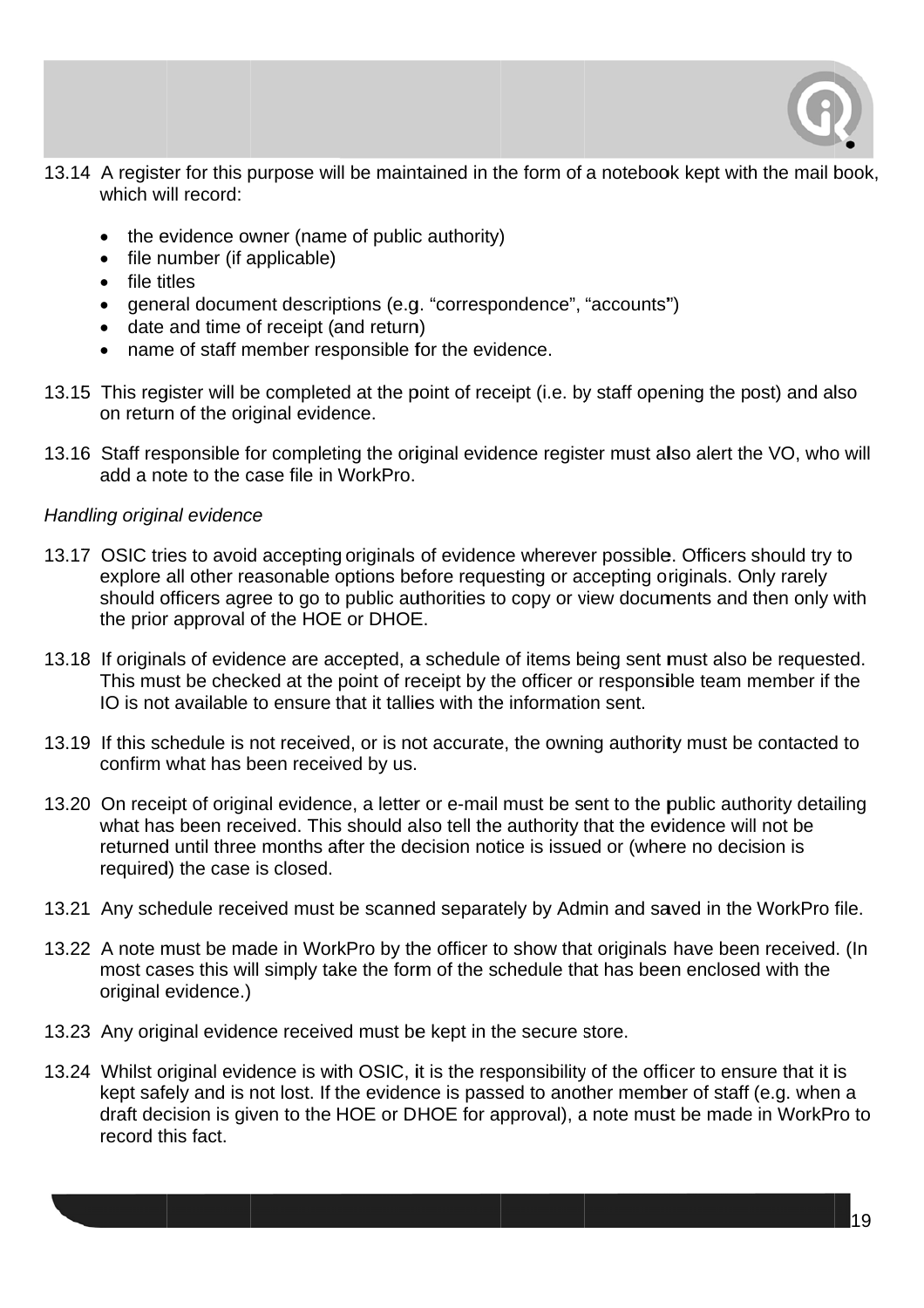

- 13.25 Original evidence must never be removed from the building, except when meeting the owning authority to discuss the case involved. If this is done, the checking out procedure for files must be followed (see Removing OSIC Files from the Building below).
- 13.26 Any notes on pages of original evidence must be made lightly in pencil or, preferably, on postit notes. Notes must never be made on original evidence in pen.
- 13.27 At the end of the investigation, original evidence must be sent back to the owning authority, either by hand, by recorded delivery or by courier. The officer should enclose a covering letter detailing what is being returned, and requesting confirmation of receipt. The evidence must be securely packaged to prevent any unauthorised access and damage from the elements. If there is any uncertainty over who to send the information to, officers must contact the owning authority to find out the most appropriate person/department to send it to.
- 13.28 Once the originals leave the building, the officer must make a note of this in WorkPro, as well as in the Original Evidence register in Bell.

#### Removing case files from the building

- 13.29 Ideally case files should not be taken out of the office, but if there is a genuine need to do this, it must be cleared with HOE, DHOE, or HOOM first.
- 13.30 A record of this permission, stating the period that the file has been allowed out for, must be logged in the outgoing file register, held by HOE, at the point of removal. Return of the file must also be recorded in the register.

#### File security when outside the building

- 13.31 In the rare event of files being taken out of the building, it is the officer's responsibility to ensure that the files are not put at risk. The following quidance should be followed by staff:
	- Files must be returned to the office as soon as possible. Files should be taken straight home, or straight to the meeting with the public authority involved. If this is not possible, they must be locked out of sight in the boot of the car only until such time they can be returned to the office or, failing which, kept temporarily in the officer's home.
	- When carrying files in public, officers must ensure that they are concealed and well protected from the elements. Never leave files unattended in public.
	- Officers must not work with files on public transport or in public areas, e.g. cafés. They may contain exempt information and so should not be put at risk of being accessed by the general public. This is applies especially to original evidence files being taken to a meeting with a public authority.

#### Procedure for lost or stolen files

13.32 In the event of a file going missing whilst it is out of the building:

• If it is lost, the responsible officer must check all places where it might have been left/stored.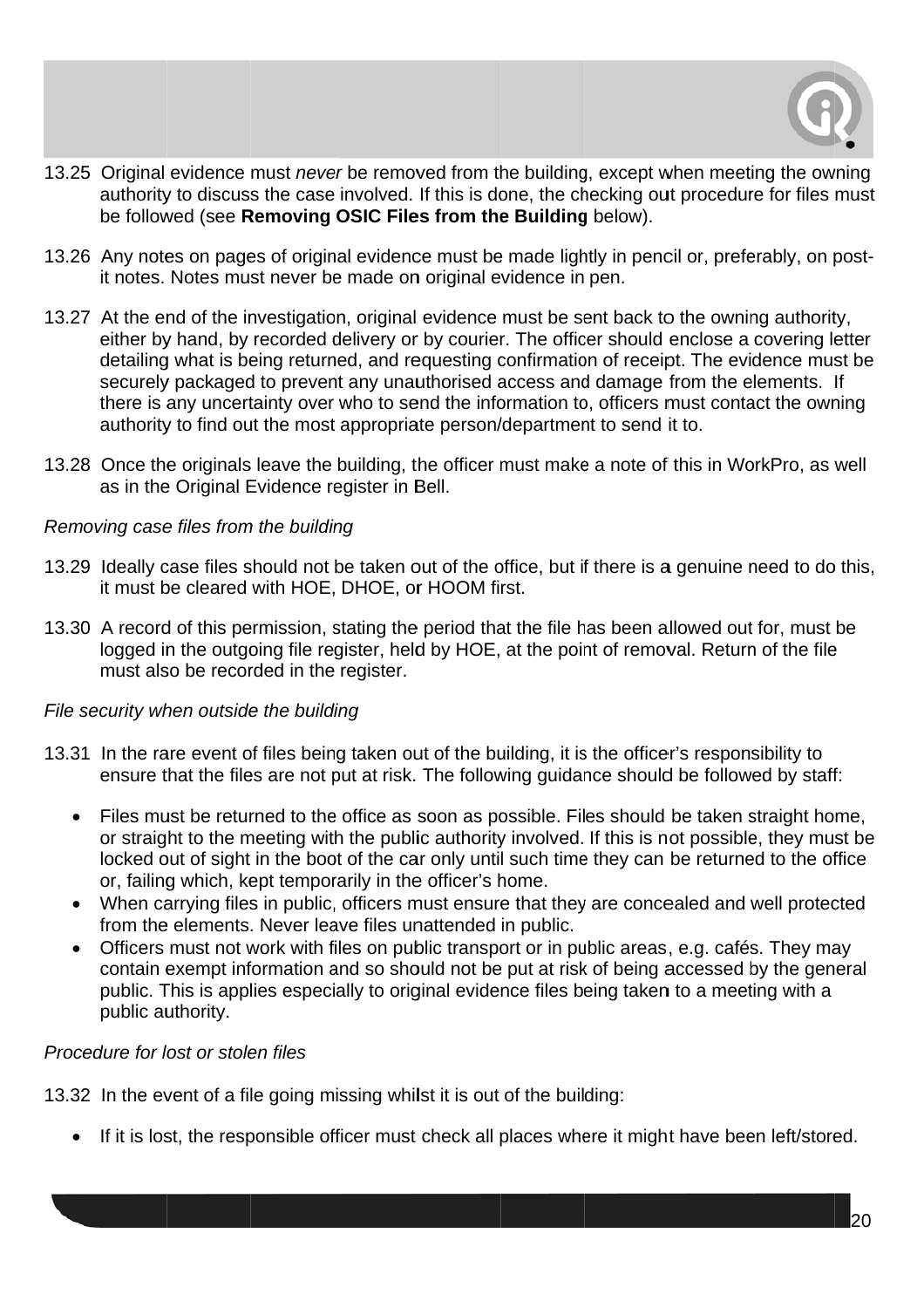

- If it cannot be found after extensive searching, the officer must inform HOE, DHOE or HOOM immediately, who will then assess whether the file is at risk of unauthorised access, what information has been lost and what information is recoverable from scanned versions.
- If the file has been stolen HOE, DHOE or HOOM must be informed immediately and will inform the local police in the area where it was stolen, if they have not been informed already. Again, they should also determine with the member of staff what information has been lost and what is recoverable from scanned documents.
- If an original evidence file has been lost in transit every effort must be made to locate it. If this fails, the responsible Officer must then inform HOE, DHOE or HOOM, who will contact the public authority to inform it, and determine if the police should be informed.
- If an original file has been stolen in transit, HOE, DHOE or HOOM should be informed and will contact the police in the area where it was stolen, if they have not already been informed.
- It is the responsibility of the HOE to inform the public authority, as soon as possible, that the information has been lost or stolen.

#### Procedure for dealing with withheld information at case closure

13.33 When the VO/IO destroys the paper file and closes the case, any withheld information will also be deleted from the WorkPro file. Information will only be returned to the authority where it has been provided in paper form and its return has specifically been requested. The VO/IO will note in the WorkPro file that the information has been destroyed or returned, as appropriate. (Until the previous case handling system, CHAS, has been fully closed down, it will also be necessary to ensure that any withheld information is also destroyed from the CHAS file.)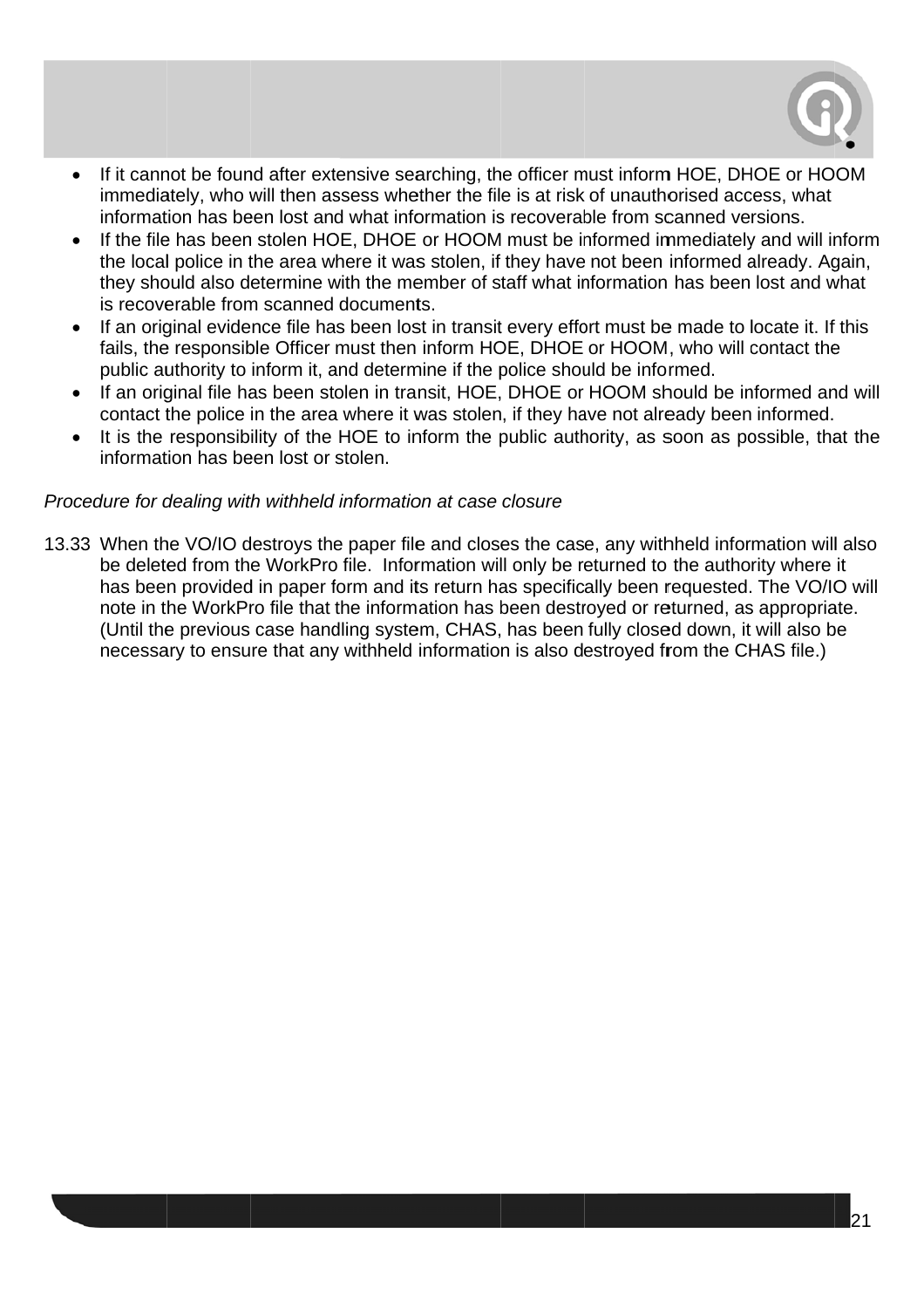

#### 8.6 - Certificate of Destruction - IT

Certificate No. R12/03/122



**Samer** County

 $\bar{x}_i$ 

**Certificate of Secure Destruction** 

**Shipped From: Scottish Information Commission (DoC: 3649)** 

#### **Product Description: Redundant IT Equipment**

#### **Destruction Method Used:**

- Dismantling of equipment for disposition into appropriate waste streams.
- Circuit boards granulated for precious metal refining.
- Hard drives shredded and melted for scrap metal.
- All ferrous metal casings and housings recycled as scrap metal.
- Recycling of any re-usable plastics from housing and assemblies.

Carried Out By: Restructa Limited, 15-16 Arkwright Way, North Newmoor Ind Est, Irvine, KA11 4JU

Date:  $3/3/12$ Witnessed By: (Process Manager)



Approved Authorised Treatment Facility - WEE/SE0722PA/ATF<br>Waste Management Licence - WML/W/220288, Waste Carriers Licence - SCO/046355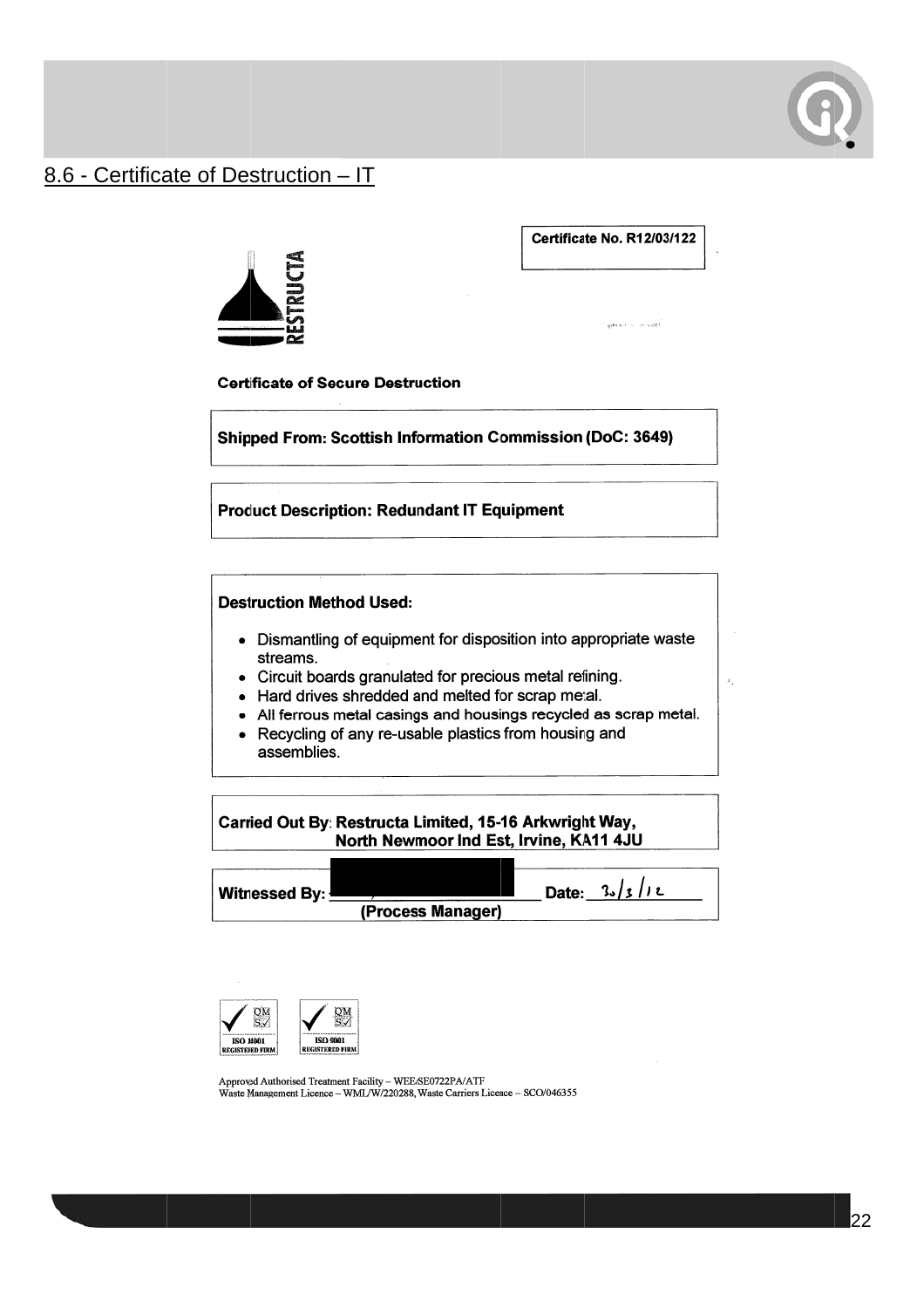

# **Element 9 – Data Protection**

#### 9.1 - Emplovee handbook (extract) – Section 12.3

#### Section 12.3 - Data Protection Policy in relation to Employee Information

#### **Data Protection Principles**

- 182. As an emplover, the Commissioner recognises the importance of safequarding personal privacy when dealing with information about its staff. The Data Protection Act 1998 (DPA) requires us to inform you what data we hold on you and the purposes for which this data might be used. Additionally, the DPA requires us to process your personal data<sup>1</sup> in accordance with the following data protection principles:
	- Personal data will be processed<sup>2</sup> fairly and lawfully.
	- Personal data will be obtained only for specified and lawful purposes, and will not be processed further in any manner incompatible with those purposes.
	- Personal data will be adequate, relevant and not excessive in relation to the purpose or purposes for which they are processed.
	- Personal data will be accurate and, where necessary, kept up to date.
	- personal data shall not be kept for longer than is necessary for the purposes for which it is obtained.
	- Personal data shall be processed in accordance with the rights of individuals.
	- appropriate measures will be taken against unauthorised or unlawful processing of personal data and against its accidental loss, damage or destruction.
	- Personal data shall not be transferred to a country outside the European Economic Area without the consent of the data subject unless that country or the transferee is deemed to ensure an adequate level of protection for the processing of personal data and the rights and freedoms of data subjects.

#### Why do we hold personal data about workers?

183. We collect, maintain and process personal data about employees to enable us to conduct our business, in particular our payroll and personnel functions. We also process personal data to enable us to comply with legal and tax requirements.

#### To whom might we disclose personal data?

184. We supply personal data to:

 $1$  Personal data means any information which relates to you and allows you as an individual to be identified.

 $2$  Processing means obtaining, recording or holding information or data or carrying out any other operation on the information or data. This includes the organisation, adaptation, alteration, retrieval, consultation, use, disclosure or otherwise making available, alignment, combination, blocking, erasure or destruction of the information or data.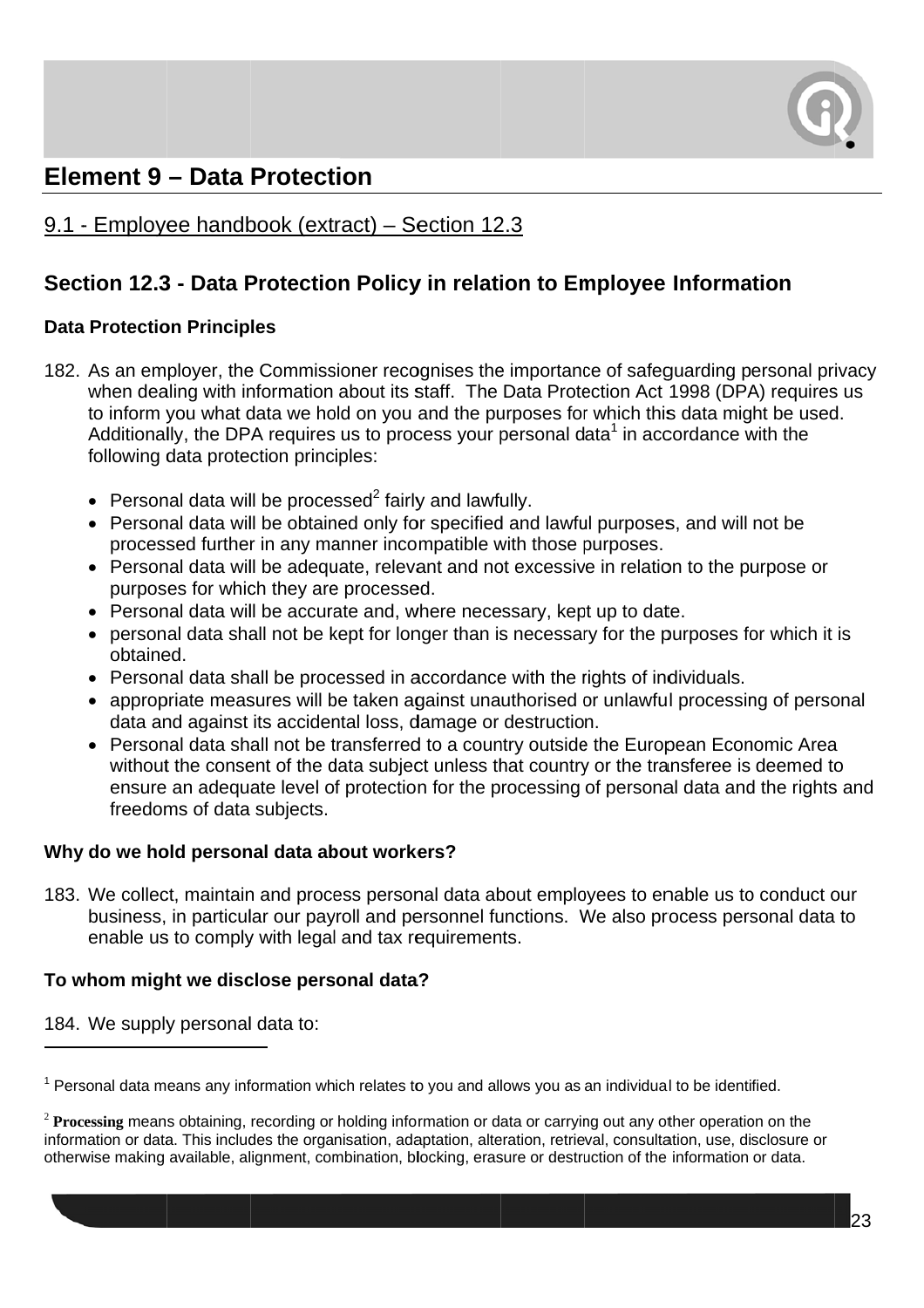

- individuals who are legally entitled to the information
- those who provide us with electronic data processing services, technical initiatives of benefit to the Commissioner, or other professional or management services such as payroll administration, insurance, health or legal services
- any authority to which we are required by law to disclose personal data (for example, the Inland Revenue, the Health and Safety Executive etc)
- anyone to whom we are otherwise required to disclose it, such as employees seeking access to their own personal data.

#### **Publication on the Internet**

185. Generally, the only personal data which would be on the Commissioner's internet website is the name, job title, function and photograph of staff. This limited information is to enable the public to access appropriate staff in accordance with the policy to be open and accessible.

#### Sensitive personal data

- 186. Certain information about you is regarded as "sensitive personal data" under DPA. We can only process such data under strict conditions. Sensitive personal data may only be processed if:
	- the individual has given explicit consent to the processing of the data or
	- one of the other conditions set out in DPA applies to the processing.
- 187. Sensitive personal data includes any data revealing:
	- vour racial or ethnic origins
	- your political opinions
	- your religious beliefs or other beliefs of a similar nature
	- your membership or otherwise of a trade union
	- your sexual life
	- your physical or mental health or condition
	- the commission or alleged commission by you of any offence or
	- any proceedings or sentence imposed for any offence committed or alleged to have been committed by you.
- 188. It is the Commissioner's policy at all times to keep any sensitive personal data we hold and process to a minimum. Unless we are permitted to do otherwise under DPA, we will also obtain your explicit consent before such data is processed. We may require to process sensitive personal data for the following purposes:
	- in relation to your physical or mental health or condition, for the purpose of sickness records we are required to maintain relevant to your employment
	- for equal opportunities monitoring and
	- for any other purpose that is necessary to allow us to comply with our statutory obligations.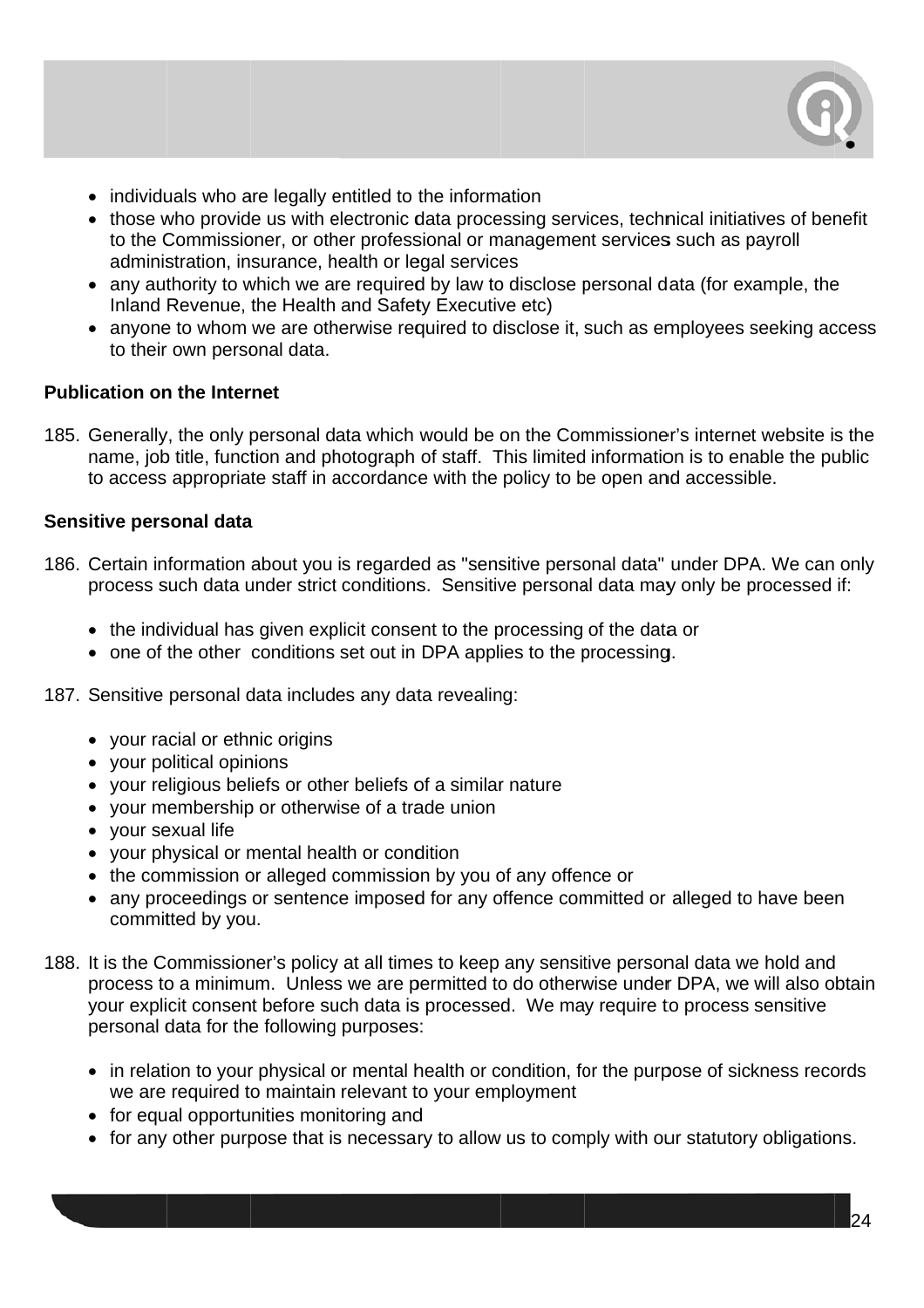

189. If we wish to carry out any additional processing which is not otherwise permitted under DPA and specifically by conditions in Schedules 2 and 3, we will first obtain your explicit consent to the processing.

#### **Security of personal data**

190. The Commissioner will ensure that adequate technical and organisational security measures are taken so that privacy is preserved whenever and wherever processing of personal data are taken so that privacy is preserved whenever and wherever processing of personal data<br>(including sensitive personal data) takes place. This is achieved by observance and regular review of our existing Security and IT Security Policies.

#### **Access to personal data**

191. All staff are entitled to reasonable access to their own personal data to verify it and put right any inaccuracies. The Commissioner aims to achieve an annual issue of data to all staff for the purposes of updating and correction. If you wish to access your personal data at other times, you should submit a written application (commonly referred to as a "subject access request") to the HOOM describing the information that you seek. We will then process your subject access request in accordance with DPA. Please note that there are certain types of information that are exempt from this general right of subject access and which we may not disclose to you. .<br>.<br>d to

#### Updating personal data

192. We wish to ensure that personal data is kept accurate and up to date. If you feel that your personal data may be inaccurate please contact the FAM to discuss the matter further.

#### Updating the policy

193. This policy may be updated from time to time to take account of changes in technology and reflect our legal obligations.

#### **Misuse of employee data**

194. It is an offence under DPA for employees to disclose the personal data of others to third parties or procure the disclosing of such personal data to third parties without the consent of the Commissioner. Any misuse of personal data by employees will be treated extremely seriously and may constitute a disciplinary offence under the disciplinary procedure. If you are concerned about a request to disclose any employee information please contact the HOOM.

#### **Freedom of Information**

- about a request to disclose any employee information please contact the HOOM.<br>Freedom of Information<br>195. As a Public Authority, the Commissioner is subject to requests from private individuals under FOISA or the EIRs. The Commissioner has a duty to provide information in response to requests made under FOISA or the EIRs subject to the exemptions, etc. contained in the legislation.
- 196. Amongst other things, such requests may call for the disclosure of personal data about staff. The Commissioner will apply the principles of DPA to each request and the level of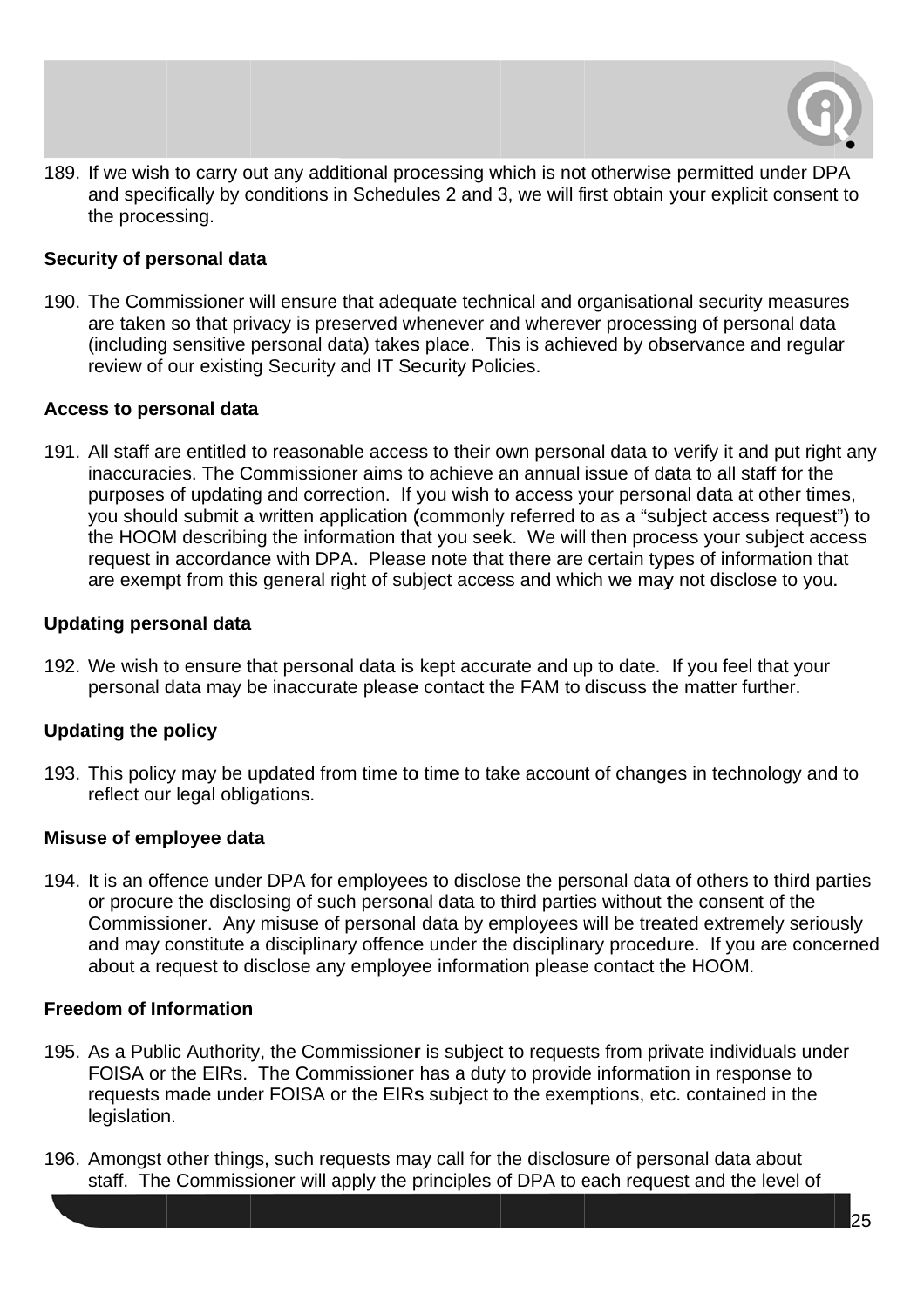

disclosure will be decided on its merits. You should be aware, however, that an internal review under FOISA can overrule an initial decision that information should be withheld.

- 197. The Commissioner may inform and/or consult staff on certain FOI requests. The circumstances under which staff may be informed or consulted are:
- 198.

| <b>Nature of Information about Employees</b>                                                                                   | Staff informed or<br>consulted |
|--------------------------------------------------------------------------------------------------------------------------------|--------------------------------|
| Purely incidental references to names/jobs                                                                                     | No                             |
| Specific enquiry about job title of<br>identified/identifiable individuals                                                     | <b>No</b>                      |
| Nature of Duties (other than arising from<br>purely incidental reference e.g. when a<br>memo happens to disclose type of work) | Yes                            |
| Information disclosing actions taken by<br>identified individuals in the course of work<br>in non-controversial circumstances  | <b>No</b>                      |
| As above but information might be<br>expected to focus further attention on<br>employee                                        | Yes                            |
| Enquiries designed to ascertain actions<br>taken by identifiable members of staff                                              | Yes                            |
| Pay, allowances and expenses (of<br>identified or identifiable individual rather<br>than grade)                                | Yes                            |
| Any disciplinary matter                                                                                                        | Yes                            |
| Any information about private life                                                                                             | Yes                            |

199. The criteria suggested here relate only to the circumstances in which the Commissioner may inform and/or consult you about FOI requests. While the Commissioner will take into account your views about whether or not information should be disclosed, she will take decisions on the basis of the circumstances of each individual request and in the light of any relevant case law.

#### How to obtain further information

- 200. You have certain statutory rights concerning the provision by us of information regarding the manner in which we store and process your personal data. If you wish to raise an issue relating to your personal data or data protection, please contact the HOOM.
- 201. The rights that you have under this policy do not affect any rights that you may have under DPA or any other Act, rules or regulation.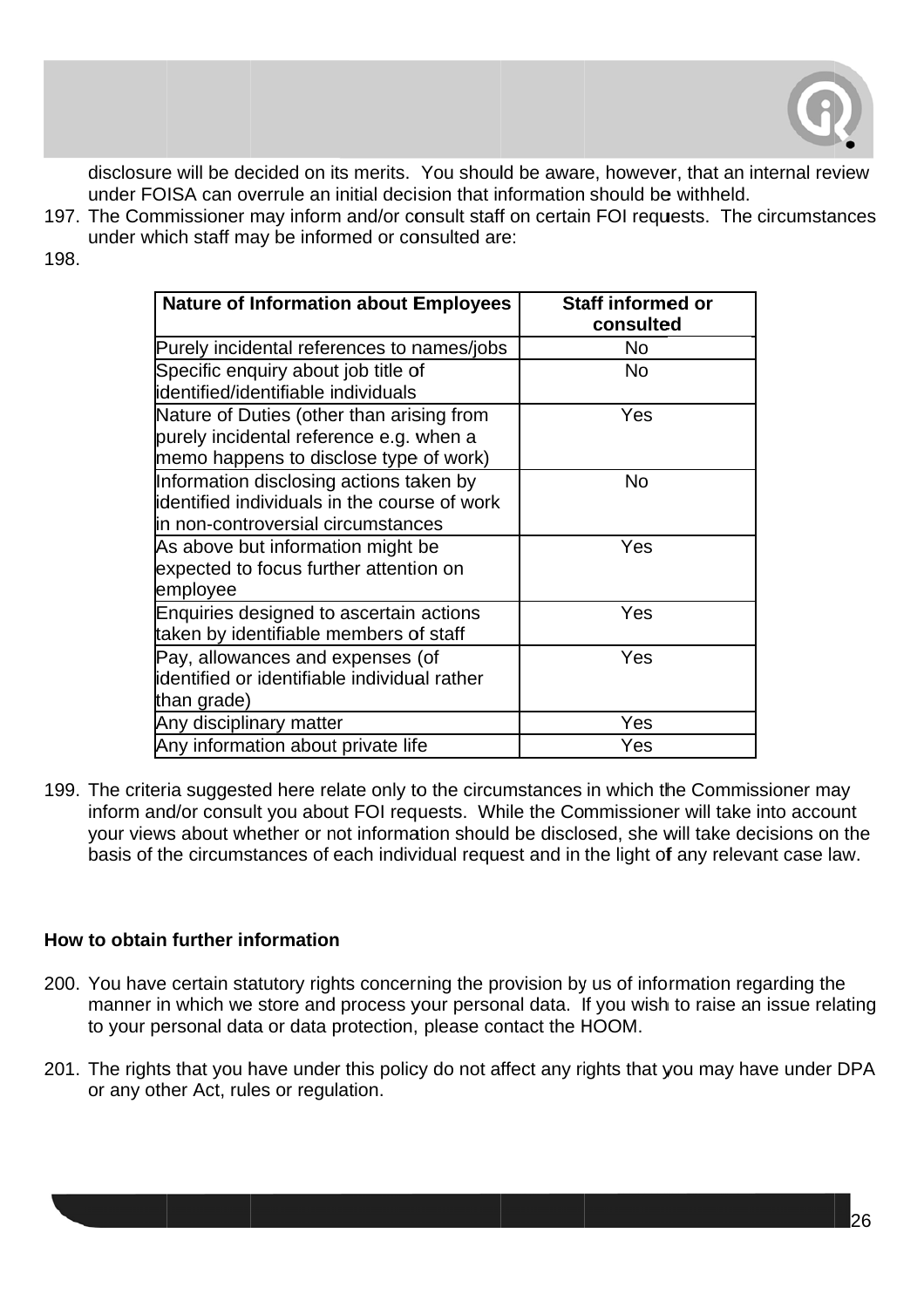

### 9.2 - Enquiries Procedure (extract) – Section 5

### **Subject Access Requests**

#### **What are Subject Access Requests?**

Subject access requests (SARs) are requests to OSIC for information about (and identifying) a living person, made by that person. However, in some cases, a SAR may be made by a third party, e.g.

- by a parent on behalf of a young child  $\bullet$
- by a representative on behalf of an adult with incapacity  $\bullet$
- by a solicitor on behalf of a client.  $\bullet$

We must take reasonable steps to make sure that the person making the SAR is who they say they are. If someone is making a request on behalf of a third party, we need to check that they have the authority to make that request.

If they do not, their request should be treated as a request for third party personal information under FOISA or the EIRs. Where this happens, the information is likely to be exempt.

Remember that, from 8 April 2013, any person who has been allocated an information request must issue an Equality Monitoring Form. This should be done when the request is acknowledged. Templates have been set up in WorkPro for this.

#### **Format of SARs**

The Data Protection Act 1998 (the DPA) specifies that all SARs must be made in writing. Requests can be made by email, fax etc. Depending on how it is framed, a SAR may also be an information request under FOISA or the EIRs: if it is, it should be refused as such under section 38(1)(a)/regulation 11(1), before going on to respond to the SAR.

#### **Timescales**

The DPA states that a data controller (i.e. OSIC) shall comply with a SAR within 40 calendar days (not working days) of receiving a request from a requester or their representative (see below, under "Processing a subject access request" for when this period starts).

#### Information to be provided

The requester is entitled to the following information in response to a SAR, in addition to the personal data in question:

• confirmation of whether OSIC is processing (i.e. holds) their personal data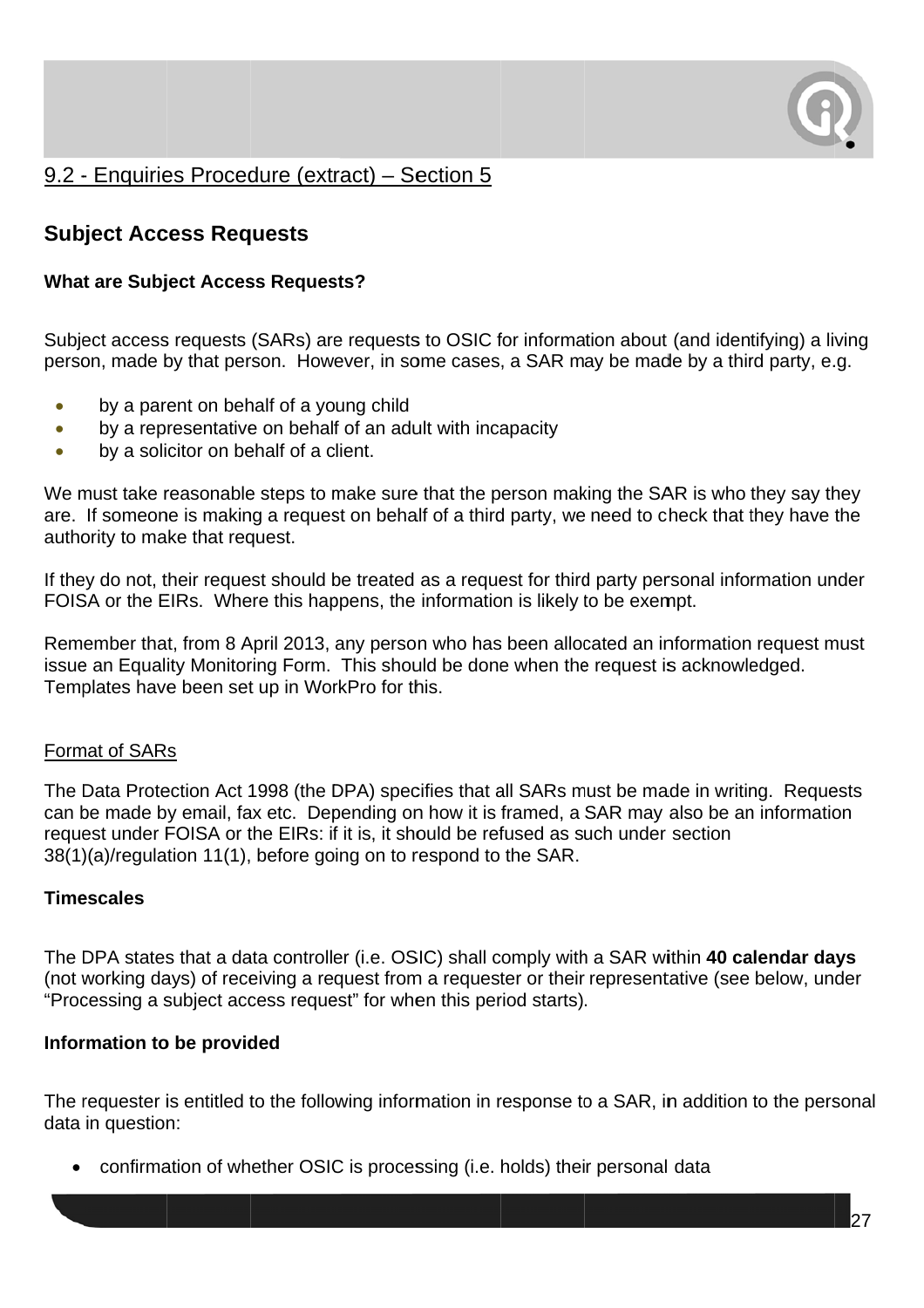

- a description of any personal data held
- the purposes for which the data are being or will be processed
- any recipients or classes of recipients to whom the data are or may be disclosed (basically, any persons or organisations who might receive the data in the course of processing, but not anyone - such as the police or other law enforcement agencies - who might obtain the data in pursuance of a statutory right)
- any information held as to the source of the data
- details of the logic involved in any automated decision-making about the requester (highly unlikely to arise in relation to data held by OSIC).

In relation to the description of the data, the purposes and the recipients, it should be sufficient to refer to general categories rather than being any more specific.

The personal data must be provided in an intelligible form. This must be a permanent form, unless either (a) doing so would involve disproportionate effort, or (b) the requester agrees otherwise: we should approach SARs on the basis that the data will be provided in permanent form. If the personal data contain codes or indicators which can only be understood by reference to a key, or if they contain abbreviations, technical terms or jargon, then these must be explained to the requester.

When considering what information should be provided in response to the SAR, bear in mind that what the applicant is entitled to is his/her personal data, as defined in section 1(1) of the DPA. This will not necessarily mean everything OSIC holds relating to an application/enguiry the requester has made.

In areas of doubt, consult the relevant quidance produced by the  $ICO<sup>3</sup>$ , particularly "Determining what is personal data"

http://www.jco.gov.uk/for\_organisations/guidance\_index/~/media/documents/library/Data\_Protection/ Detailed specialist quides/PERSONAL DATA FLOWCHART V1 WITH PREFACE001.ashx and "Access to information held in complaint files"

http://www.ico.gov.uk/for\_organisations/guidance\_index/~/media/documents/library/Data\_Protection/ Practical application/access to information held in complaint files.ashx: any remaining questions should be discussed with the HOF/DHOF

As with information requested under section 1 of FOISA, reasonable care should be taken to secure any information covered by a SAR against destruction between the time the request is received and the time it is responded to.

#### **Non-specific requests**

In some cases, OSIC may not have sufficient information to allow it to confirm the requester's identity or locate the information the requester is seeking. If the requester is asked for that information but fails to provide it, OSIC does not have to comply with the request.

 $\mathbf{3}$ 

http://www.ico.gov.uk/for\_organisations/guidance\_index/data\_protection\_and\_privacy\_and\_electronic\_communications.a **SDX**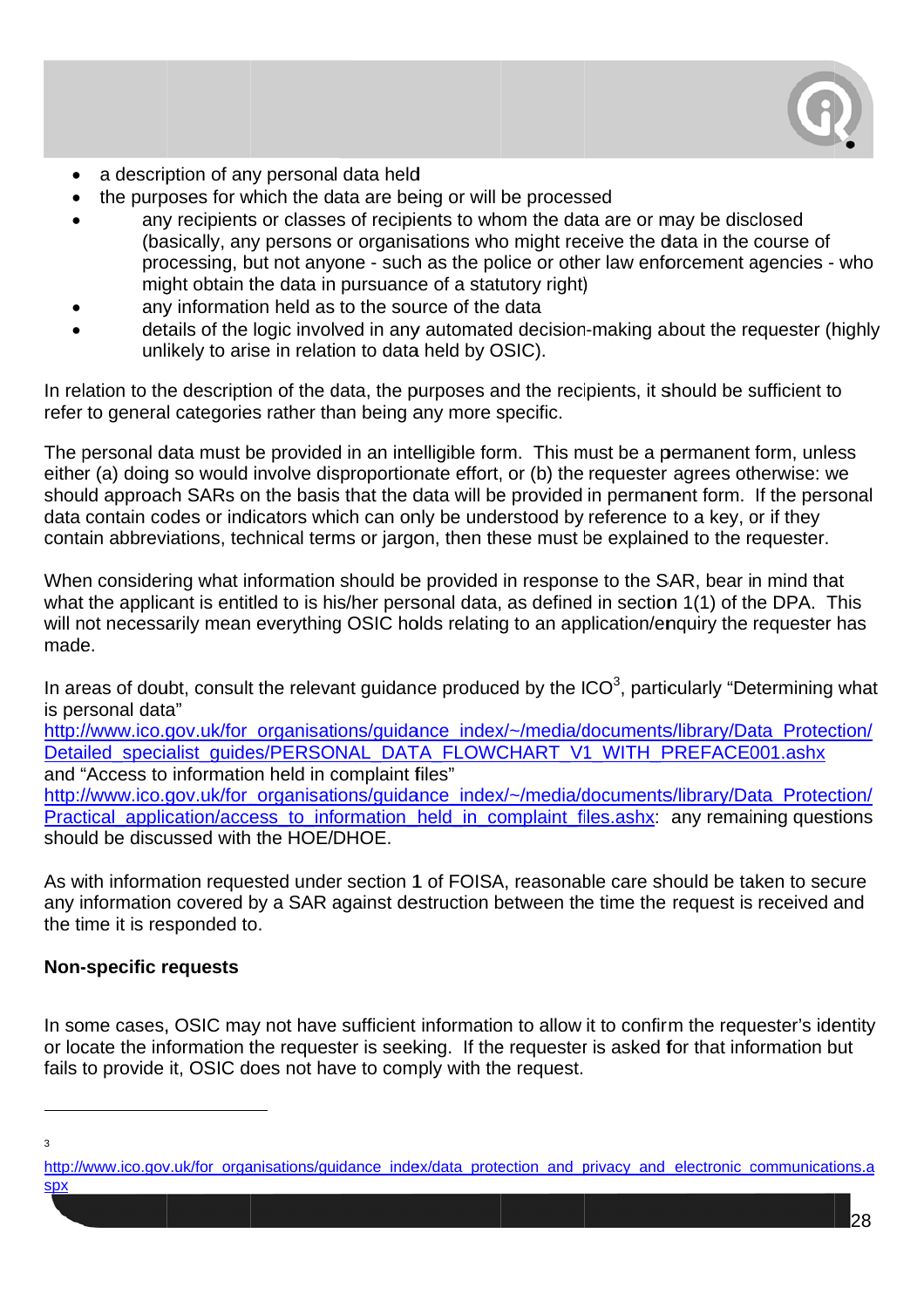

#### Similar or repeated requests

OSIC does not need to comply with a SAR if it has already complied with an identical or similar request by the same individual, unless a reasonable interval has passed between compliance with the previous request and the making of the current request. In deciding what amounts to a reasonable interval, consideration must be given to the nature of the data, the purposes for which OSIC processes the data and the frequency with which the data are altered.

#### Charging

We can charge up to £10 for complying with a SAR. It is our policy not to charge.

There are specific provisions providing for access to "unstructured personal data". If the data requested fall into this category, we are under no obligation to comply with the request where the cost of doing so exceeds £450. However, this issue is unlikely to arise in practice: basically, "unstructured personal data" are manual records. Consequently, we are likely to hold information in that form only where it is of exceptional sensitivity, in which case it is likely to be exempt from disclosure: any cases which appear to involve unstructured personal data should be discussed with the HOE/DHOE.

#### Third party information

In some cases, it will be impossible to comply with a SAR without disclosing information relating to another individual who can be identified from that information. It will be possible to identify another individual where they can be identified simply from the information disclosed, or from that information and any other information the data controller considers it reasonably likely is (or will be) in the requester's possession: areas of doubt should be discussed with the HOE/DHOE.

Where compliance would involve disclosure of information relating to and identifying another individual, the request does not have to be complied with unless either (a) the other individual has consented to disclosure of the information or (b) it is reasonable in all the circumstances to disclose the information without that consent. In considering what is reasonable, relevant factors include:

- whether there is any duty of confidentiality owed to the other individual
- any steps taken to seek the other individual's consent
- whether the individual was capable of giving consent
- whether the other individual has expressly refused consent

These must be taken into consideration (and other factors may be relevant, depending on the circumstances), but none of them necessarily preclude disclosure.

It may be possible to separate the information about the other individual from the requester's own personal data, e.g. by redaction of names or other identifiers: if so, this should be done to allow the SAR to be complied with. In such cases, it should also be possible to deal with that part of the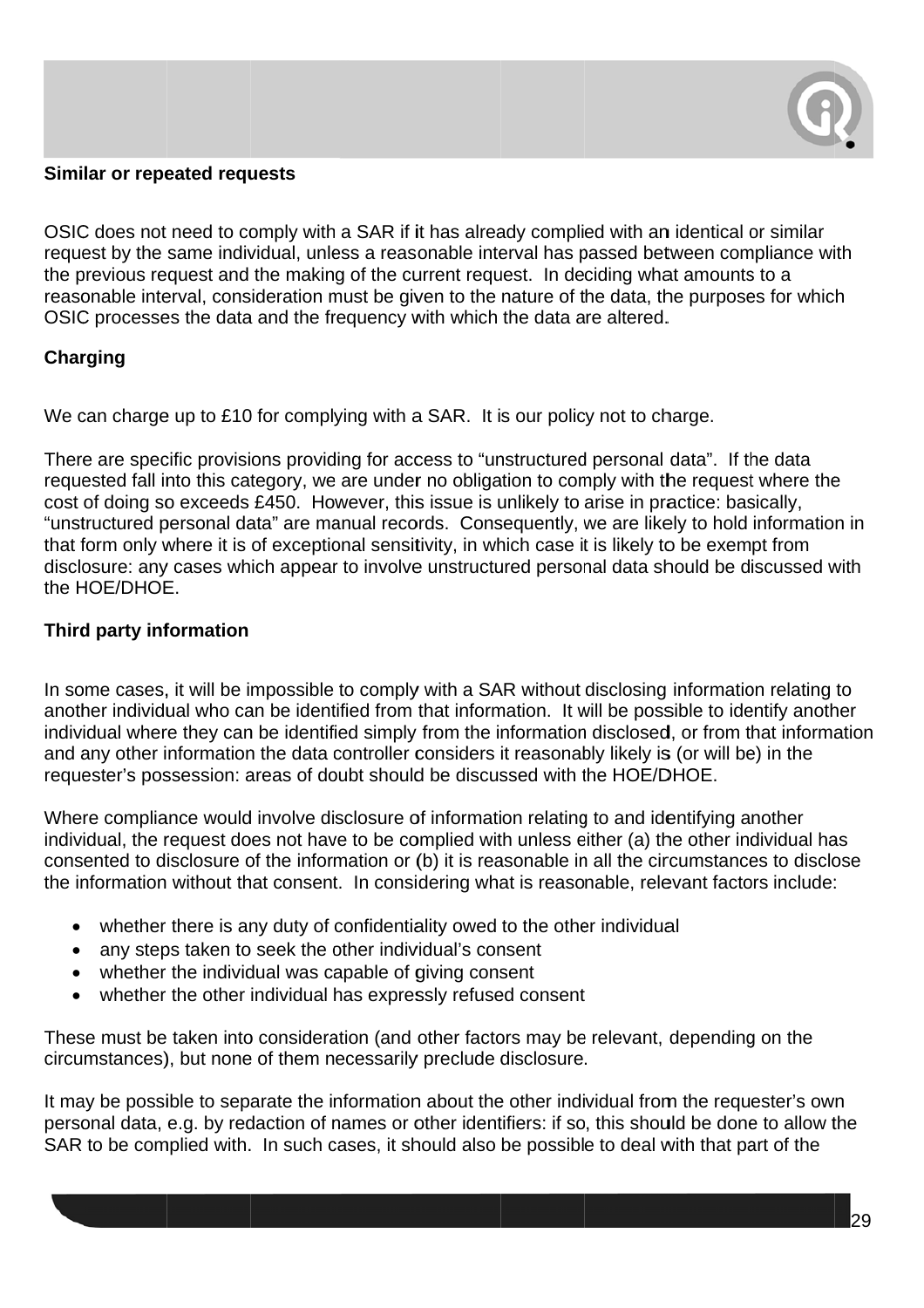

request relating to the other individual's personal data as a separate request under s1 of FOISA (or, where appropriate, the EIRs).

Disclosing third party personal data without a valid reason may be a breach of Article 8 of the European Convention of Human Rights.

#### **Exemptions**

In certain limited circumstances, OSIC can refuse to comply with a SAR, either in full or in part. Part IV and Schedule 7 of the DPA set out the exemptions which may be used to withhold information from data subjects. There are exemptions relating to national security and to information processed (not necessarily by OSIC) for various purposes connected with crime prevention and other regulatory functions.

Information subject to legal professional privilege is also exempt, as is information from confidential employment references given by OSIC (or an OSIC employee, acting in that capacity) in relation to the data subject.

OSIC staff should note that it is the policy of OSIC to be as open as possible, in relation to requests under the DPA as well as those made under FOISA or the EIRs. As the DPA derives from a Community obligation, disclosure in response to a SAR will usually be with lawful authority for the purposes of section 45 of FOISA. However, there may be cases where the information relates to matters falling outwith the scope of Community law (in particular, public security, defence, state security [including the state's economic well-being] and criminal law), in which case there cannot be a Community obligation and section 45 may apply. Any case where this appears likely to arise should be discussed with the HOE/DHOE. (See section 4 above on section 45 generally.)

#### Processing a subject access request

#### a) Receipt

The request must be in writing. Remember that the request does not have to mention the Data Protection Act. The requester might just ask for access to personal data/information/files/records relating to them.

On receipt of the SAR, the HOE or DHOE must be advised that it has been received. The HOE or DHOE will give advice on processing the SAR.

#### b) Process the Request

The officer, in conjunction with the HOE/DHOE, will check the request to ensure that all of the necessary information has been provided to allow the identification of the requester and the location of the personal data.

If all the necessary information is there, the officer will issue letter Eng1.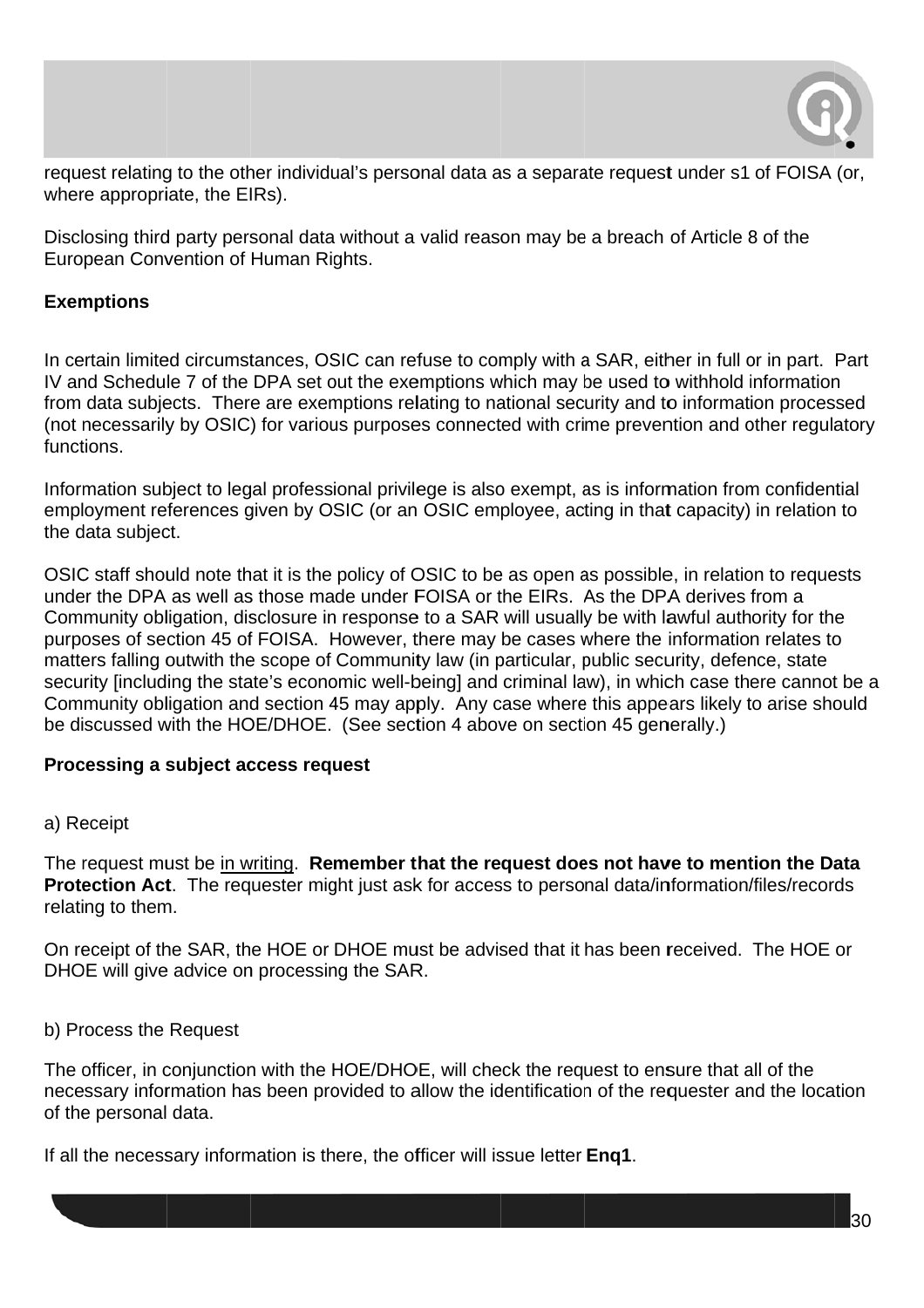

Where further information is required (such as proof of identity or more details about the information requested), the officer will issue letter Eng2.

c) Verify the Identity of the Requester

It is important that the officer is satisfied as to the identity of the requester. Disclosure to the wrong person is likely to have serious consequences, so proof of identity must always be obtained, even where there has been previous contact with the requester. (Requesters should be asked to provide a copy of their passport, driving licence or utility bill.)

Where a third party has made a subject access request on behalf of another person, it is important (in addition to verifying the requester's identity, as required) to check that they have the authority to do so. Use style letter Eng4.

d) Start the 40 day count

The 40 day period starts when OSIC has received enough information to identify the requester and to locate the requested data.

#### e) Contact OSIC Employees

The officer will contact all of the employees in OSIC who are likely to hold the requester's personal data and request a full copy of any data held about the data subject.

#### f) Collate/consider the information

The officer will collate the information gathered from OSIC staff and consider whether there are genuine reasons for withholding any of it from the requester. This should be discussed with the HOE/DHOE, as appropriate.

#### g) Respond to the Subject Access Request

Once collated (and redacted, as appropriate), the personal data will usually be sent to the applicant by post. Depending on the sensitivity of the information, it may have to be sent out by recorded delivery. Use style letter Eng3. If the information is particularly voluminous, it may be appropriate to ask the requester whether they wish to come to the office and look over the information.

The requester should be provided with a contact or reference point should they wish to discuss any of the information provided in response to their SAR. This will generally, but not always, be the officer who dealt with the SAR.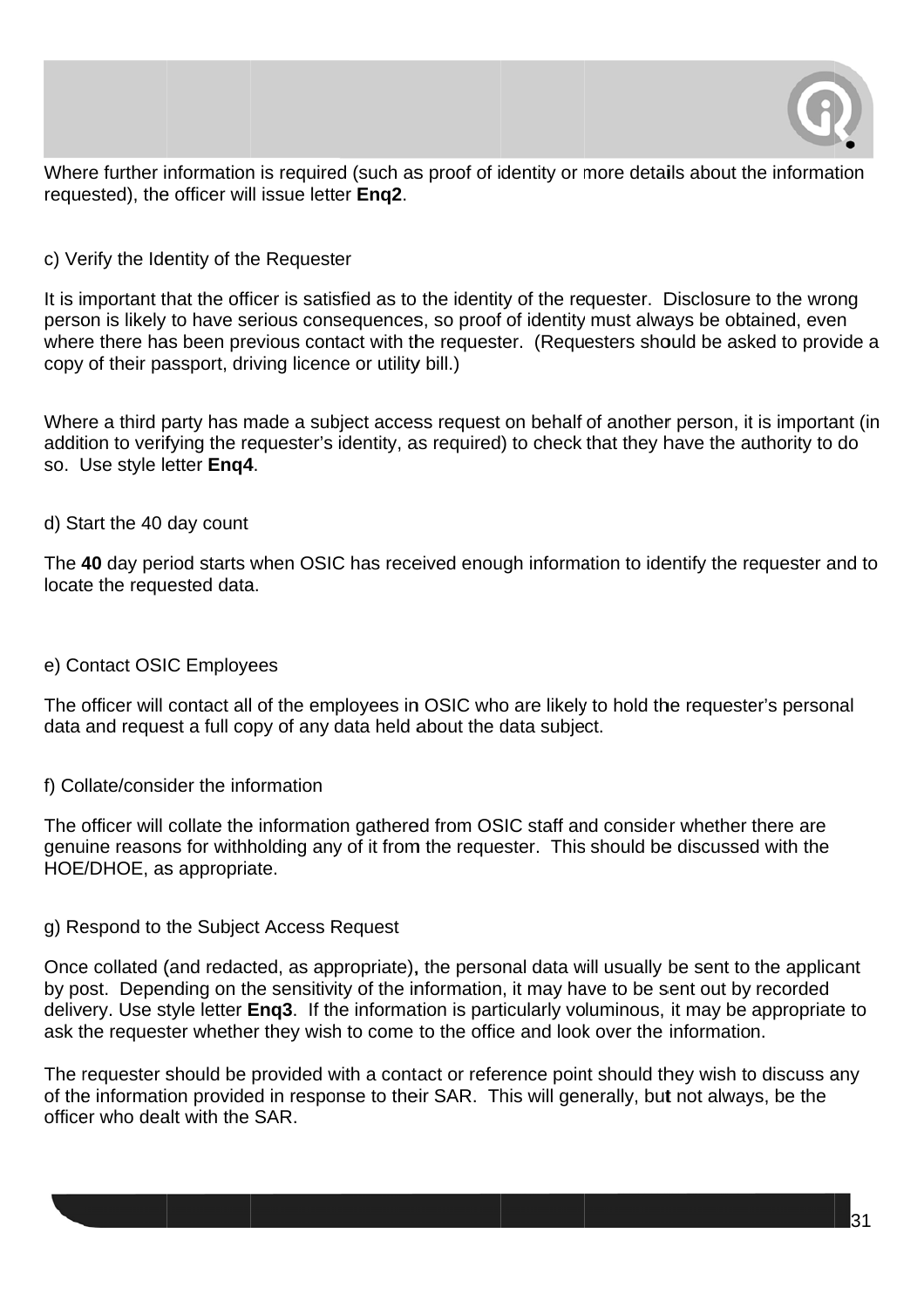

#### Appeals and complaints about the procedures

If an individual is unhappy with the response given to their SAR, the matter should firstly be referred to the Scottish Information Commissioner for further consideration, although the requester does not have to accept this route and may go straight to the UK Information Commissioner in Wilmslow.

If the individual is unhappy with the way in which his/her request was handled (i.e. the service they have received, rather than the outcome of the request), you can suggest they make use of the OSIC complaints procedures.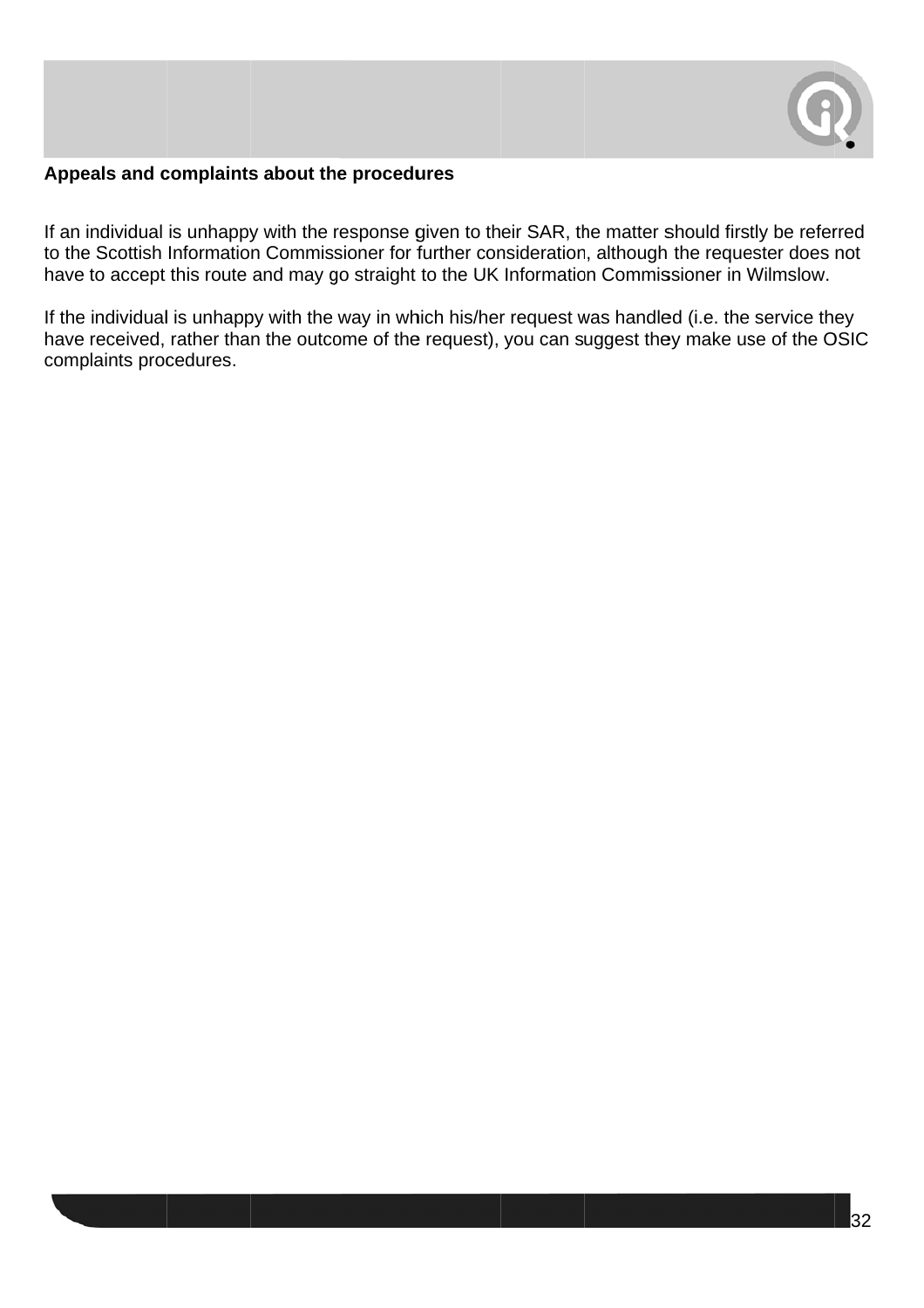

# Element 10 - Business Continuity and Vital Record

# 10.1 - Business Continuity Plan (extract)

#### **Contents**

| 1.  |  |
|-----|--|
|     |  |
|     |  |
|     |  |
|     |  |
| 2.  |  |
| 3.  |  |
| 4.  |  |
| 5.  |  |
| 6.  |  |
|     |  |
|     |  |
|     |  |
|     |  |
|     |  |
|     |  |
|     |  |
| 7.  |  |
|     |  |
|     |  |
|     |  |
| 8.  |  |
|     |  |
|     |  |
|     |  |
|     |  |
|     |  |
|     |  |
|     |  |
| 9.  |  |
|     |  |
|     |  |
|     |  |
|     |  |
|     |  |
|     |  |
|     |  |
| 10. |  |
| 11. |  |
|     |  |
|     |  |
|     |  |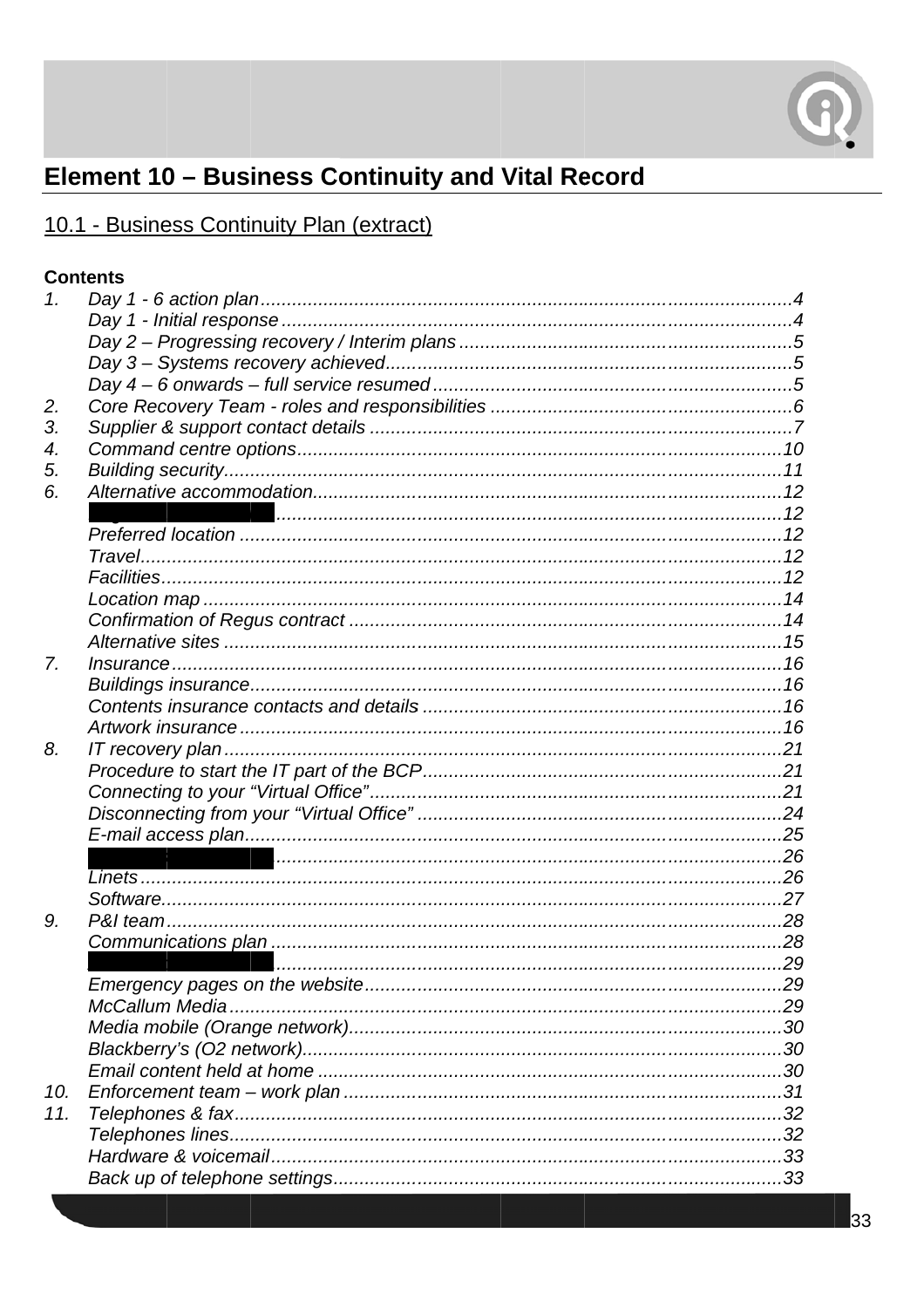

|     | Facsimile. |  |
|-----|------------|--|
|     |            |  |
|     |            |  |
| 12. |            |  |
|     |            |  |
|     |            |  |
|     |            |  |
|     |            |  |
|     |            |  |
|     |            |  |
|     |            |  |
| 13. |            |  |
|     |            |  |
|     |            |  |
|     |            |  |
|     |            |  |
|     |            |  |
|     |            |  |
|     |            |  |
|     |            |  |
| 14. |            |  |
|     |            |  |
|     |            |  |
|     |            |  |
|     |            |  |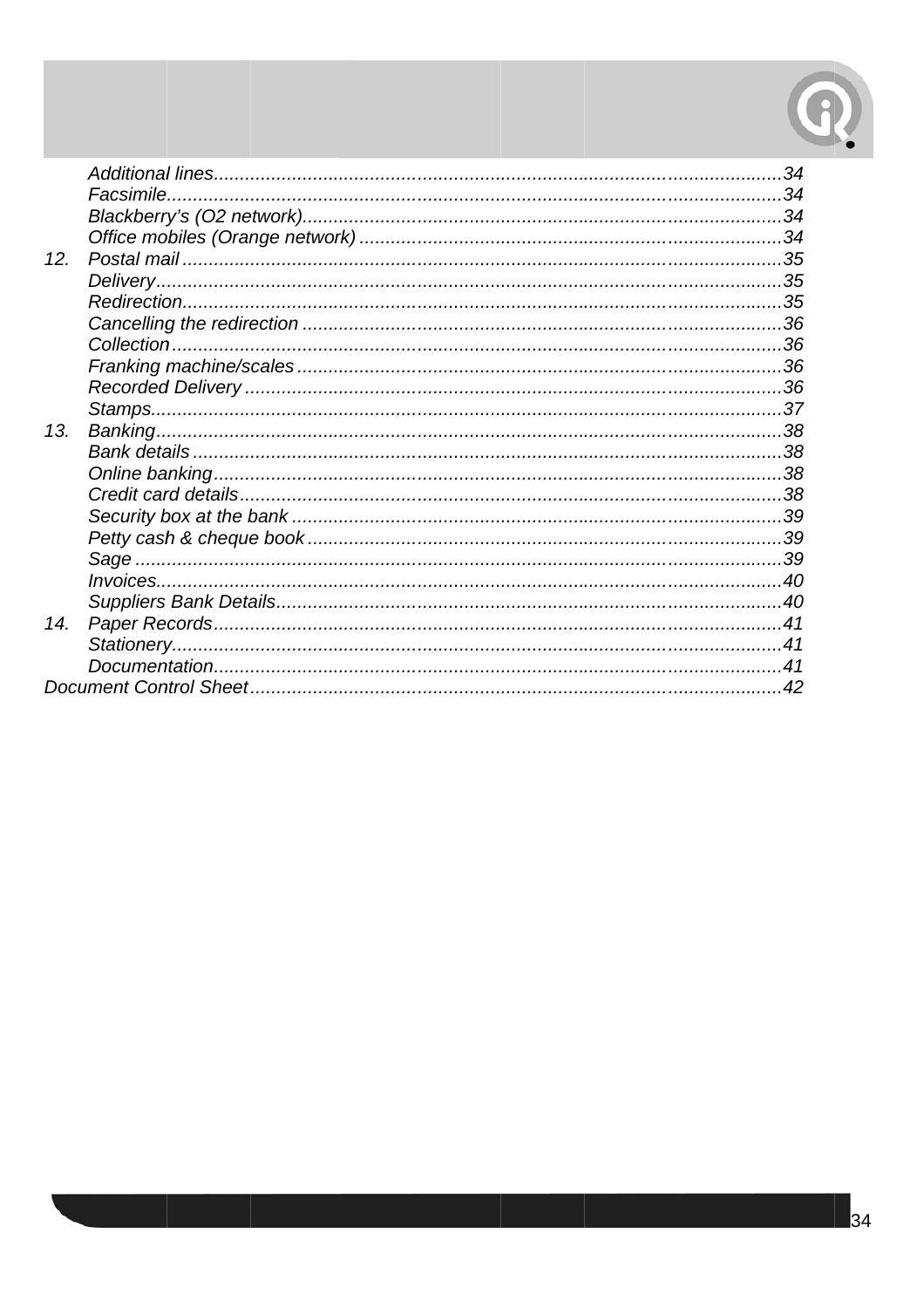

#### Day 1 - 6 action plan  $1$ .

# Day 1 - Initial response

|                | <b>Actions</b>                                                                                                                                                                                                                                  | <b>Responsibility</b>                                                                                                   | Ref. page                        |
|----------------|-------------------------------------------------------------------------------------------------------------------------------------------------------------------------------------------------------------------------------------------------|-------------------------------------------------------------------------------------------------------------------------|----------------------------------|
| 1              | Initial Response Team (IRT) (SIC & HoDs) meet<br>$\bullet$<br>to assess extent of disaster                                                                                                                                                      |                                                                                                                         |                                  |
| $\overline{2}$ | Decision to implement BCP - Scenario 0<br>$\bullet$                                                                                                                                                                                             | <b>SIC</b><br>$\bullet$                                                                                                 |                                  |
|                |                                                                                                                                                                                                                                                 |                                                                                                                         |                                  |
| 3              | Staff informed and Core Recovery Team (CRT)<br>$\bullet$<br>established                                                                                                                                                                         | HoDs<br>$\bullet$                                                                                                       | $\overline{4}$                   |
| $\overline{4}$ | Temporary base established for IRT<br>$\bullet$                                                                                                                                                                                                 | <b>FAM</b><br>$\bullet$                                                                                                 | 8                                |
|                |                                                                                                                                                                                                                                                 |                                                                                                                         |                                  |
| 5              | Emergency Accommodation activated -<br>$\bullet$<br>Microsys instructed to implement recovery plan<br>$\bullet$<br><b>SPCB</b> informed<br>$\bullet$<br><b>MDDC</b> informed<br>$\bullet$<br>Insurance Brokers / Insurers informed<br>$\bullet$ | <b>HOOM</b><br>$\bullet$<br><b>HOOM</b><br>$\bullet$<br><b>SIC</b><br>$\bullet$<br>SIC/HOOM<br><b>HOOM</b><br>$\bullet$ | 10<br>5 & 19<br>5<br>5<br>5 & 14 |
| 6              | IT recovery plan implemented<br>$\bullet$                                                                                                                                                                                                       | <b>HOOM</b><br>$\bullet$                                                                                                | 19                               |
|                | Email plan implemented<br>$\bullet$                                                                                                                                                                                                             | Administrator<br>$\bullet$                                                                                              | 23                               |
| 8              | Communications plan implemented<br>$\bullet$                                                                                                                                                                                                    | <b>HOPI</b><br>$\bullet$                                                                                                | 26                               |
| 9              | Enforcement work plan implemented<br>$\bullet$                                                                                                                                                                                                  | <b>HOE</b><br>$\bullet$                                                                                                 | 29                               |
| 10             | Phone plan implemented<br>$\bullet$                                                                                                                                                                                                             | Administrator<br>$\bullet$                                                                                              | 30                               |
| 11             | Postal mail plan implemented<br>$\bullet$                                                                                                                                                                                                       | Administrator<br>$\bullet$                                                                                              | 33                               |
| 12             | Banking plan implemented<br>$\bullet$                                                                                                                                                                                                           | <b>FAM</b><br>$\bullet$                                                                                                 | 36                               |
| 13             | Advance party to set up accommodation at<br>$\bullet$                                                                                                                                                                                           | <b>FAM</b><br>$\bullet$                                                                                                 | 10                               |
| 14             | Day 2 plan reviewed and next steps established<br>$\bullet$                                                                                                                                                                                     | SIC / HoDs<br>$\bullet$                                                                                                 |                                  |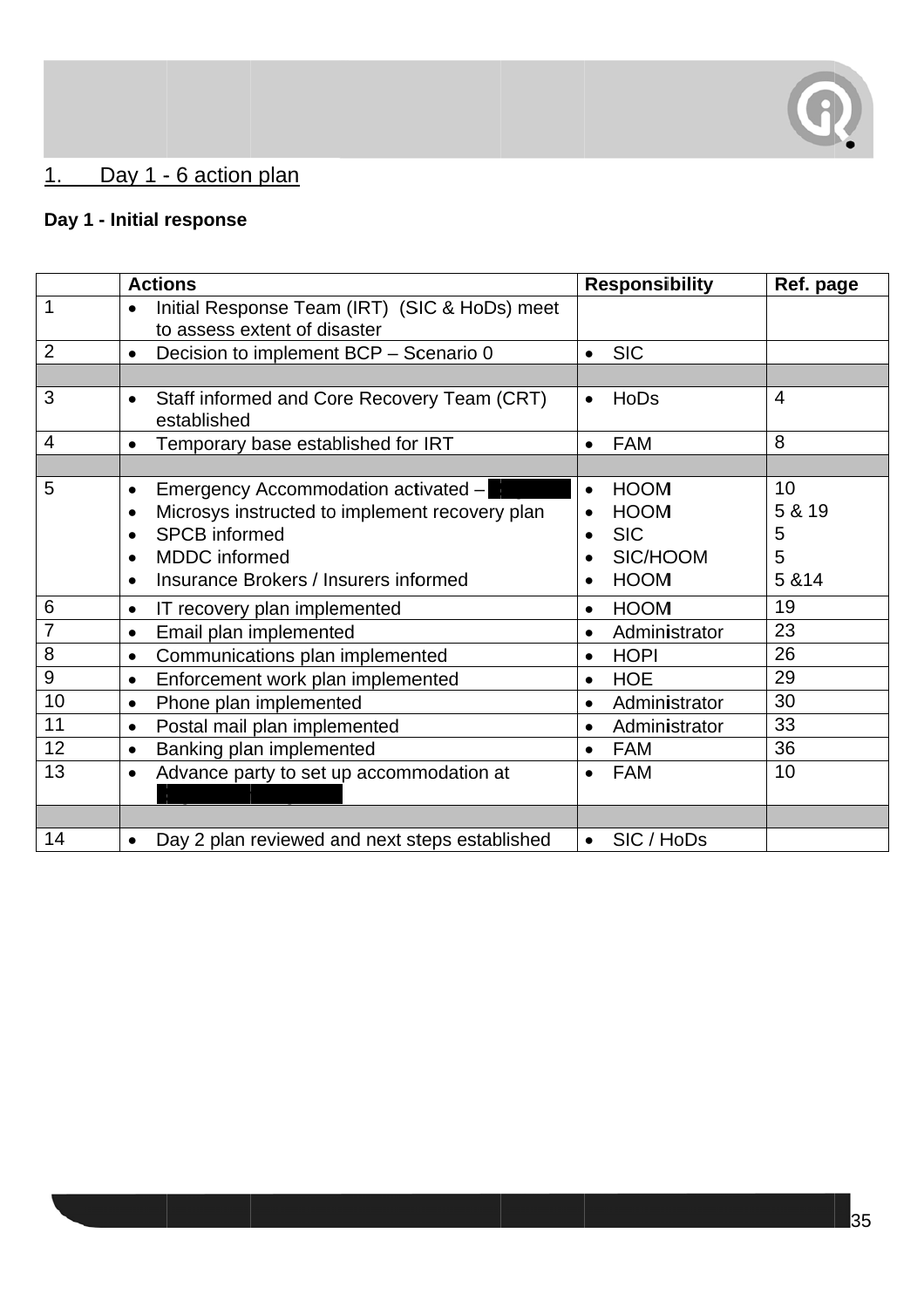

#### Day 2 - Progressing recovery / Interim plans

|   | <b>Actions</b>                               | <b>Responsibility</b> | Ref. page |
|---|----------------------------------------------|-----------------------|-----------|
|   | <b>CRT</b> locate at                         |                       |           |
|   | IT recovery progressed                       | HOOM                  | 18        |
| ⌒ | Enforcement work plan implemented            | HOE                   | 29        |
| ົ | <b>Communication Plans continue</b>          | HOPI                  | 26        |
|   |                                              |                       |           |
|   | Day 3 plan reviewed & next steps established | SIC / HoDs            |           |

#### Day 3 - Systems recovery achieved

| <b>Actions</b>                                                    | <b>Responsibility</b> | Ref. page |
|-------------------------------------------------------------------|-----------------------|-----------|
| <b>CRT</b> located at                                             |                       |           |
| IT recovery completed – full systems access<br>available          | <b>HOOM</b>           | 18        |
| Enforcement work plan implemented                                 | <b>HOE</b>            | 29        |
| <b>Communication Plans continue</b>                               | <b>HOPI</b>           | 26        |
|                                                                   |                       |           |
| Arrangements for return to work of remaining staff<br>established | HoDs                  |           |

#### Day 4 - 6 onwards (as soon as practicable) - full service resumed

|   | <b>Actions</b>                                   | <b>Responsibility</b>   | Ref. page |
|---|--------------------------------------------------|-------------------------|-----------|
|   | Whole staff located at                           |                         |           |
|   | Recovery of Enforcement Team service             | <b>HOE</b>              |           |
| 2 | Recovery of P&I service                          | <b>HOPI</b>             |           |
| 3 | Recovery of OMT service                          | <b>HOOM</b>             |           |
|   |                                                  |                         |           |
|   | Establish timescale for return to Kinburn Castle | <b>HOOM</b>             |           |
| 5 | Decide if medium term accommodation will be      | SIC / HoDs<br>$\bullet$ |           |
|   | necessary                                        |                         |           |
| 6 | Arrange medium term accommodation if             | <b>HOOM</b>             |           |
|   | necessary                                        |                         |           |

<sup>&</sup>lt;sup>4</sup> Some members of CRT may remain located in temporary accommodation in St Andrews, depending on impact / nature of disaster at Kinburn Castle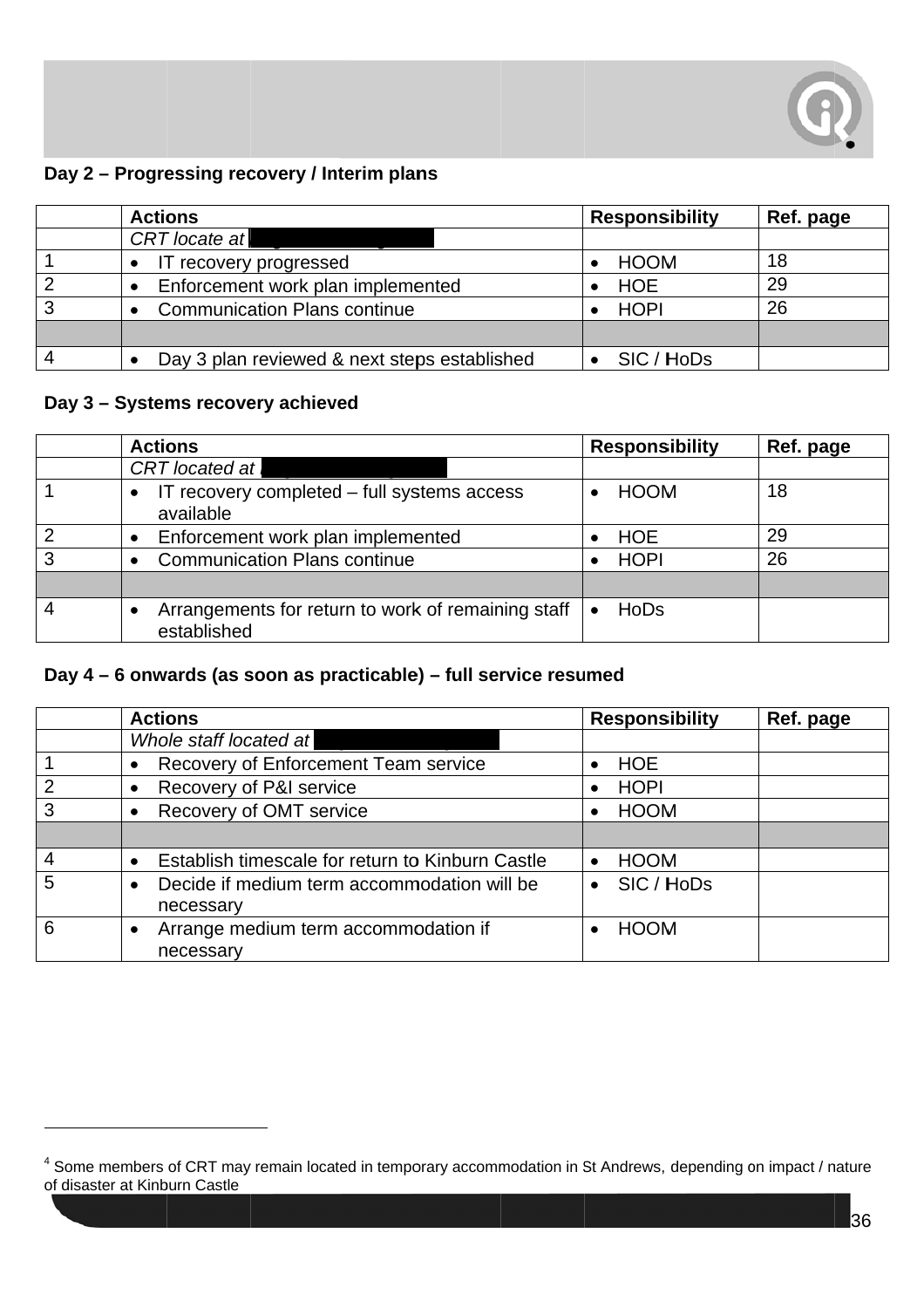

#### Core Recovery Team - roles and responsibilities  $2.$

| Role               | <b>Key Responsibilities</b>                                                  |
|--------------------|------------------------------------------------------------------------------|
| <b>SIC</b>         | Determining extent of disaster - decision to implement BCP<br>$\bullet$      |
|                    | Take key decisions<br>$\bullet$                                              |
|                    | Communication with media, SPCB                                               |
| <b>HOOM</b>        | • Determining extent of disaster – decision to implement BCP                 |
|                    | Lead responsibility for BCP implementation                                   |
|                    | Relocation/ IT / Insurance / SPCB                                            |
|                    | Recovery of full service provision                                           |
|                    | Interim relocation plans                                                     |
| <b>FAM</b>         | Finance<br>$\bullet$                                                         |
|                    | <b>Banking</b>                                                               |
|                    | <b>Supporting HOOM</b>                                                       |
| Administrators (2) | Main interaction with Microsys - IT system recovery                          |
|                    | Relocation<br>$\bullet$                                                      |
|                    | Supporting implementation of interim relocation plans                        |
|                    | <b>Practicalities</b>                                                        |
| <b>HOPI</b>        | Determining extent of disaster – decision to implement BCP                   |
|                    | Implementation of communication plan                                         |
|                    | Identifying and responding to key P&I issues                                 |
| FOIO (P&I) (1)     | Support HOPI to deal with media and general enquiries                        |
|                    | Support HOPI to identify and respond to key issues                           |
| <b>HOE</b>         | Determining extent of disaster – decision to implement BCP                   |
|                    | Maintenance of key cases e.g. active Appeals to the Court of Session         |
|                    | Identifying critical applications requiring immediate attention<br>$\bullet$ |
|                    | Ensuring new applications are safely received and recorded                   |
|                    | Dealing with general enquiries                                               |
| <b>DHOE</b>        | • Support HOE to deal with general and case specific enquiries               |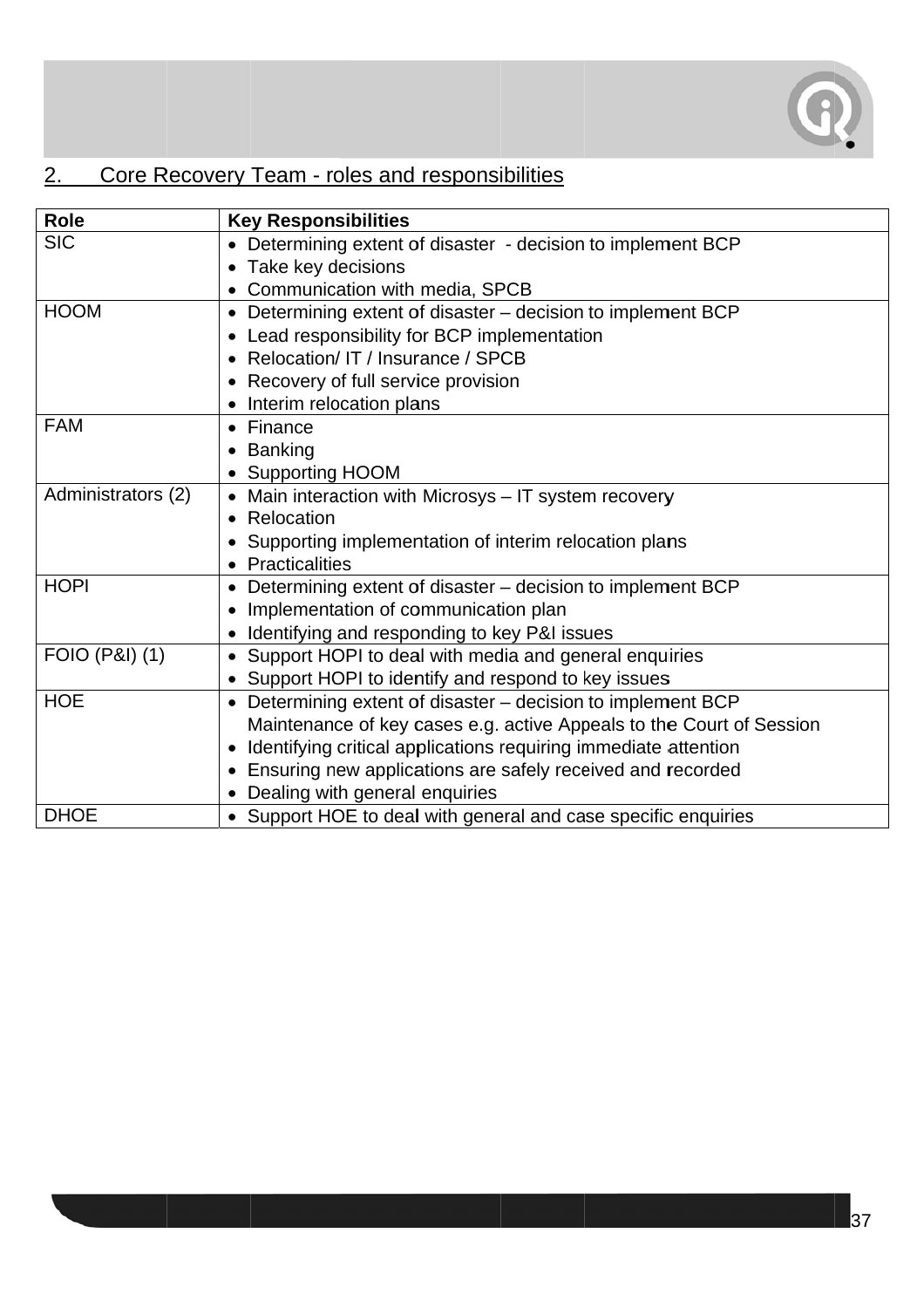

# **Element 11 – Audit Trail**

# 11.1 - INVU Destruction Log (extract) - Part 1 of Excel Spreadsheet entry

| Date |               |                                             |             |         |      |                                       |  |               |
|------|---------------|---------------------------------------------|-------------|---------|------|---------------------------------------|--|---------------|
|      |               | destroyed Document ID Revision Organisation | Description | Subject | Type | Document Author Checked in Entry date |  | <b>Status</b> |
|      |               |                                             |             |         |      |                                       |  |               |
|      | Text redacted |                                             |             |         |      |                                       |  |               |
|      |               |                                             |             |         |      |                                       |  |               |
|      |               |                                             |             |         |      |                                       |  |               |
|      |               |                                             |             |         |      |                                       |  |               |
|      |               |                                             |             |         |      |                                       |  |               |
|      |               |                                             |             |         |      |                                       |  |               |
|      |               |                                             |             |         |      |                                       |  |               |
|      |               |                                             |             |         |      |                                       |  |               |
|      |               |                                             |             |         |      |                                       |  |               |
|      |               |                                             |             |         |      |                                       |  |               |
|      |               |                                             |             |         |      |                                       |  |               |
|      |               |                                             |             |         |      |                                       |  |               |
|      |               |                                             |             |         |      |                                       |  |               |
|      |               |                                             |             |         |      |                                       |  |               |
|      |               |                                             |             |         |      |                                       |  |               |
|      |               |                                             |             |         |      |                                       |  |               |
|      |               |                                             |             |         |      |                                       |  |               |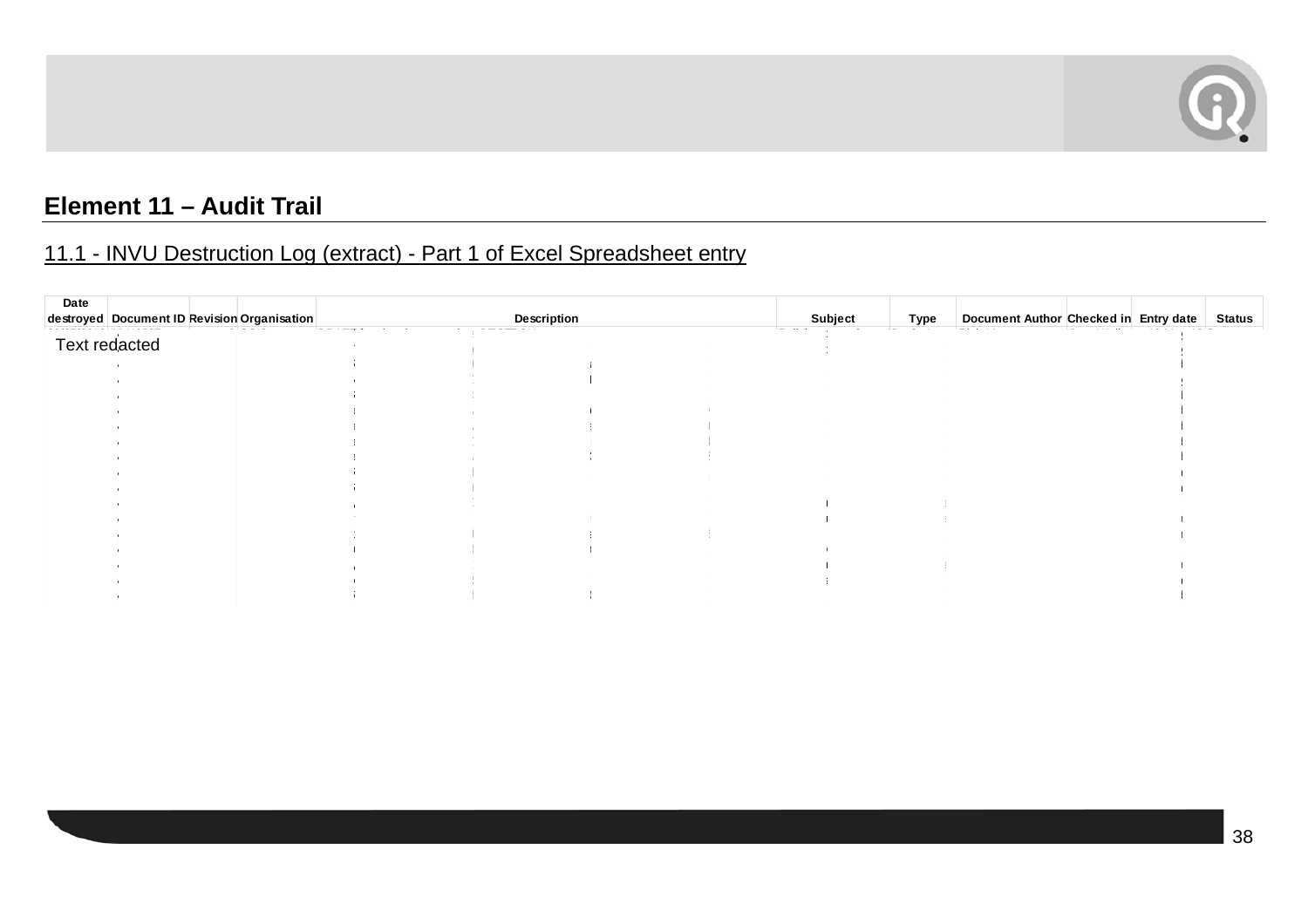

# INVU Destruction Log (extract) - Part 2 of Excel Spreadsheet entry

Text redacted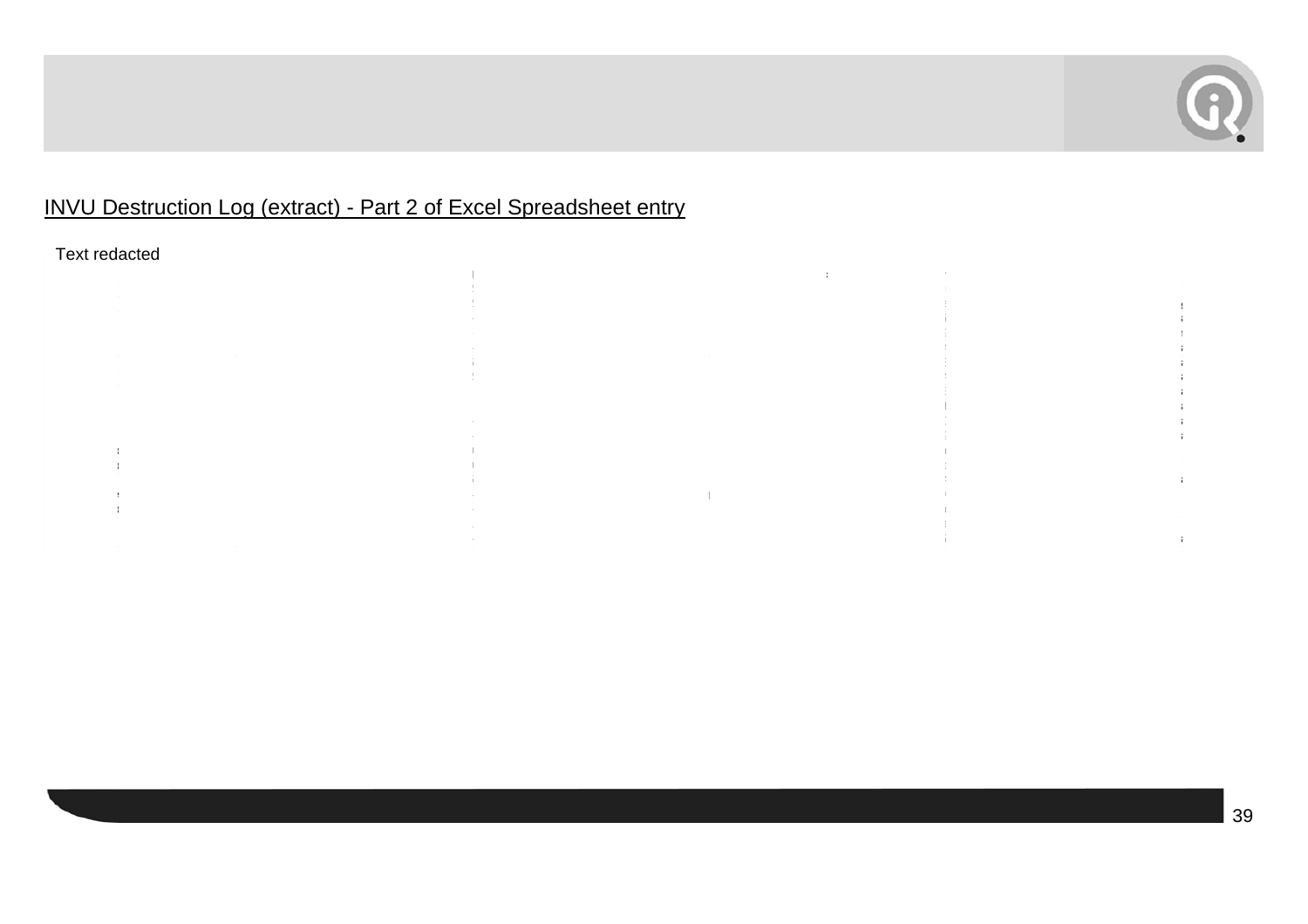

# 11.2 - Paper Destruction Register (extract)

| Date<br>destroyed | No of items | <b>Item Details</b> | Date due for<br>destruction       | 1st Reviewed<br>by (name) | 2nd<br>Reviewed -<br>Approved by<br>(name) | Date<br>Approved | <b>Reason for Destruction</b> | <b>Method of</b><br><b>Destruction</b> |
|-------------------|-------------|---------------------|-----------------------------------|---------------------------|--------------------------------------------|------------------|-------------------------------|----------------------------------------|
| Text redacted     |             |                     | $\sim 10^{-1}$<br>$\sim 10^{-11}$ |                           |                                            |                  | $\sim 10^{-1}$                |                                        |
|                   |             |                     |                                   |                           |                                            |                  |                               |                                        |
|                   |             |                     | $\mathcal{L}$<br>$\sim$           |                           |                                            |                  |                               |                                        |
|                   |             |                     | $\sim$                            |                           | $\sim$                                     |                  | $\sim$                        |                                        |
|                   |             |                     | $\sim$                            |                           |                                            |                  | $\sim$                        |                                        |
|                   |             |                     | $\sim$<br>$\mathcal{L}$           |                           |                                            |                  |                               |                                        |
|                   |             |                     | $\sim 10^{-1}$<br>$\sim 10^{-1}$  |                           | $\sim$                                     |                  | $\sim 10^{-1}$                |                                        |
|                   |             |                     |                                   |                           |                                            |                  |                               |                                        |
|                   |             |                     |                                   |                           |                                            |                  |                               |                                        |
|                   |             |                     |                                   |                           |                                            |                  |                               |                                        |
|                   |             |                     |                                   |                           |                                            |                  |                               |                                        |
|                   |             |                     | $\sim 10^{-1}$                    |                           | $\sim 10^{-1}$                             |                  | $\sim 100$                    |                                        |
|                   |             |                     |                                   |                           |                                            |                  |                               |                                        |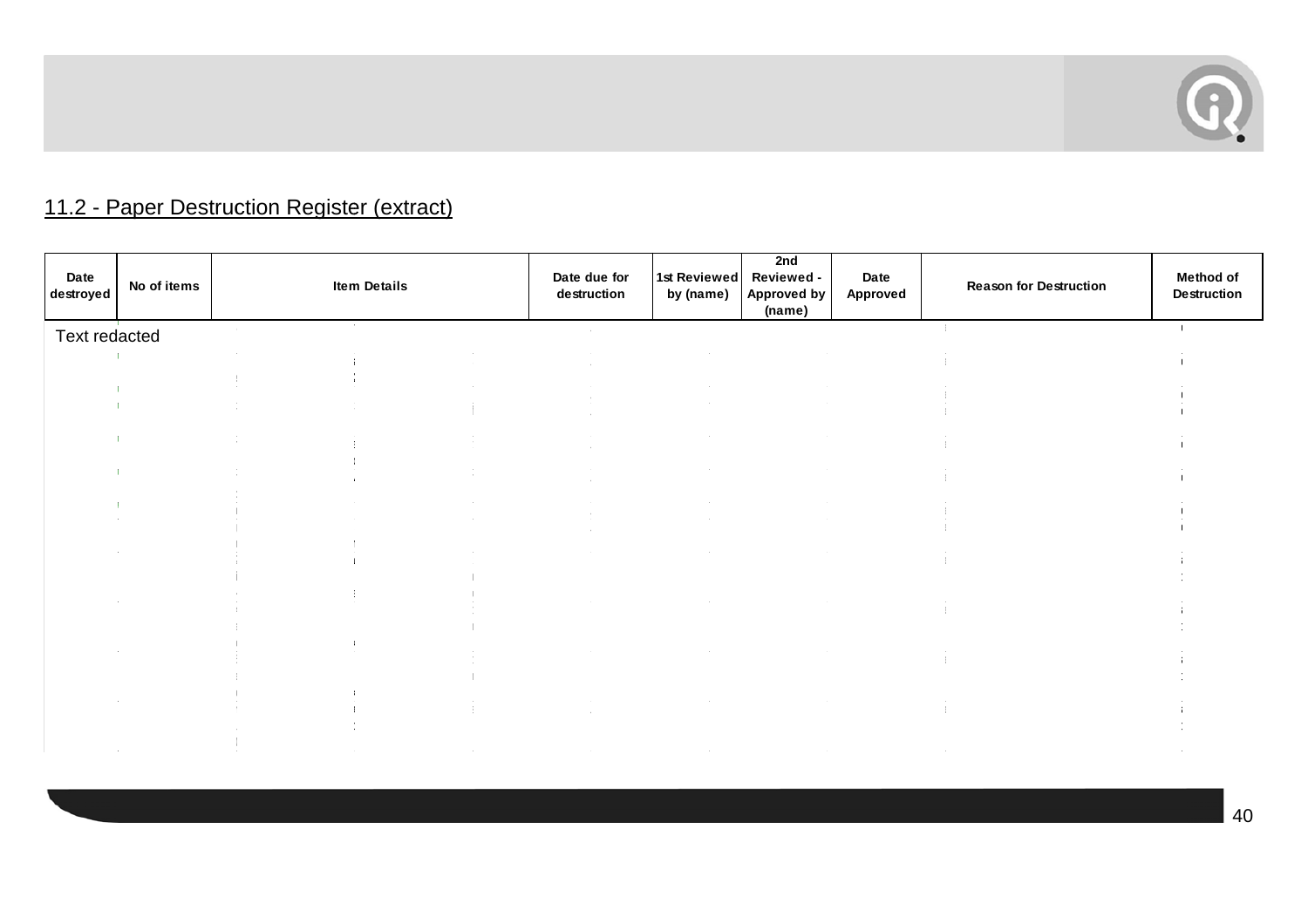

# Element 12 - Competency Framework for Records Management Staff

# 12.1 - Head of Operational Management Job Description (extract)

#### **Reporting to: Scottish Information Commissioner**

#### **Strategic Responsibility**

To ensure that the SIC operationally is effective, highly responsive and appropriately resourced.

#### **Key functions:**

• Develop systems for information and knowledge management (including technical infrastructure, case management and records management systems.)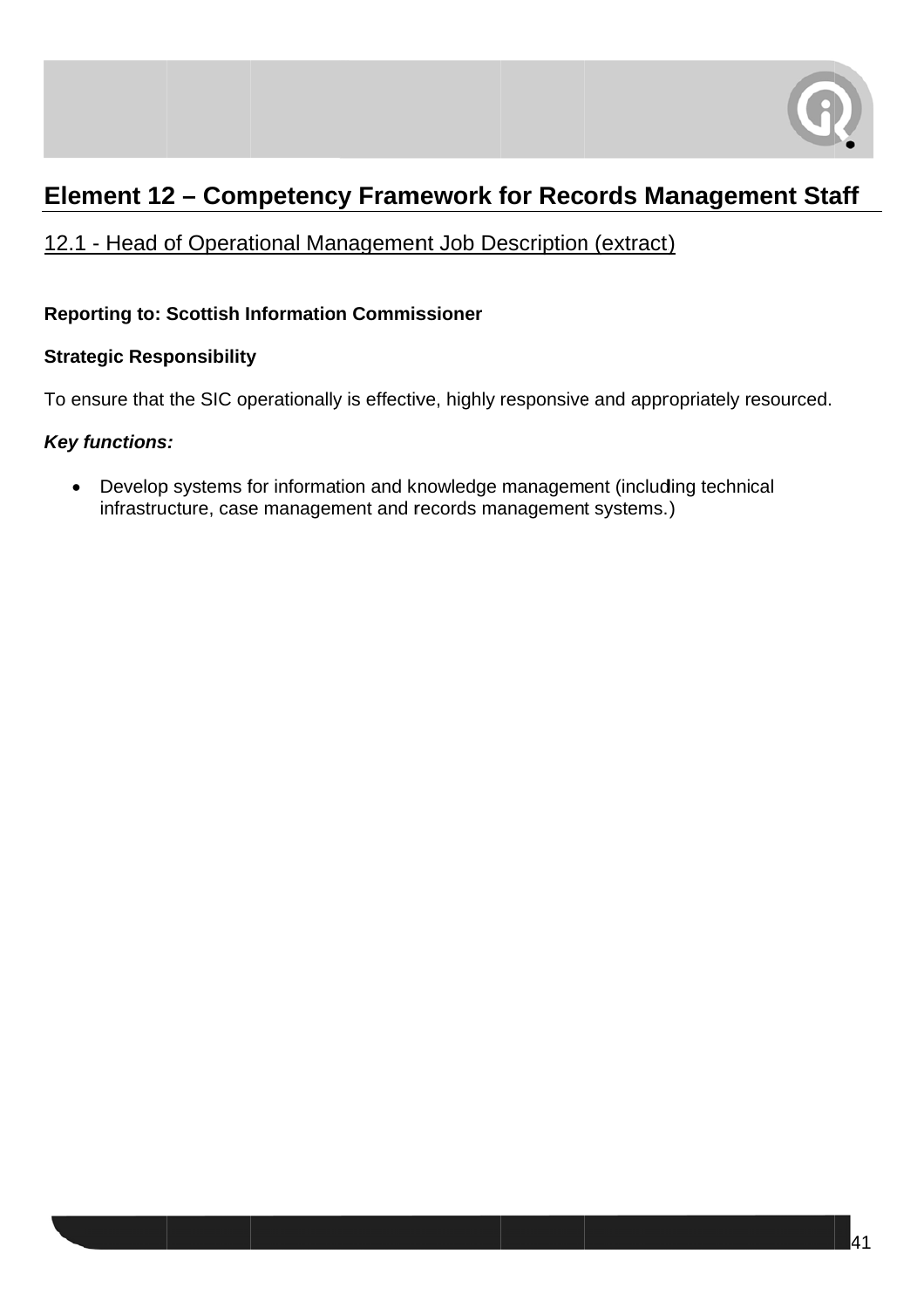

# Element 13 - Review and Assessment

# 13.1 - Operational Plan 2013/14 (extract)

#### **Information management**

|                | <b>Activity</b>                                                                                                                                                                              | <b>Type</b> | <b>Frequency</b> | <b>Start Date</b> | <b>End Date</b><br><b>Strategic Aim</b> |              |                           |   | <b>Priority</b>     |   |
|----------------|----------------------------------------------------------------------------------------------------------------------------------------------------------------------------------------------|-------------|------------------|-------------------|-----------------------------------------|--------------|---------------------------|---|---------------------|---|
|                | (Activities run for whole year unless stated otherwise)                                                                                                                                      |             |                  |                   |                                         | $\mathbf{1}$ | $\overline{2}$            | 3 | 5<br>$\overline{4}$ |   |
|                | Establish (SIC) Publication Scheme Working Group & work programme                                                                                                                            | Project     |                  | 01/05/2013        | 31/01/2014                              |              |                           | X |                     | H |
| $\overline{2}$ | Achieve a "good" rating for the Commissioner's publication scheme                                                                                                                            | Project     |                  | 01/06/2013        | 31/12/2013                              |              | $\boldsymbol{\mathsf{X}}$ |   | X                   | H |
| 3              | Case Management System upgrade                                                                                                                                                               | Project     |                  | 01/04/2013        | 30/06/2013                              | X.           |                           | X | X                   | H |
| 4              | Data Protection Officer - review role, train and implement procedures                                                                                                                        | Project     |                  | 01/08/2013        | 31/12/2013                              |              |                           |   | X                   | H |
| 5              | Conduct ARMS assessment of Records Management                                                                                                                                                | Project     |                  | 01/10/2013        | 31/12/2013                              |              |                           |   | X                   | M |
| 6              | Prepare and submit a Records Management Plan to the Keeper of the Records<br>for Scotland, to comply with requirements of Public Records (Scotland) Act 2011                                 | Project     |                  | 01/07/2013        | 31/01/2014                              |              |                           |   | Χ                   | H |
| 7              | Conclude 12/13 phase of Records Management Project                                                                                                                                           | Project     |                  | 01/04/2013        | 30/06/2013                              |              |                           |   | X                   | H |
| 8              | Implement on-going RM controls and procedures<br>Assurance report to SMT                                                                                                                     | <b>BAU</b>  | Annual           | 01/07/2013        | 31/03/2014                              |              |                           |   | X                   | H |
| 9              | Maintenance of secure and reliable IT system                                                                                                                                                 | <b>BAU</b>  |                  |                   |                                         |              |                           |   | X                   | H |
| 10             | Create policy and guidance for review of policies, procedures and key<br>documents, including instructions for document control and production of<br>comprehensive register of key documents | Project     |                  | 01/04/2013        | 30/06/2013                              |              |                           |   | X                   | H |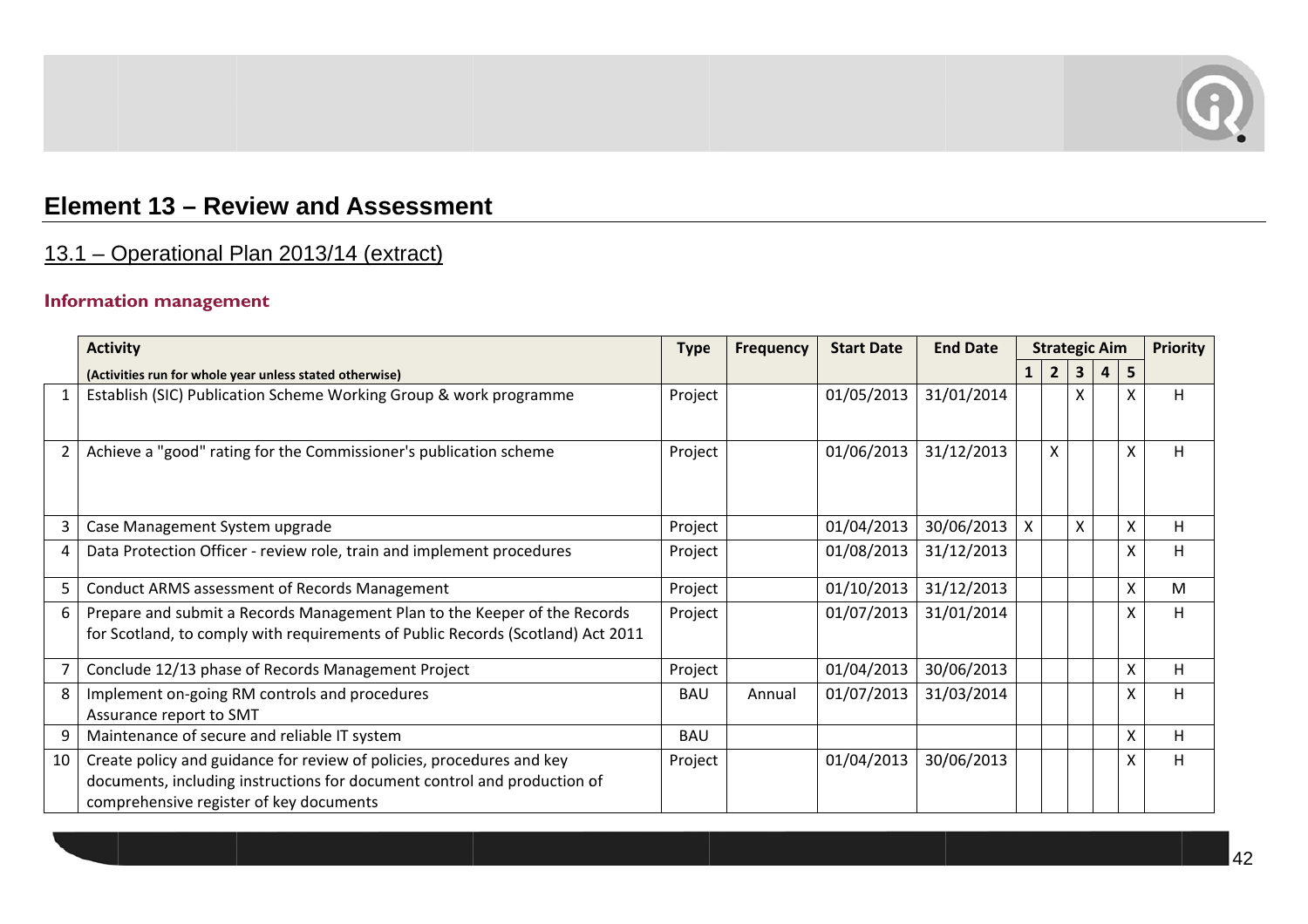

|                 | <b>Activity</b>                                                                                               | <b>Type</b> | <b>Frequency</b> | <b>Start Date</b> | <b>End Date</b> | <b>Strategic Aim</b> |  |  | Priority       |   |
|-----------------|---------------------------------------------------------------------------------------------------------------|-------------|------------------|-------------------|-----------------|----------------------|--|--|----------------|---|
|                 | (Activities run for whole year unless stated otherwise)                                                       |             |                  |                   |                 |                      |  |  | $\overline{a}$ |   |
|                 | Manage policy and procedure, and key documents as per review programme                                        | <b>BAU</b>  | Quarterly        | 01/06/2013        | 31/03/2014      |                      |  |  |                |   |
| 12              | Deal with information requests and reviews in line with policy and procedure,<br>within statutory time scales | <b>BAU</b>  |                  |                   |                 |                      |  |  |                |   |
| 13 <sub>1</sub> | Approve and implement findings of review of information requests process                                      | Project     |                  | 01/04/2013        | 30/06/2013      |                      |  |  |                | Н |